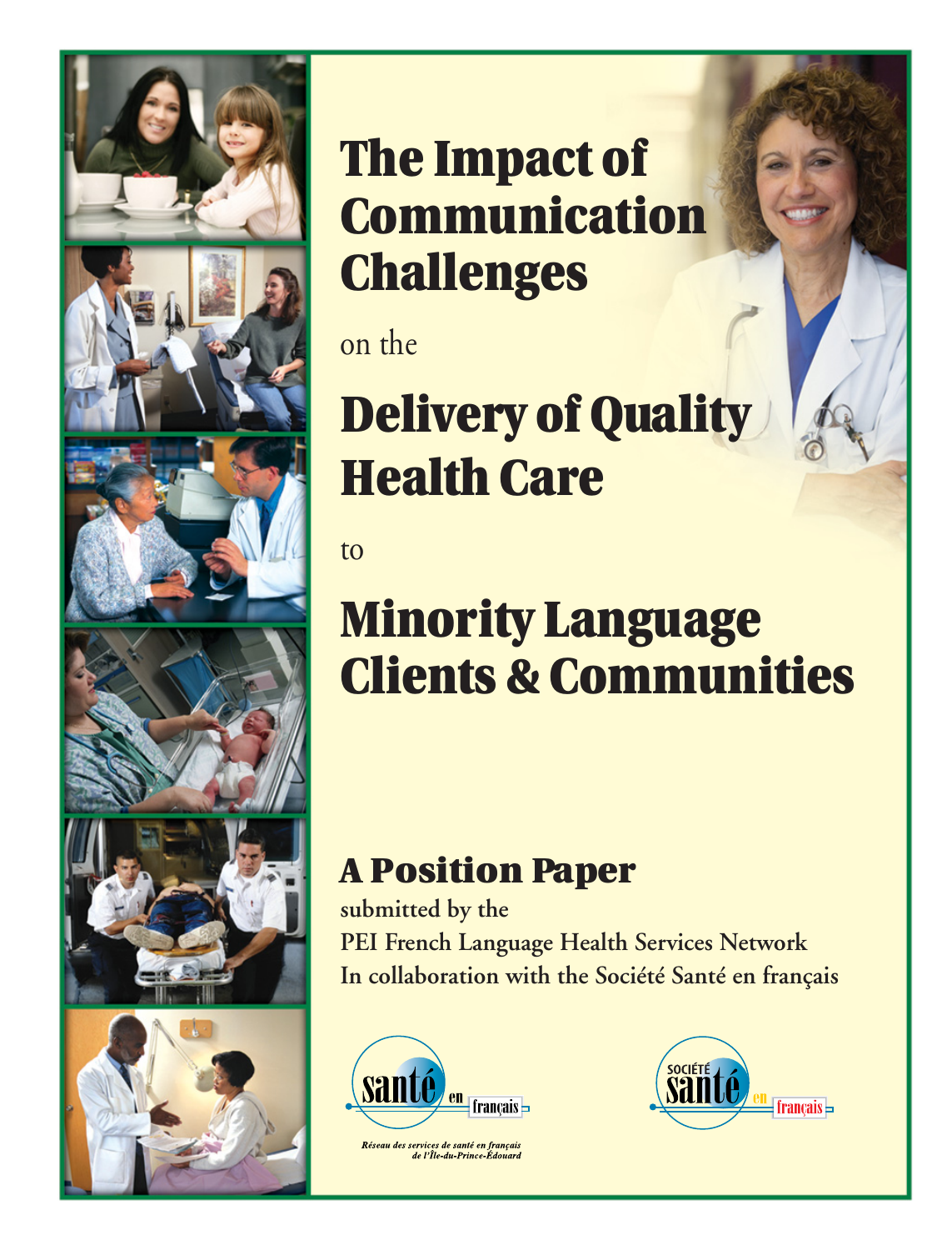## **ACKNOWLEDGEMENTS**

The Prince Edward Island French Language Health Services Network would like to thank all those who have contributed to the production of this position paper.

| Research and report writing: | <b>HRA</b> Consulting Firm<br>Patsy MacLean<br>Constance Robinson<br>Kay Lewis (Quest Hospital Planning Solutions) |                                                                |
|------------------------------|--------------------------------------------------------------------------------------------------------------------|----------------------------------------------------------------|
| <b>Advisory Committee:</b>   | Joanne Donahoe<br>Melissa Doucette<br>Julie G. Gilman (Chair)                                                      | Lizanne Thorne<br>Garth Waite                                  |
| Resource person:             | Caroline Currie                                                                                                    |                                                                |
| Collaborators:               | Société Santé en français                                                                                          |                                                                |
| Translation:                 |                                                                                                                    | Acadian and Francophone Affairs Division, Government of P.E.I. |
| Graphic design & layout:     | TechnoMedia                                                                                                        |                                                                |
| Printing:                    | Kwik Kopy                                                                                                          |                                                                |

The production of this position paper has been made possible through a financial contribution from Health Canada through the Société Santé en français.

The views expressed herein do not necessarily represent the views of Health Canada.

#### **For more information, please contact:**

The Prince Edward Island French Language Health Services Network 48 Mill Road, P.O. Box 58 Wellington, PE C0B 2E0 Tel: (902) 854-7441 Fax: (902) 854-7255 Email: info@santeipe.ca Web: www.santeipe.ca

**A production of the Prince Edward Island French Language Health Services Network**

**MARCH 2007**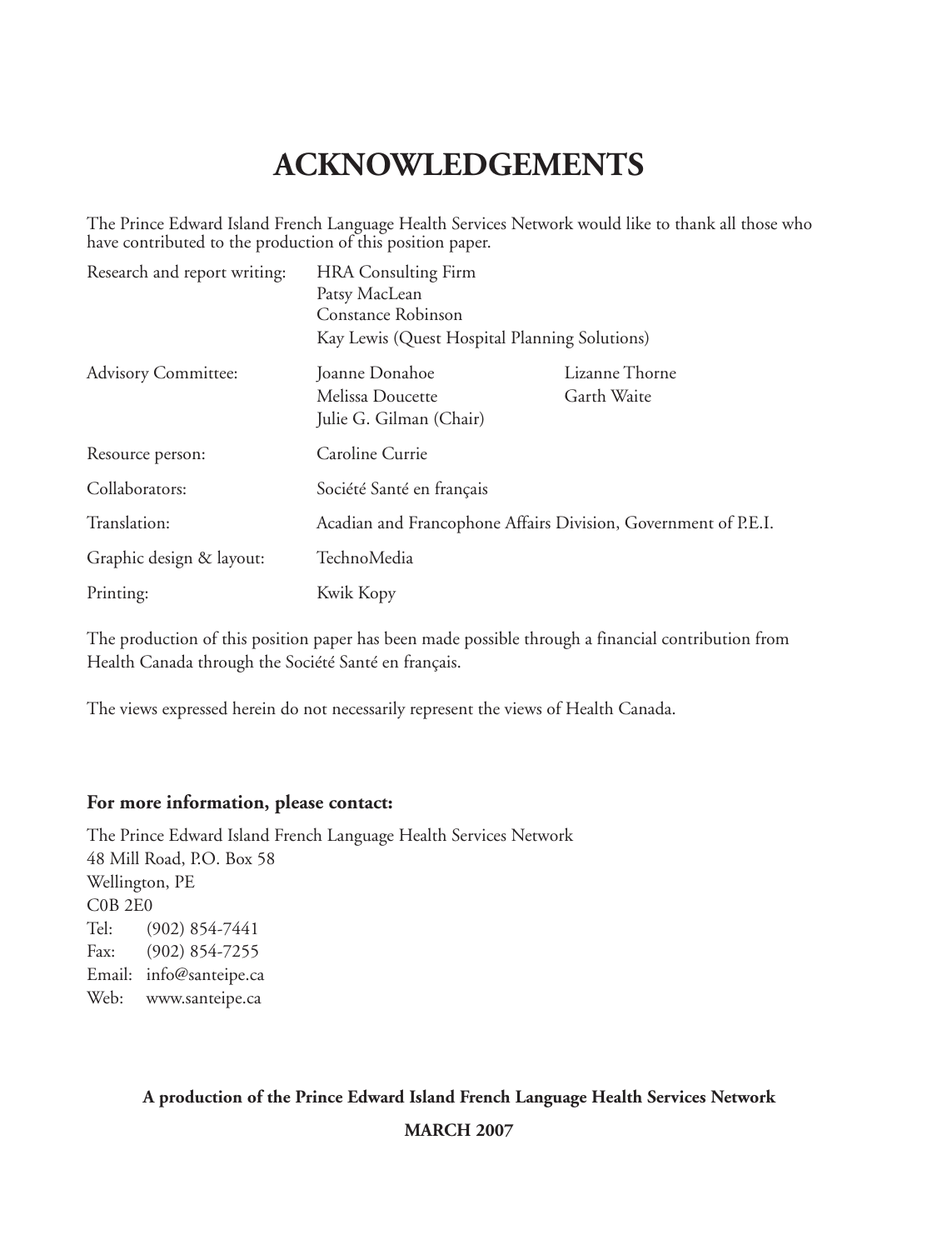

## **INDEX**

| Message from the Co-Chairs of the Prince Edward Island |  |
|--------------------------------------------------------|--|
| Message from the Société Santé en français Board Chair |  |
|                                                        |  |
|                                                        |  |
|                                                        |  |
|                                                        |  |
|                                                        |  |
|                                                        |  |
|                                                        |  |
|                                                        |  |
|                                                        |  |
|                                                        |  |
|                                                        |  |
|                                                        |  |
|                                                        |  |
|                                                        |  |
|                                                        |  |
|                                                        |  |
|                                                        |  |
|                                                        |  |
|                                                        |  |
|                                                        |  |
|                                                        |  |
|                                                        |  |
|                                                        |  |
|                                                        |  |
| <b>APPENDIX A</b>                                      |  |
|                                                        |  |
|                                                        |  |
|                                                        |  |
|                                                        |  |
|                                                        |  |
|                                                        |  |
|                                                        |  |
|                                                        |  |
|                                                        |  |
|                                                        |  |
|                                                        |  |
|                                                        |  |

#### **APPENDIX B**

| <b>APPENDIX C</b> |  |
|-------------------|--|
|                   |  |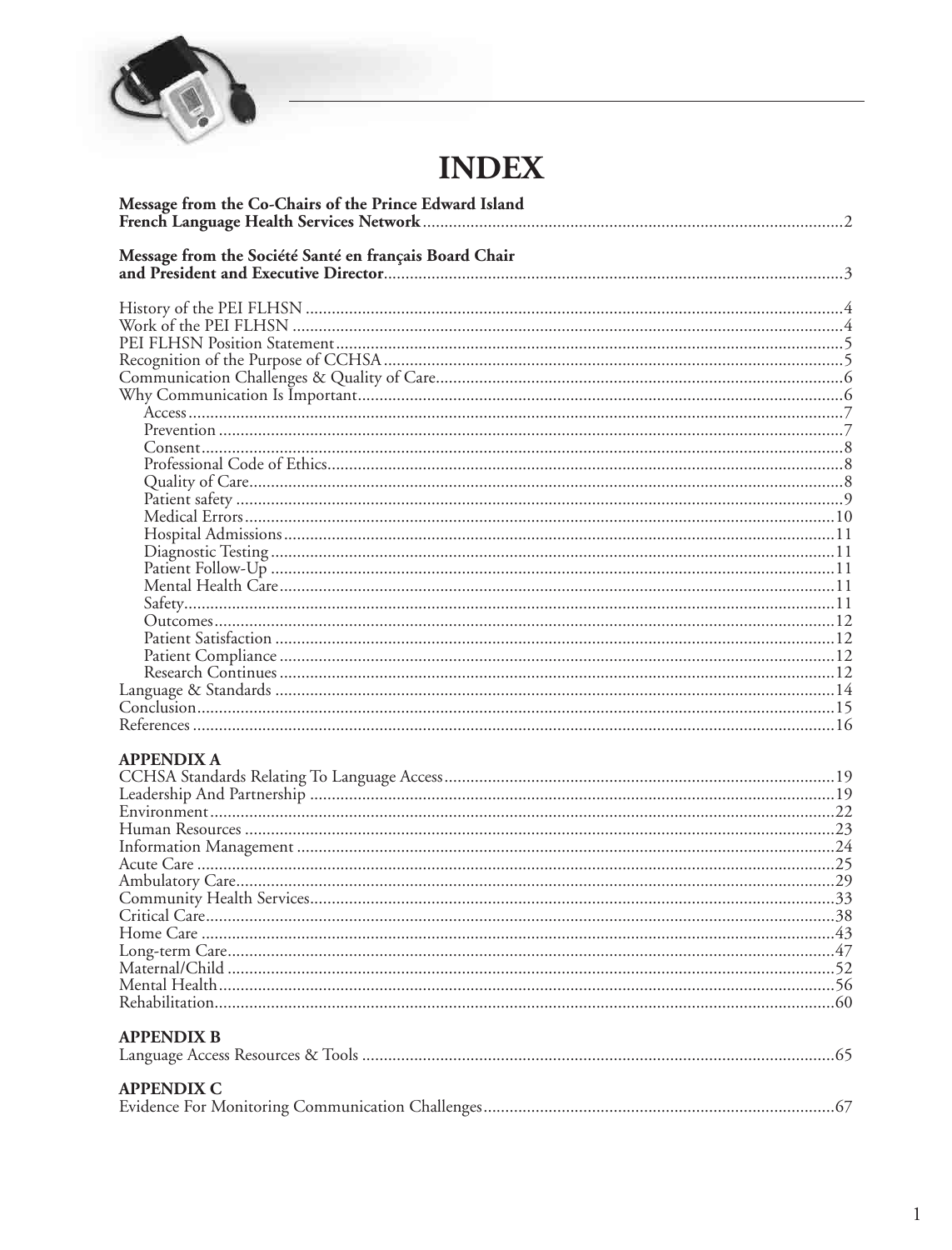

## **Message from the Co-Chairs of the Prince Edward Island French Language Health Services Network**

The Prince Edward Island French Language Health Services Network, in collaboration with the Société Santé en français, is pleased to submit this position paper to the Canadian Council on Health Services Accreditation (CCHSA).

When the P.E.I. French Language Health Services Network developed its *Action Plan for the Delivery of Primary Health Care Services in French on Prince Edward Island* in 2006, one of its recommendations was that from a national level, the Société Santé en français be incited "… to consider using the existing Accreditation Framework of the CCHSA as a way of encouraging health care organizations to improve the delivery of French language services" as it is recognized that language and culture impact quality of care. This position paper is in response to this recommendation.

Once again, our collaborative approach, which unites the Network's community and provincial government partners, has proved successful. We are confident that the CCHSA can use this new tool to continue to raise the bar for quality in health services and meet its commitment to be a leader in improving patient safety. We look forward to a continued collaboration with the CCHSA so we may meet our joint goal of improving quality of care for minority language clients and communities.

L Amall Let

Donald DesRoches Claude Blaquière *Government Co-Chair Community Co-Chair*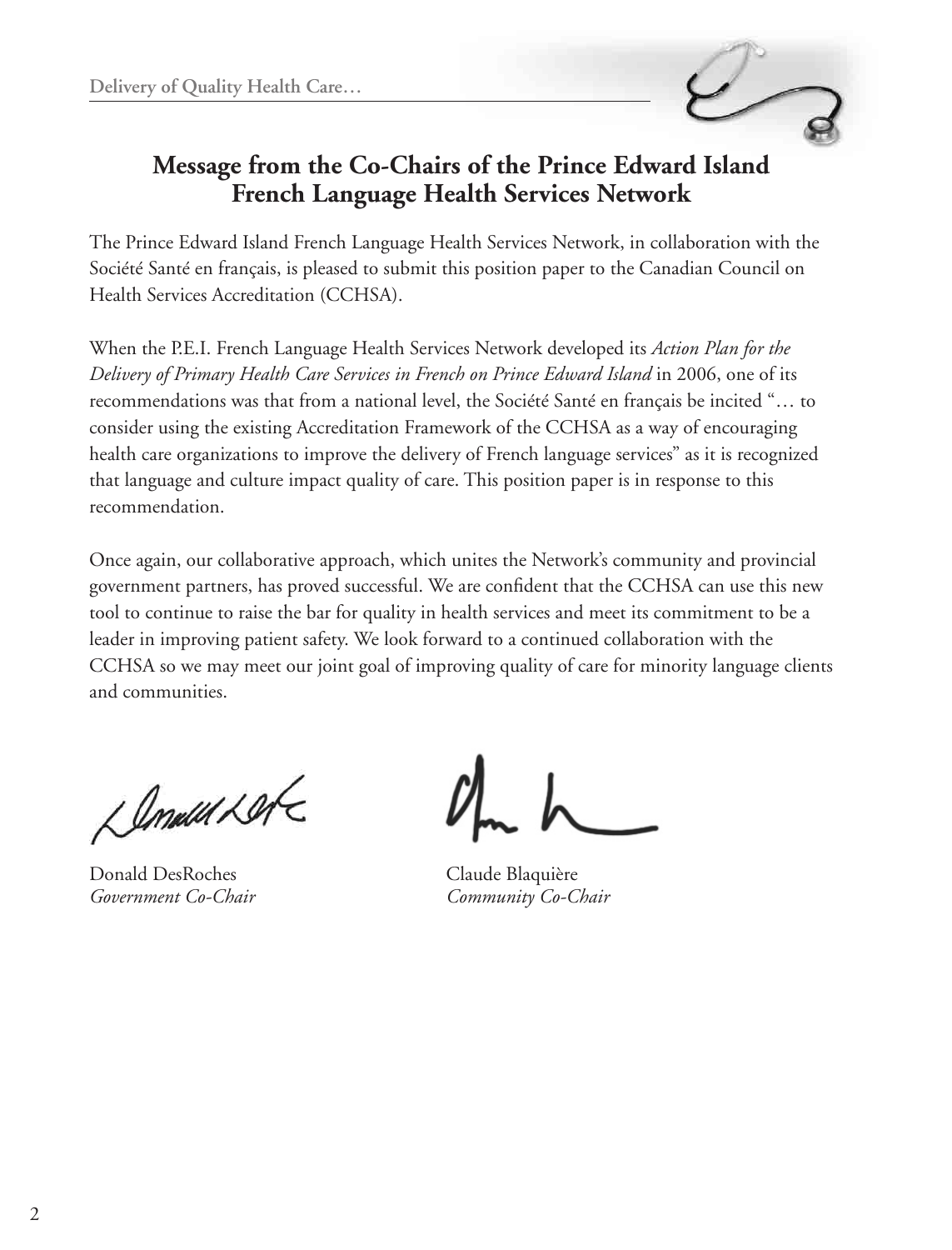

## **Message from the Société Santé en français Board Chair, President and Executive Director,**

We are very pleased to announce that the Société Santé en français is teaming up with the Prince Edward Island French Language Health Services Network (PEI FLHSN) to submit the position paper *The impact of communication challenges on the delivery of quality health care to minority language clients & communities* to the Canadian Council on Health Services Accreditation (CCHSA).

In this paper, we accurately point out the inevitable character of culture and language as systematic parameters for assessing the quality of services, within the scope of accrediting health care institutions.

A vast review of Canadian and international literature on the subject eloquently supports the importance of integrating quality standards for communication between the institutions, stakeholders and the Francophone communities they serve into accreditation processes. In this regard, the PEI FLHSN is proposing very promising solutions that are in-line with the perspective of the CCHSA orientations.

The Société Santé en français fully supports the PEI FLHSN's work on behalf of all its affiliated networks. We are convinced that this collaborative effort will inevitably result in improved quality standards for patient care and safety, which in turn will lead to better access to Frenchlanguage services, improved efficiency of interventions and greater satisfaction among users of these services.

 $\Lambda$ 

Dr. Brian Conway **Hubert Gauthier** 

*Board Chair President and Executive Director*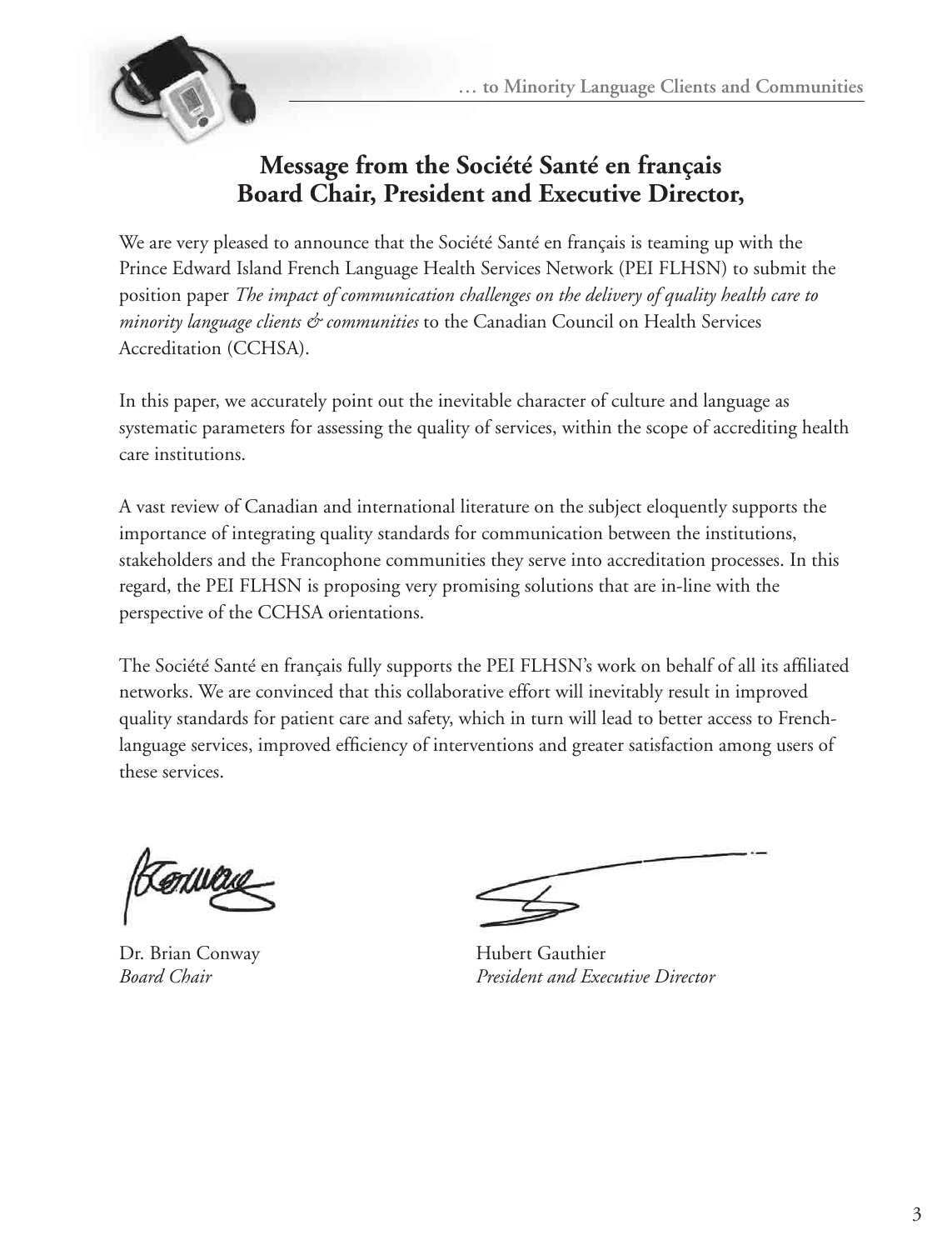

## **History of the PEI FLHSN**

The Government of Prince Edward Island adopted French language services legislation in April 1999. While the provisions which would appreciatively impact health services have yet to be proclaimed, the current legislation does have repercussions on the delivery of health and social services. The partial proclamation of the *French Language Services Act* illustrates the Province's intent to improve access to French language health and social services while providing services of comparable quality to English-language services to benefit the Acadian and Francophone community.

While the Province has acknowledged the principle of increased provision of services in French, there is a need to determine how this can be achieved. To do this, the Acadian and Francophone community incited the Minister responsible for Acadian and Francophone Affairs and the Minister of Health and Social Services to establish a joint government-community network dedicated to the task of proposing practical solutions for the delivery of French language health and social services in PEI: the Prince Edward Island French Language Health Services Network (PEI FLHSN).

The PEI FLHSN is not unique in its work. It is part of a national network of similar organizations in each province and territory: the Societé Santé en français (SSF). Provincial, territorial and regional networks and the SSF work in collaboration to improve access to French language health services for French language minority communities.

#### *The PEI FLHSN vision is:*

To ensure that Acadians and Francophones of Prince Edward Island have access to a complete range of French language health and social services of comparable quality to those provided in English.

It seeks to achieve this vision by proposing solutions that increase access to French language health and social services through working in partnership with other organizations and the community.

## **Work of the PEI FLHSN**

In a recent PEI FLHSN report, *Action Plan for the Delivery of Primary Health Care Services in French*  (a.k.a *Setting the Stage, 2006*), the assessment of the existing level of service concludes that current French language services are inadequate, poorly planned and poorly distributed. It observed that, to date, the implementation of the *French Language Services Act* has been disappointing in the area of primary health care services. In the entire province of Prince Edward Island, only one family health centre actively offers French language health services. Elsewhere, people wishing to access French language health services must ask for the service and, given the few bilingual employees spread across the system, there is no guarantee that such a service will be provided. Only 0.9% of positions in the health and social services system are designated bilingual while 3.1% of employees claimed some level of knowledge of French when last surveyed; this compares to 4.4% of the population which reported French as their first language in the 2001 Census and 12.1% of Islanders who claim they can speak French.

The Prince Edward Island Department of Health is currently working to respond to the *Setting the Stage*  report. Its *Departmental Strategic Plan* has adopted as one of its goals:

#### *To improve access to health care: access for linguistic and ethnic minorities*

Operationally, the Department has also taken steps to address communication challenges, but this process has significant human resource implications, and will take time to resolve.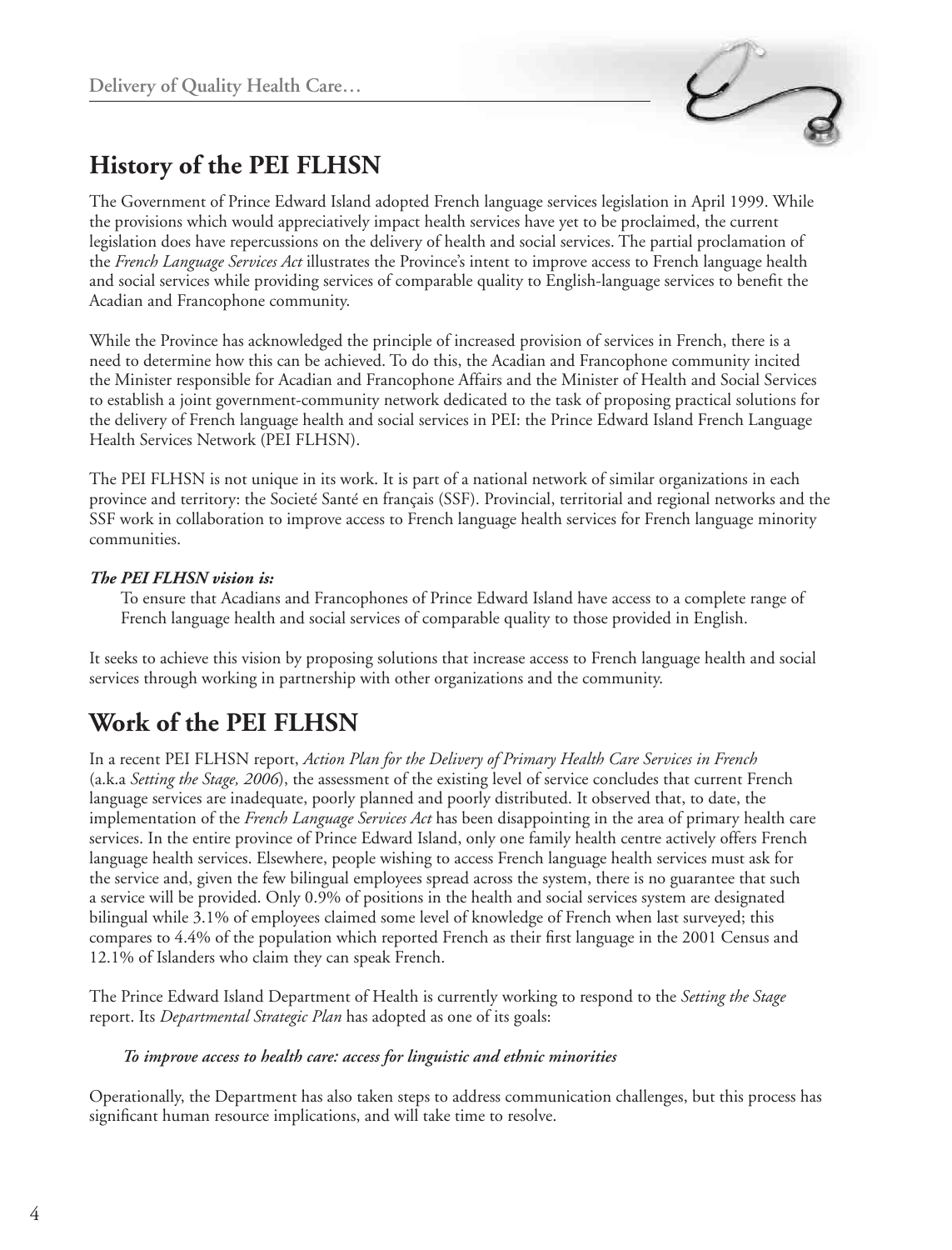

The *Setting the Stage* report recommended that the PEI FLHSN encourage the Société Santé en français to consider using the existing Accreditation Framework of the Canadian Council on Health Services Accreditation (CCHSA) as a means of raising awareness of how communication challenges affect the delivery of health care services. Because communication challenges negatively affect the quality of health care and creates an unacceptable level of risk, this is an issue of concern for all health organizations across the country.

The PEI FLHSN followed this recommendation by directing that a position paper be prepared. This document was prepared under the direction of the PEI FLHSN, by HRA, a Charlottetown-based human resource consulting firm. Julie Gilman, FLHSN Coordinator, oversaw the work performed by HRA consultants Patsy MacLean and Constance Robinson, in association with Kay Lewis of Quest Hospital Planning Solutions Inc.

## **PEI FLHSN Position Statement**

The PEI FLHSN believes that the Accreditation Framework used by the Canadian Council on Health Services Accreditation (CCHSA) is an existing mechanism within the governance structure of the health system which can be used to improve access to French language health services to the Francophone population and reduce risks within the system.

The PEI FLHSN takes the following position:

**That the CCHSA should continue to increase awareness of the impact of communication challenges on those accreditation standards that consider how health institutions respond to the language needs of the linguistic minority communities, clients and families through the following actions:** 

- • As part of their continuing education CCHSA surveyors should be apprised of the research regarding the impact of communication challenges on accessibility of quality of care, and should be advised to address these issues in their accreditation work;
- Strengthen guidelines for standards and criteria on how to address communication challenges;
- Include language access indicators, or other means of evidence, for reporting that an organization is "linguistic minority friendly";
- Provide the Self-Assessment Teams with an opportunity to determine if the team membership reflects the diversity of the community it serves.

## **Recognition of the Purpose of CCHSA**

The PEI FLHSN recognizes that the CCHSA plays a unique role in the delivery of health services by assisting health service organizations across Canada examine and improve the quality of care and service they provide to their clients. A review of the CCHSA standards and criteria to identify areas where communication and language are already part of the accreditation process is attached in Appendix A. It illustrates the integral role communications play in the delivery of quality health care.

Because the CCHSA mission is driven by quality of care issues rather than rights, this paper focuses on how language barrier issues impinge on quality of care, and the importance of heightening this factor in the accreditation process. This paper provides a brief overview of the research that highlights the concerns language barriers raise for achieving quality of care, discusses the legal obligations that exist in this arena, and reviews how existing CCHSA standards apply to language barriers. Appendix A to this paper is a review of the CCHSA standards relating to language and communication. Because the mission of the PEI FLHSN is not only to raise issues, but to encourage the development of solutions, the resources and tools found in the process of preparing this paper are listed in Appendix B.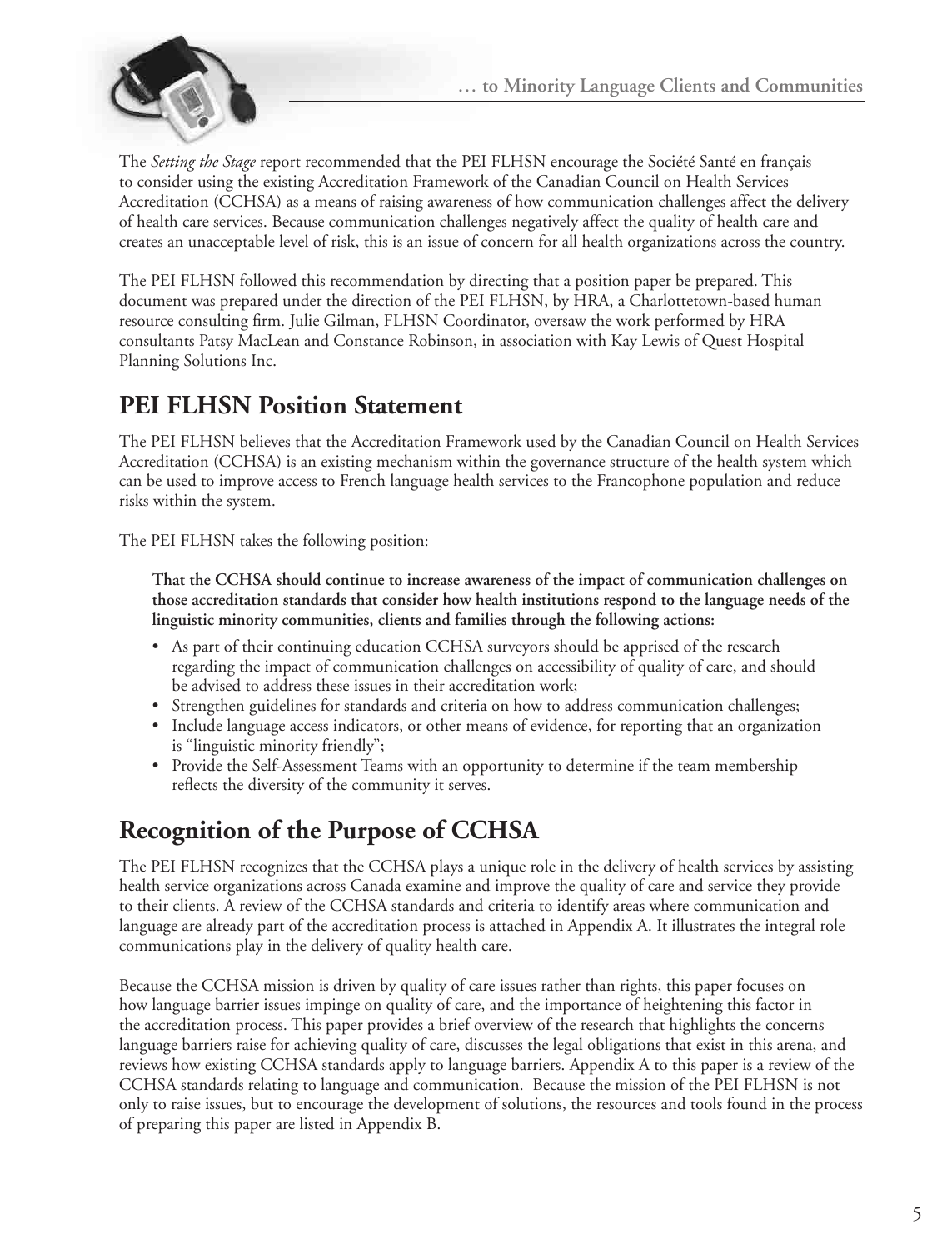

## **Communication Challenges & Quality of Care**

#### *Note on terminology*

Communication challenges are associated with under-use of primary and preventive services, limited comprehension of medical information, lack of adherence to medical advice, and less cost-effective use of medical services, including a greater need for tests and longer medical visits (Weiss et al. 2006). As noted in the seminal work of Sarah Bowen, in Canada, most research on health service utilization and health status has focused on the effects of socioeconomic factors, and to a lesser extent on regional differences. Research examining the impact of culture and ethnicity has tended to focus on differences attributed to cultural beliefs and practices, and not on the effect of systemic barriers to access (Bowen, 2001). Furthermore, in Canada, the discussion concerning access to health services in a person's first language, particularly where that language is an Official Language of the state, tends to be framed as a "rights" issue. However, while there are rights aspects to the discussion, from a health care perspective the fundamental issue is patient safety and risk: there are inherent risks associated with the failure to address language barriers encountered during the provision of health care services.

Internationally, there is a growing body of literature documenting the impact of communication challenges on access, use and quality of medical services. The vocabulary for these studies varies, referring to language access, language barriers. The framework for these studies also varies, often turning on legal rights of access, or as in the case of several of the American studies, specific health care delivery model issues relating to non-insured health care or specific social and ethnic policy concerns. Because this position paper focuses on the more neutral concern of quality of care, and applies to all types of communication challenges including linguistic minority community concerns as well as health care literacy, the PEI FLHSN uses the term "communication challenges" to embrace the larger scope of quality of care and risk that arise when health care consumer and health care provider have difficulties exchanging information. Where this paper refers to a specific research paper or a direct quote, deference is given to the author's choice of terminology.

## **Why Communication Is Important**

Research indicates that communication challenges have a negative impact on:

- access to treatment
- participation in preventive measures
- ability to obtain consent
- ability for health professionals to meet their ethical obligations
- quality of care, including
	- hospital admissions
	- diagnostic testing
- medical errors
- patient follow-up
- quality of mental health care
- patient safety

The effects of communication challenges on health care delivery have been considered in other countries. According to the Institute of Medicine of the National Academies (U.S.)<sup>1</sup>, communication challenges contribute to reduced quality, adverse health outcomes, and health disparities (2004). Furthermore, there is evidence that communication challenges may result in increased use of expensive diagnostic tests, increased use of emergency services and decreased use of primary care services, and poor or no patient follow-up when such follow-up is indicated (Greising, 2006).

<sup>1</sup> *An American non-profit organization that provides evidence-based advice for the improvement of medicine http://www.iom.edu*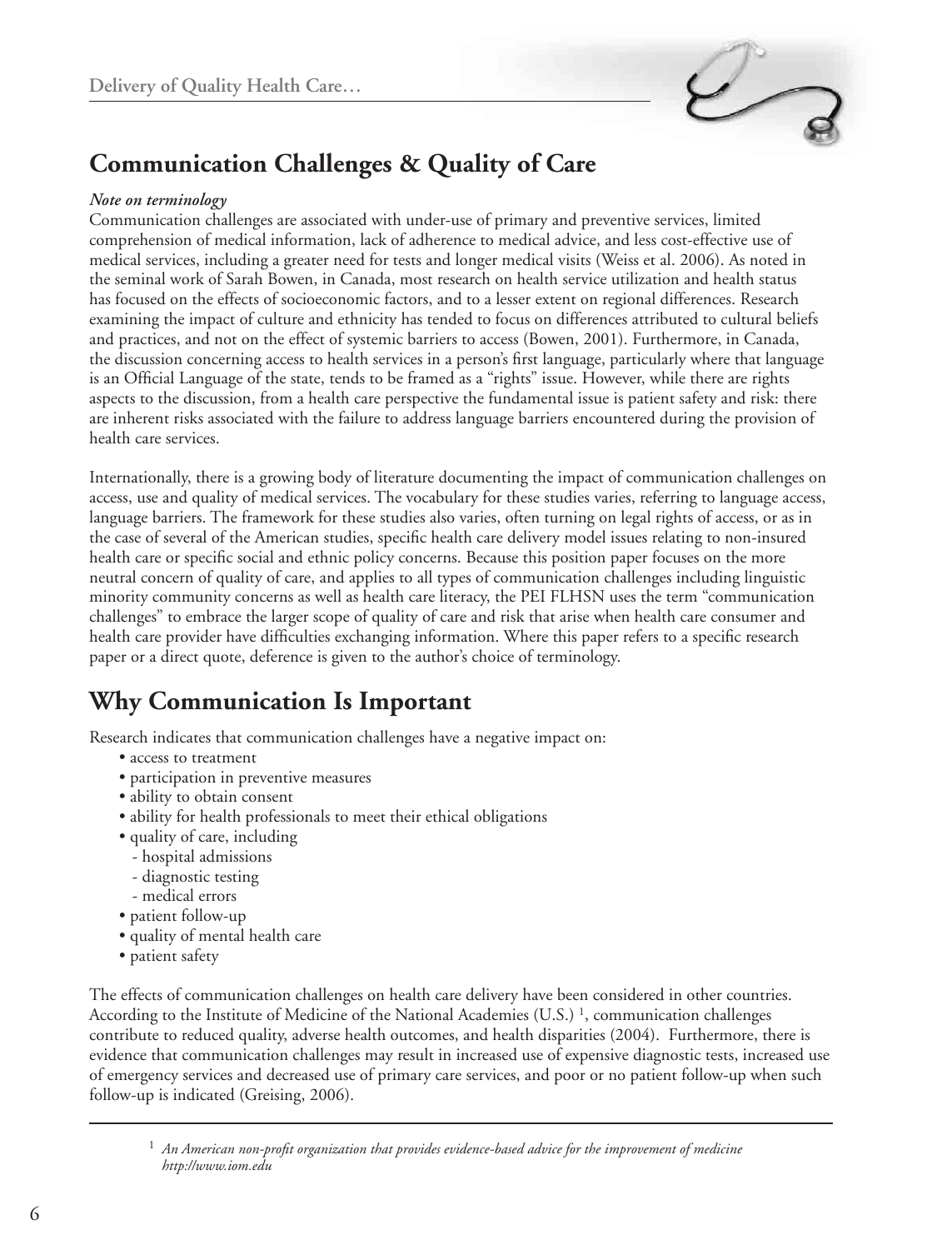

These are all issues that the CCHSA encourages accredited facilities to address in the on-going journey of quality improvement. A brief review of just some of the research that links language and quality of care is set out below.

### *Access*

There is compelling evidence that communication challenges have an adverse effect on initial access to health services. These challenges are not limited to encounters with physicians and hospital care. Patients face significant barriers to health promotion and disease prevention programs: there is also evidence that they face significant barriers to first contact with a variety of providers (Bowen, 2001). The research indicates that there is a general pattern of lower use of many preventive and screening programs by those facing language barriers (Woloshin et al., 1997). Higher use has been reported for some emergency department services, and for additional tests ordered to compensate for inadequate communication (Bowen, 2001).

### *Prevention*

A number of studies focus on utilization of cancer screening programs. Fox and Stein (1991) found that the most important variable that predicted whether women of all racial groups had a mammogram was whether their doctors had discussed mammography with them. Hispanic women, compared to black or white women, were less likely to have physicians who discussed screening with them. Language preference (English versus Spanish) was strongly correlated with whether the physician discussed mammography with the woman or not. In a British study of participation in cervical screening programs by Naish et al. (1994), language and administration were seen to be barriers to participation by clients, not, as reported by physicians, lack of interest in prevention programs. Solis et al. (1990) found that language ability predicted the use of screening services. They suggested that the effect of language on screening practices was an access factor (i.e. proficiency in English increased access to service). In a study of health behaviour of older Hispanic women, Marks et al. (1987) found that the use of English language was associated most closely with increased use of screening programs.

In a Canadian study, Woloshin et al. (1997) analyzed self-reported utilization data on breast examination, mammography and Pap screening from the 1990 *Ontario Health Survey*. He found that French speakers were significantly less likely to receive breast examinations or mammography. These results persisted even when adjusted for social and economic factors, contact with the health care system, and measures of culture.

### *Consent*

Consent to treatment is a fundamental pillar of quality of care. Legislation protects patients from procedures for which they have not provided informed consent. Furthermore, the common law in Canada provides that where a patient does not speak an official language, the physician must ensure that the patient understands the information that is communicated before administering treatment. For example, in *Anan vs. Davis*, a refugee was sterilized after she consented to what she thought was a procedure to treat an infection that had occurred after birth. The ruling in this case concluded that the duty to ensure the patient understood the information included an obligation to be attentive to the language ability of the interpreter, and to ensure that the patient was returning reasonable and responsive replies. In *Korollos vs. Olympic Airways*, a physician obtained consent from a family member over the telephone for a patient's surgery. The family member later stated that he gave consent only because he misunderstood the urgency of the situation. The court concluded that the duty of the doctor extended beyond communication of the facts, but also required a positive duty on the doctor to ensure that the patient actually understood the information (Bowen, 2001).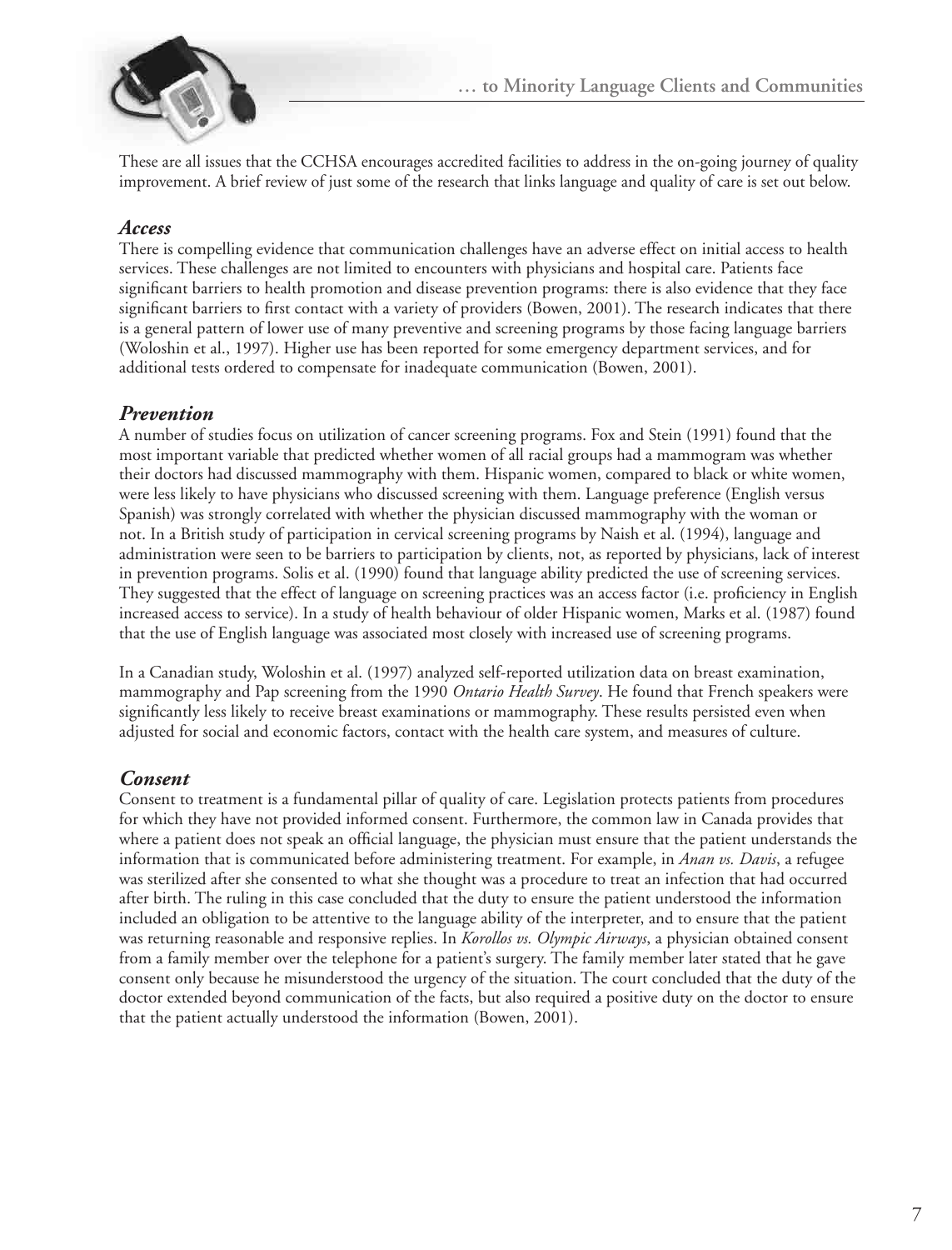

## *Professional Codes of Ethics*

Codes of ethics regulating the health professions stress the need for the provider to obtain informed consent, provide explanations, ensure confidentiality, and refrain from practicing the profession under conditions that may impair service quality. For these ethical standards to be achieved, it is necessary to address communication challenges, whether they arise because of a linguistic minority context or because of a health care literacy issue (Bowen, 2001).

In recognition that "communicating complex information clearly and effectively is a challenge, but it is critical for ethical, high-quality health care," (Ethical Force Program, 2006, p.7) the American Medical Association Ethical Force Program is developing a patient-centered communication framework. The Draft Framework reads:

An organization should determine what language assistance is required to communicate effectively with the populations it serves, make this assistance easily available and train its workforce to access and use language assistance resources (Ethical Force Program, 2006, p.8, 5b).

## *Quality of Care*

Case studies illustrate how communication challenges lead to delayed diagnosis, mis-diagnosis, and inappropriate referral. Failure to explain the patient's condition or recommended care, or failure to ensure confidentiality or obtain informed consent have been documented. (Bowen & Kaufert, 2000; Haffner, 1992; Stevens, 1993; Flores et al., 2000). Furthermore, communication challenges are associated with increased risk of hospital admission, increased risk of intubation for asthmatics, differences in prescribed medication, greater numbers of reported adverse drug reactions, and lower rates of optimal pain medication. There is also preliminary evidence that such barriers are related to less adequate management of chronic diseases such as asthma and diabetes.

## *Patient Safety*

The focus of patient safety action plans is shifting from retrospective analyses of adverse events or "medical errors", to more proactive studies of clinical systems, including the role of interpersonal communications in patient safety. For example, the University of California, San Diego Center for Patient Safety is currently engaged in studies of the role of failed interpersonal communication (clinician-patient & clinician-clinician) in patient safety.2

Recently, the emphasis on safety has also been raised in Australian research. Megan-Jane Johnstone and Olga Kanitsaki's paper *Culture, language, and patient safety: making the link* suggests that the failure to recognize the critical link between culture and language and patient safety "unacceptably exposes patients from minority ethno-cultural and language backgrounds to preventable adverse events in hospital contexts (2006, p.383)". They go on to suggest that

in order to ensure that the minority as well as the majority patient interests in receiving safe and quality care are properly protected, the culture-language-patient-safety link needs to be formally recognized and the vulnerabilities of patients from minority cultural and language backgrounds explicitly identified and actively addressed in patient safety systems and processes (p.383).

<sup>2</sup> *SanDiego County Patient Safety, Goals of the SDCPs, http://meded.ucsd.edu/SDCPS/goals.html*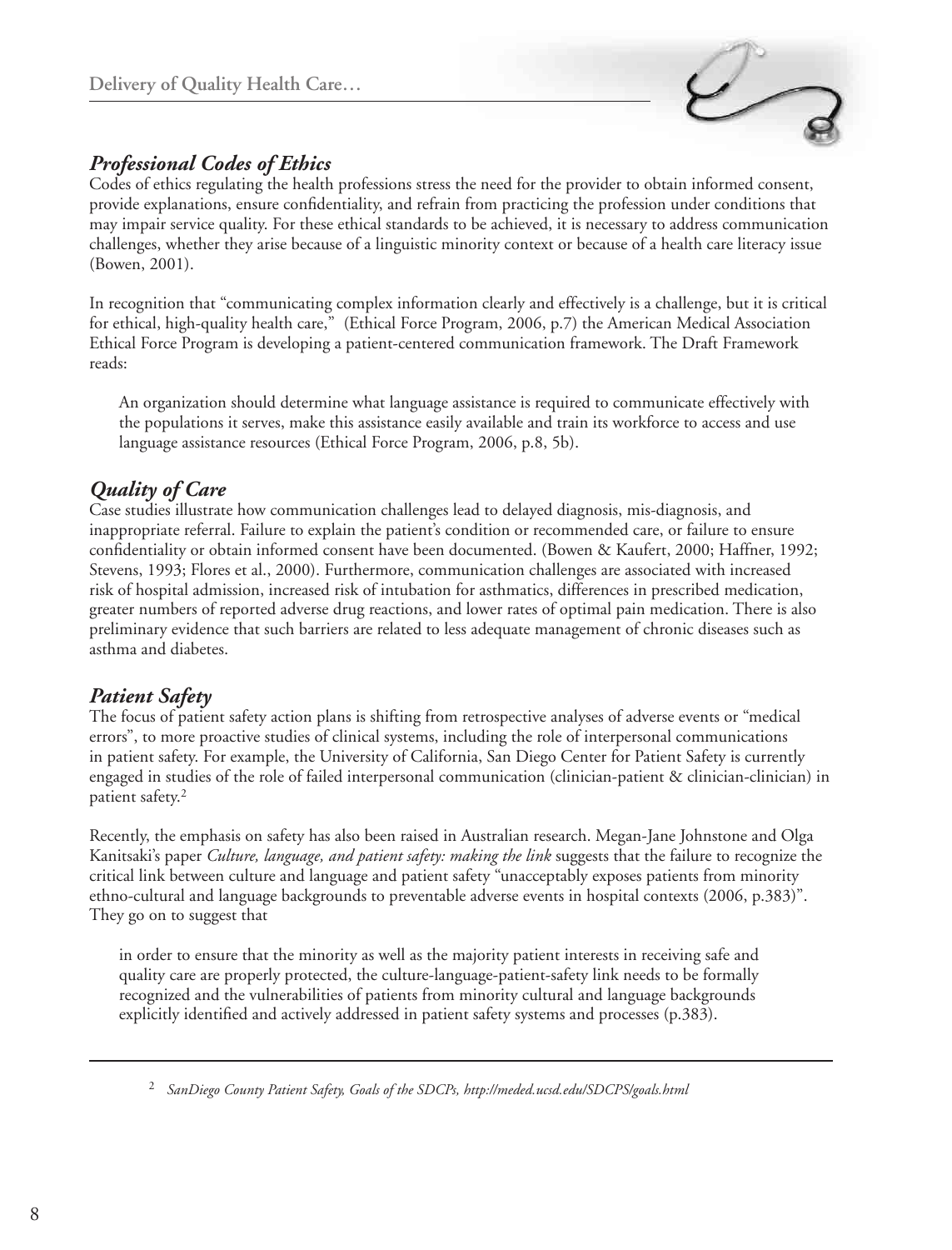

Under the leadership of the Patient Safety Advisory Committee, the CCHSA has developed Patient Safety Goals and Required Organization Practices. National and international literature was reviewed to identify the major patient safety risk areas, as well as patient safety best practices. CCHSA carried out a detailed review of its patient safety-related accreditation survey recommendations, conducted an analysis of top compliance issues, and researched related activities within other accrediting bodies internationally.

The committee reviewed and provided recommendations on a list of potential priority areas for patient/client safety. The outcome was the creation of five Patient Safety areas, six Patient/Client Safety Goals, and 21 Required Organizational Practices (ROPs). The five Patient Safety Areas were identified as being:

- Culture
- Communication
- Medications
- Workforce/Worklife
- Infection Control

According to the CCHSA website, the goal for the patient safety area of communication is to: 

Improve the effectiveness and coordination of communication among care/service providers and with the recipients of care/service across the continuum.

#### **The ROPs related to this goal are listed as being:**

- Inform and educate patients/clients about their role in patient safety (written and verbal communication)
- Employ effective mechanism for transfer of information at interface points
- Implement verification processes and other checking systems for high-risk care/service activities
- Reconcile the patient's/client's medications upon admission to the organization and with the involvement of the patient/client
- Reconcile medications with the patient/client's medications to the next provider of service

Because the ROPs have become part of the accreditation process to ensure that organizations are meeting key patient safety issues, the PEI FLHSN recommends that the application of these ROPs be considered with regard to how the organization addresses the challenges arising from communication barriers. Certainly the informing and educating of patients and clients, or the reconciliation of medications cannot be effective if communication barriers are not addressed.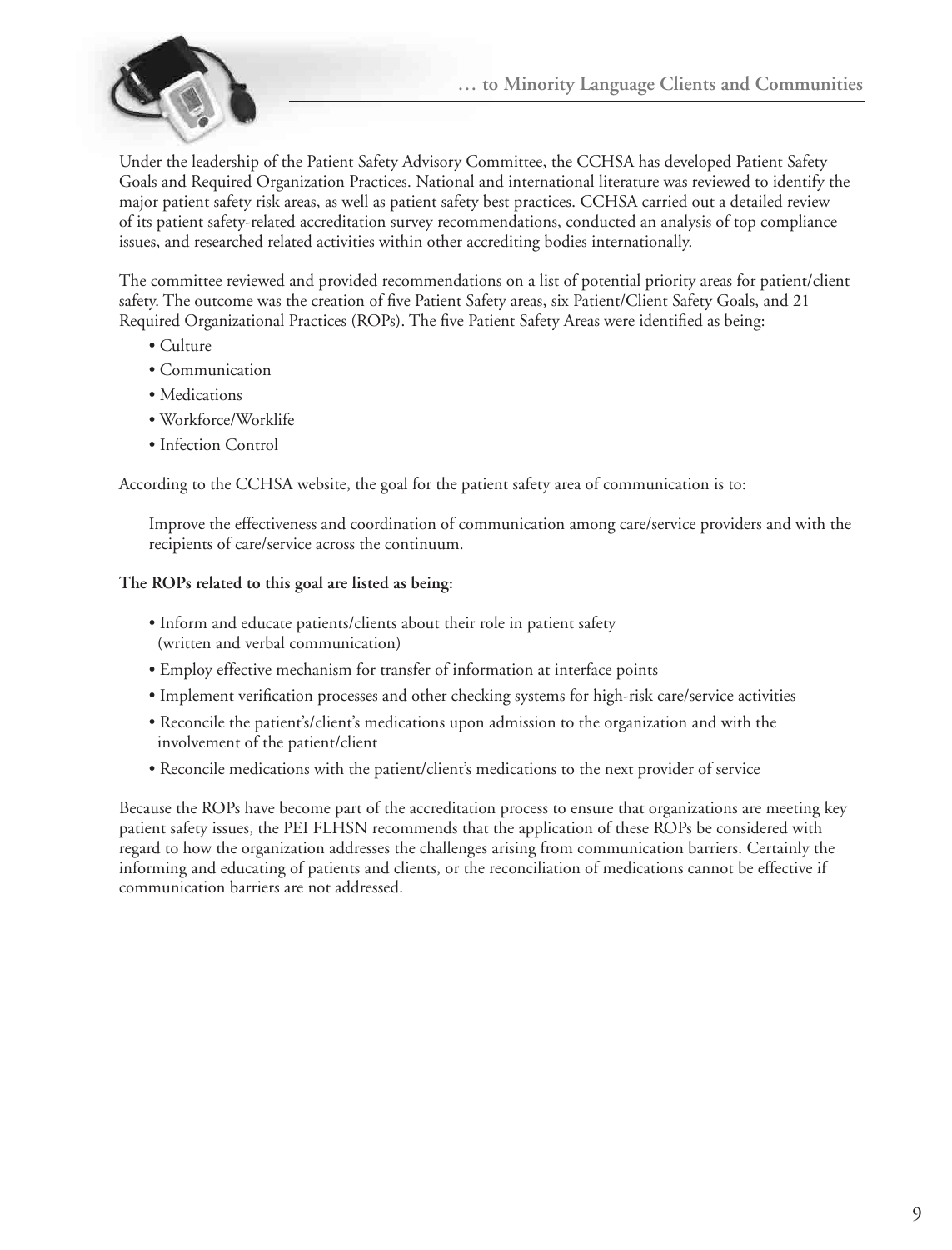### *Medical Errors*

*Quality, Patient Safety and Hospital Care for Latino Children: Addressing Parent and Provider Communication Challenges* examined patient safety issues, citing that mistakes by interpreters were a significant cause of medical errors in a pediatric population (Flores et al., 2003), and that 63% of errors due to incorrect translations were considered serious enough to have medical consequences – mistakes by family members were shown to be more serious than those by hospital interpreters. It also cited poor communication as the number one cause of sentinel events.<sup>3</sup>

"The one issue that would have the greatest impact on patient safety is improved communication." –

*Richard Croteau, MD, Executive Director of Strategic Initiatives, Joint Commission on Accreditation of Health care Organizations in a Sentinel Event Alert*

Two British Columbia cases illustrate the liability risk for failure to address communication challenges. In one case, the B.C. Supreme Court found a doctor negligent in his examination and diagnosis of a man whose leg was amputated as the result of this mis-diagnosis. The court ruled that the patient's language difficulty should have made the doctor especially careful in conducting his physical examination. The patient was awarded \$1.3 million (Needham & Wolff, 1990). In another case, language barriers were identified as a contributing factor in the death of a pregnant Vietnamese woman. The coroner in the case recommended that the College of Physicians and Surgeons assess the need for interpreters for patients who speak little or no English (Walton, 1996). The issue of the interpreter's role in obtaining consent was also raised in the recent inquiry into pediatric cardiac deaths in Manitoba (Sinclair, 2001).

Closely linked with patient safety, medical errors are also a key target of the CCHSA ROPs. As noted above, the PEI FLHSN recommends that the application of these ROPs be considered with regard to how the organization addresses the challenges arising from communication barriers.

### *Hospital Admissions*

Lee et al. (1998) indicated that adults who did not speak the same language as their health care provider had a 70% greater chance of being admitted to hospital than patients who did. The authors of the study proposed that a provider, when treating patients where communication challenges were present, would be more likely to admit them to hospital as a precautionary measure.

## *Diagnostic Testing*

Hampers et al. (1999) found that in cases where a language barrier existed, patients were more likely to be given intravenous fluids and admitted to hospital. The overall average charge for tests was also significantly higher.

### *Patient Follow-up*

Sarver and Baker (2000) found that both patients who used an interpreter, and those who did not use an interpreter but felt one was needed, were significantly more likely to be discharged without a follow-up appointment.

<sup>3</sup> *The Joint Commission, an American hospital accreditation organization, defines a sentinel event as "an unexpected occurrence involving death or serious physical or psychological injury, or the risk thereof. Serious injury specifically includes loss of limb or function. The phrase, "or the risk thereof" includes any process variation for which a recurrence would carry a significant chance of a serious adverse outcome." http://www.aracnet.com/~oahhs/issues/jcaho/sentnl12.htm*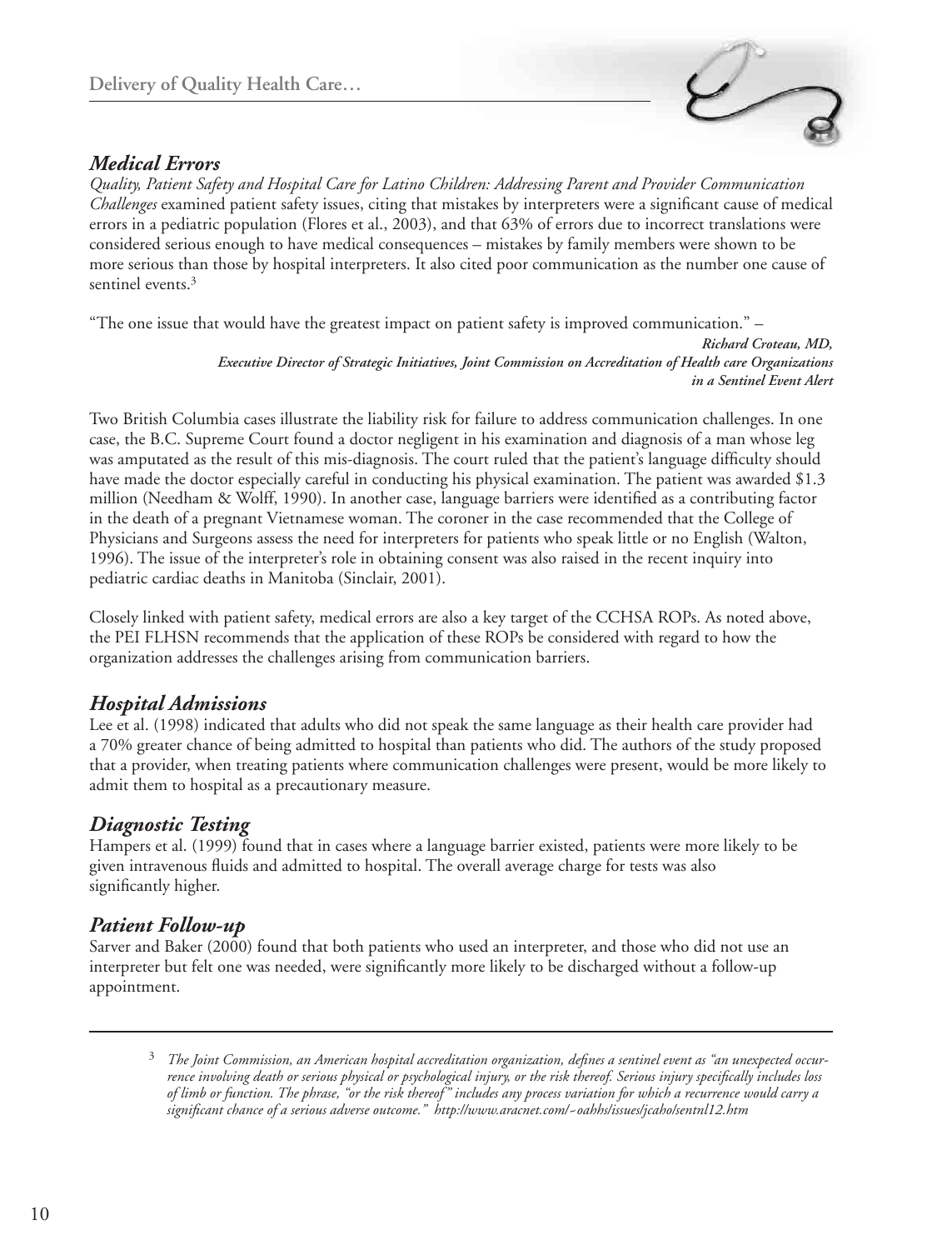

## *Mental Health Care*

Canadian researchers identify language as the most pervasive challenge to accessing appropriate mental health services. Studies indicate that even when patients have contact with the health care system, they may delay seeking care for mental health problems due to language barriers, and therefore underutilize mental health services (Canadian Task Force on Mental Helath Issues Affecting Immigrants and Refugees, 1988; Nyman, 1991; Trauer, 1995: Start et al., 1996: Roberts & Crockford, 1997). Studies also indicate that patients with psychiatric conditions and language barriers are more likely to receive a diagnosis of severe psychopathology (Flores, 2006). Counseling program providers (including those in areas such as addictions and family violence) often make no accommodation for language access. Instead they may refer clients to generic "helping" agencies (such as organizations providing general settlement services to immigrants) that do not have specialized expertise. This results in a two-tier level of service (Canadian Task Force on Mental Helath Issues Affecting Immigrants and Refugees, 1988; Stevens, 1993; Canada Drug Strategy, 1996).

## *Safety*

It is trite to say that clinician-patient communication is a vital element in the delivery of health care. Studies have shown that more than 70% of the information on which physicians base their diagnoses comes from the history and physical exam:

Anything that compromises the quality of the communication between patients and physicians represents a threat to the quality of care provided. Clear communication is hard enough, even with English-speaking patients, when there are issues of low literacy or age to consider. When the patient does not speak English, communication becomes that much more difficult. In a 2003 study conducted by the California Academy of Family Physicians, almost half the physicians surveyed were personally familiar with incidents in which quality of care was compromised by language barriers (Roat, 2005, p.3).

The impact of communication challenges in health care delivery was illustrated in a 2002 study titled *What a Difference an Interpreter Can Make: Health Care Experiences of Uninsured with Limited English Proficiency*  (Andrulis, Goodman & Prior). In that study, 27% of those who needed but did not get an interpreter said that they did not understand the instructions for taking their medications, compared to only 2% of those who either got an interpreter or did not need one.

### *Outcomes*

Studies indicate that communication challenges can also have negative effects on treatment outcomes. For example, a U. S. study of outpatient drug complications by Gandhi et al. (2000) demonstrated that a primary language other than English or Spanish was significantly correlated to reported drug complications. LeSon & Gershwin (1996) found that patients unable to speak English were over 17 times more likely to be intubated than patients with the same characteristics who were fluent in English. This was a stronger correlation than with education levels, or even being an active smoker. A similar study of pediatric patients also found that a language barrier was a significant predictor for intubation (LeSon & Gershwin, 1995). Moudgil & Honeybourne (1998) found differences in patient understanding of the disease and self-management.

### *Patient Satisfaction*

Patient satisfaction is a recognized and widely used measure of effectiveness of provider-patient communication. It is also an outcome of care. Communication challenges have additionally been found to be associated with: increased time spent in the emergency department (Hampers et al., 1999), decreased general satisfaction with care (David & Rhee, 1998), and lower satisfaction with a number of non-clinical aspects of care (Madhok et al., 1992). Hu and Covell (1986) found that the percentage of patients describing their care as more than adequate was almost twice as high for English speaking than non English speaking patients.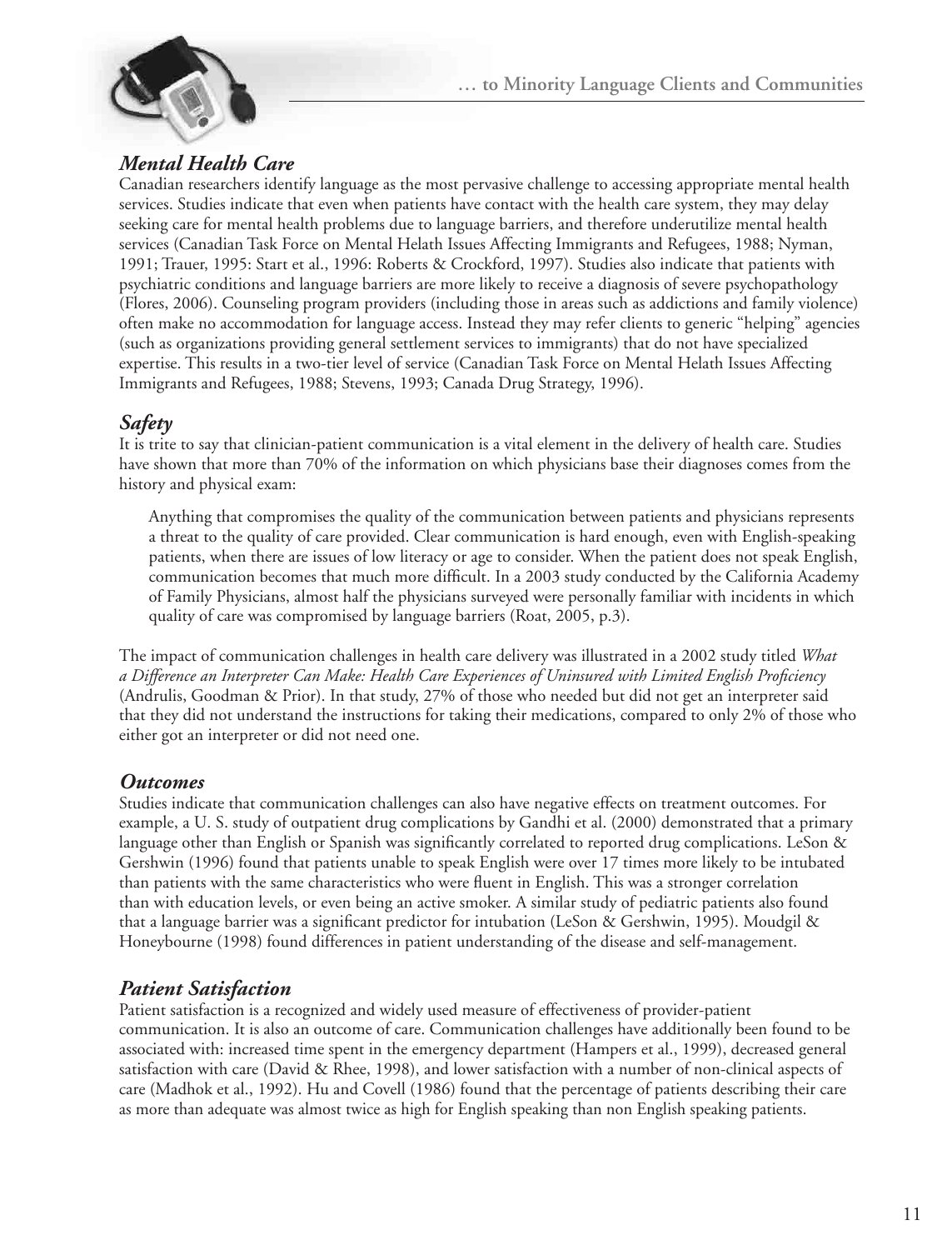

## *Patient Compliance*

A review of the literature reveals consistent and significant differences in understanding and compliance when a communication challenge exists. This may be due to the fact that patients who had more difficulty understanding their physician are less likely to follow treatment directions, and also because good communication can be a source of motivation, reassurance and support, as well as an opportunity to clarify expectations (Kaplan et al., 1989). Given the aging of the Canadian demographic and the accompanying increase in chronic diseases, the impact of patient noncompliance relating to disease management will grow over time. Improving compliance through improved communication options will benefit all health care delivery stakeholders.

### *Research Continues*

Recent studies continue to identify communication as an important factor in the delivery of health care in three key areas: quality of care, access to care, and cost of care. Cynthia E. Roat (2005, p.32), in *Addressing Language Access Issues in Your Practice: A Toolkit for Physicians and Their Staff Members*, provided a recent scan of the literature relating to the American experience:

## *quality of care*

- A 2001 survey showed that Hispanics who spoke Spanish at home were more likely to understand only "some or a little" of what the physician said, more likely to have questions they didn't ask, and more likely to identify problems communicating with their physician.
- Primary language is an independent predictor of patient-reported drug complications.
- Patients whose primary language was not English were significantly less willing to return to the same emergency department for future care, and reported more overall problems with care, communication, and testing.
- Non English speaking patients who had physicians who spoke their language had better medication compliance, better appointment compliance, and fewer emergency department visits than limited English proficient patients whose physicians did not speak their language.

#### *access to care*

- Spanish speaking patients are less likely to see a physician for preventative health care such as influenza vaccinations or a mammogram.
- Spanish speaking patients discharged from emergency departments are less likely than English speaking patients to understand their diagnosis, prescribed medications, special instructions, and plans for followup care.
- In a national U.S. survey, almost 20% of Spanish speaking respondents reported not seeking care when needed due to language barriers.

### *cost of care*

- When patients take longer to be seen,
	- their health issues are usually more advanced, and hence more costly to address,
- they are more likely to use the emergency department rather than primary care, which is a greater cost to the health system,
- they are more likely to require more testing.
- When poor communications affect quality of care,
- there is a greater likelihood of a malpractice suit.
- When there are language barriers,
- pediatric patients tend to have longer hospital stays,
- emergency department visits tend to be shorter, with fewer tests, but result in more repeat visits.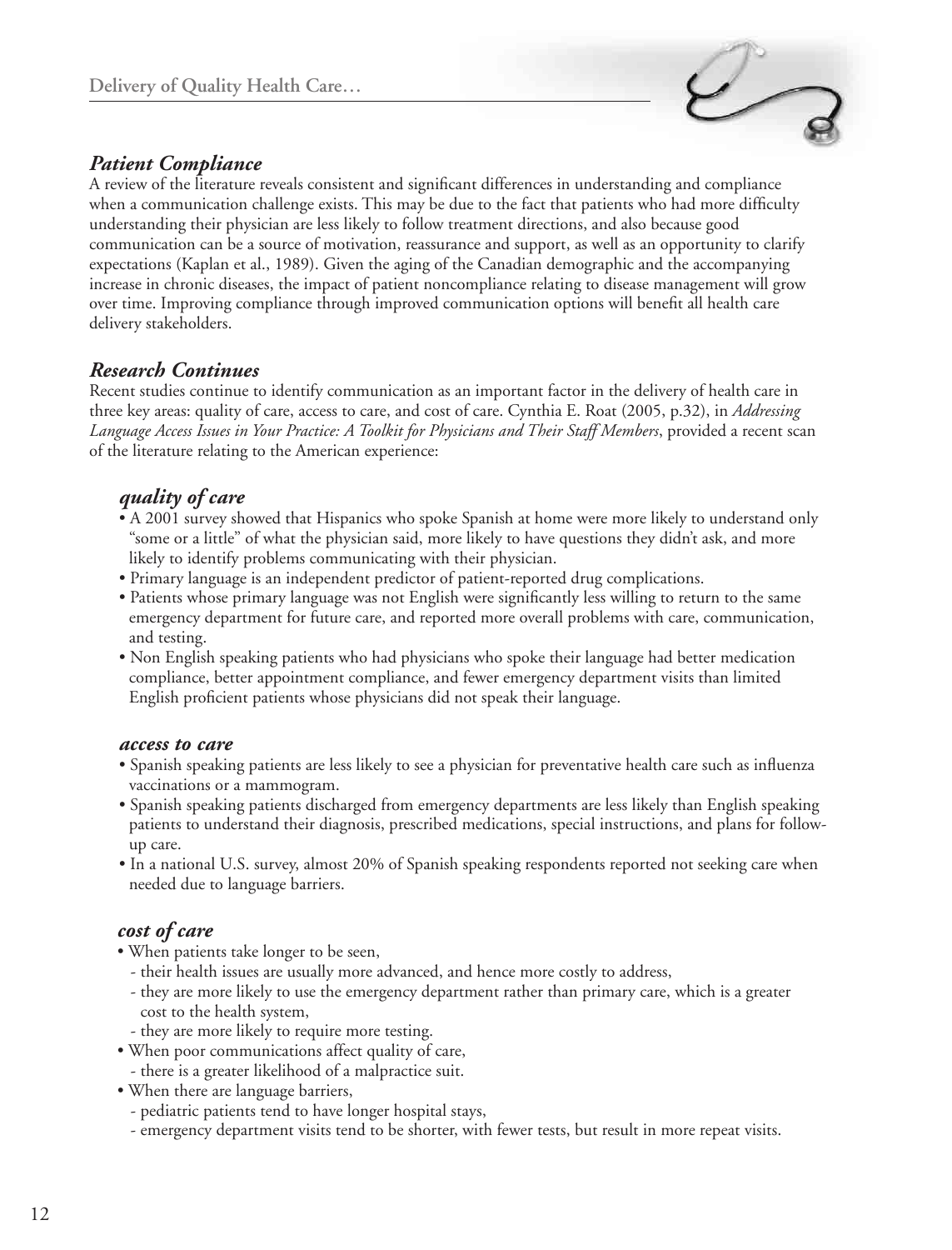

## **Language & Standards**

As illustrated in the review of the CCHSA's existing standards and criteria that relate to communication and language (Appendix A), there has been a long-standing, albeit tacit, acknowledgment of the importance of communication challenges to quality care. Therefore, this position paper is not asking for new standards or criteria. They are already in place. However, the PEI FLHSN believes it is time for a more explicit recognition of the importance of language and communication in the accreditation process through the accreditation dialogue.

Canada is not the only jurisdiction facing this challenge. For example, the United States has undertaken a review of national standards for culturally and linguistically appropriate health care. These standards explicitly address the clients' right to bilingual staff or interpretation services, access to information in their own language, professional standards for interpreters, and inclusion of language identifiers in data collection. These standards are based on U.S. legislation and enforcement capabilities, and describe a level of service which is certainly not yet available for minority language speakers in Canada (Office of Minority Health, 1999). Belgium has made a commitment to a "cultural mediator" model for health interpretation, and is actively promoting and disseminating research (Verrept & Louckx, 1998). In Australia, a public inquiry examined rights to interpreter services in the justice system and in health care (Lawrie, 1999).

In the United States, the Joint Commission (the accreditation body for American hospitals) acknowledges that "… a lack of sensitivity and responsiveness to the linguistic needs and health beliefs of different cultures impacts quality of care, patient safety, and patient satisfaction" (The Joint Commission, n.d. a). Its website states:

The Joint Commission views the delivery of services in a culturally and linguistically appropriate manner as an important health care safety and quality issue. Health care organizations are encouraged to provide equitable care, treatment, and services across diverse populations (The Joint Commission, n.d. b).

To address this concern, the Joint Commission initiated a 30 month research project in 2004 to examine how hospitals provide health care to diverse populations. The work was concluded in June 2006 with a report entitled: *Hospitals, Language, and Culture: A Snapshot of the Nation* (Wilson-Stronks & Galvez). The purpose of this project was not to develop new standards or set new requirements for accreditation, but rather to better understand current practice and develop recommendations that would assist health care providers in grappling with the challenges of health care delivery to a diverse population. California is piloting a program to create system-wide language access (Jameson, 2006).

Sarah Bowen, a lead Canadian researcher in the effects of language barriers on the quality of care observed that there is a need for development of national standards related to language access to health care. Her 2001 report on language access in health care prepared for Health Canada made several recommendations that are relevant to the PEI FLHSN position paper for the CCHSA:

- Examine the feasibility of incorporating, as part of health system data collection, information on patient proficiency in an official language.
- Develop initiatives to promote awareness of the importance of provider-patient communication and the profession of interpretation within the health professions. Promote training on the effects of language barriers and working with interpreters as a required component of pre-service professional preparation.
- Develop strategies to promote dissemination of research on language access to policymakers and health service planners.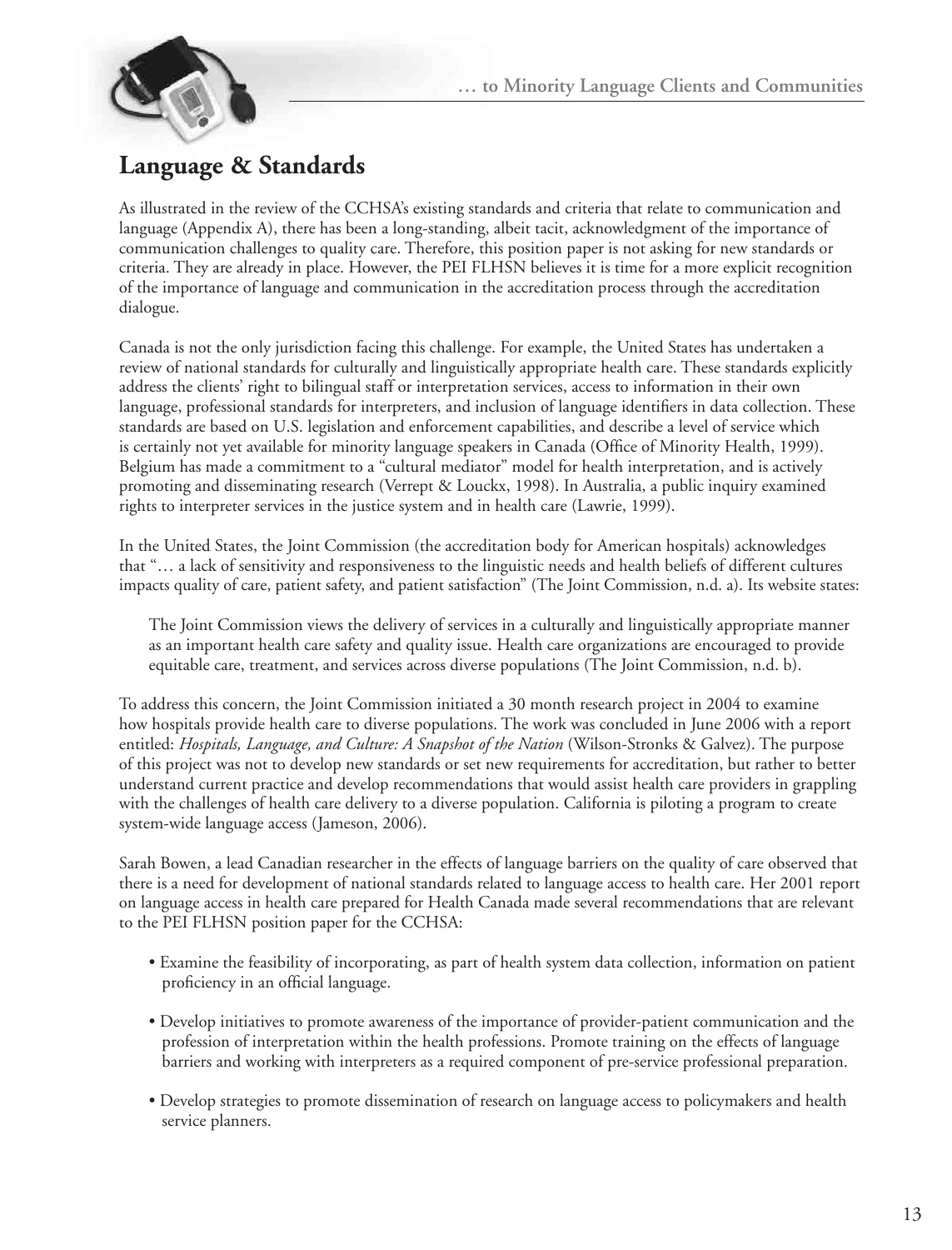

The CCHSA standards already require that communication challenges be addressed if the standards and criteria are applied appropriately. Appendix A to this paper reviews relevant CCHSA standards, related criteria and how communications barriers can be addressed through strengthened CCHSA guidelines. Furthermore, because of the development of the CCHSA Patient Safety ROPs pertaining to communication, health care organizations must address communication barriers as part of their safety culture. The PEI FLHSN believes that this objective will be enhanced if the CCHSA adopts the recommendations of this paper.

## **Conclusion**

Achieving accreditation by the Canadian Council on Health Services Accreditation (CCHSA) is critical for health care organizations to enable them to demonstrate to the public that they provide quality health care services. Equally as important, accredited organizations attract high quality health professionals. Accreditation standards are used to assess the quality of services provided by an organization and are constructed around the dimensions of quality:

- Responsiveness;
- System competency;
- Client/community focus; and,
- Work life

An organization cannot address the client/community focus dimension without taking into account any barriers to effective communications between the health care provider and consumer. There is a significant body of research, including an impressive amount in the Canadian context, as identified by Sarah Bowen's work, that identifies communication challenges as having significant quality and risk management implications by:

- Limiting access;
- Inhibiting participation in preventive health care;
- Interfering with the ability to provide informed consent;
- Driving up hospital admissions and unnecessary diagnostic testing; and,
- Causing medical errors,

and hence undermining patient safety. Moreover, the literature demonstrates that providing services in a client's first language:

- Improves access to health services, particularly health promotion and disease prevention activities;
- Improves the accuracy of health assessment;
- Enables interpersonal interaction thus enhancing the therapeutic relationship which leads to more positive clinical outcomes;
- Leads to better understanding of and adherence to the prescribed treatment plan;
- Improves client satisfaction;
- Improves quality of care; and
- Reduces incidence of risk management issues in service delivery.

There are many potential means of overcoming communication challenges in health care delivery. Rather than being prescriptive, this paper is intended to heighten the awareness of the CCHSA to the role of communication challenges for minority language communities in quality and patient safety.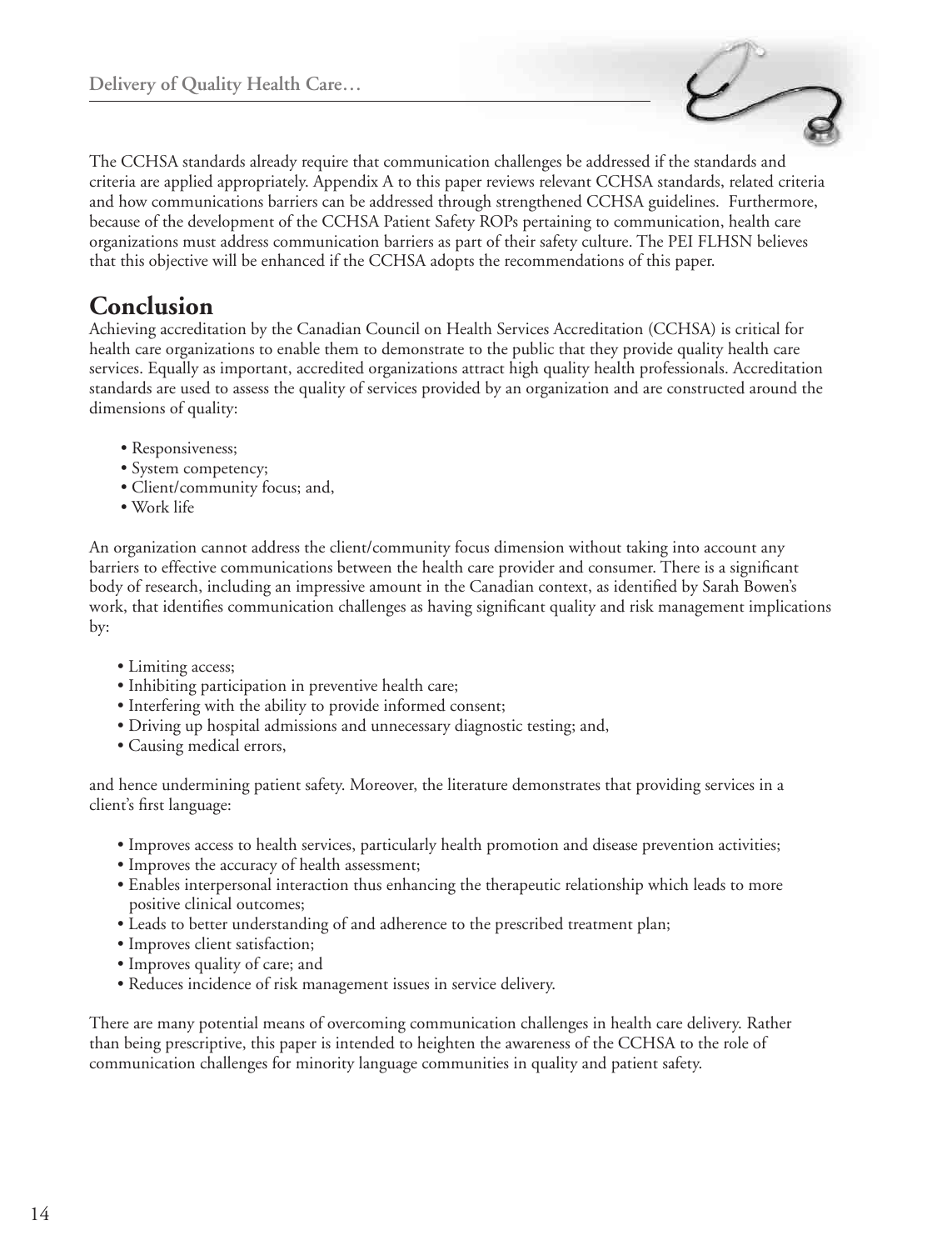

The PEI FLHSN does not necessarily endorse or promote any one strategy over another. Its key concern is that organizations need support and encouragement to develop strategies that enable appropriate access to services in the health care consumer's first language. This is critical to ensuring that the health care system is meeting the quality of care expected within CCHSA accredited organizations. To that end, the PEI FLHSN respectfully asks that the CCHSA adopt the following PEI FLHSN recommendations:

- Recommendation 1: Strengthen CCHSA standards and guidelines related to language-culture access for minority language communities and clients. Examples may be drawn from Appendix A;
- Recommendation 2: Encourage Self-Assessment Teams to review their composition to reflect the communication needs of the community, clients and families in the delivery of health care. For example, French language service providers could be included as members of Self-Assessment Teams;
- Recommendation 3: Develop indicators or other means of evidence related to language access. Examples may be drawn from Appendix C;
- Recommendation 4: Identify the accreditation standards which represent the highest potential risk to patients due to communication challenges. An example might include informed consent.

The PEI FLHSN believes that the accreditation model for addressing communication challenges for minority language communities keeps the focus on the most important aspects of health care: quality and safety. The intent is not to force organizations to adopt any single formula for achieving these values. Instead, achieving quality and patient safety (and addressing language barriers) requires the organizational integration of these values and the instilling of a sustainable process of creating and nurturing a culture that supports these values. This will result in improved services and outcomes for everyone.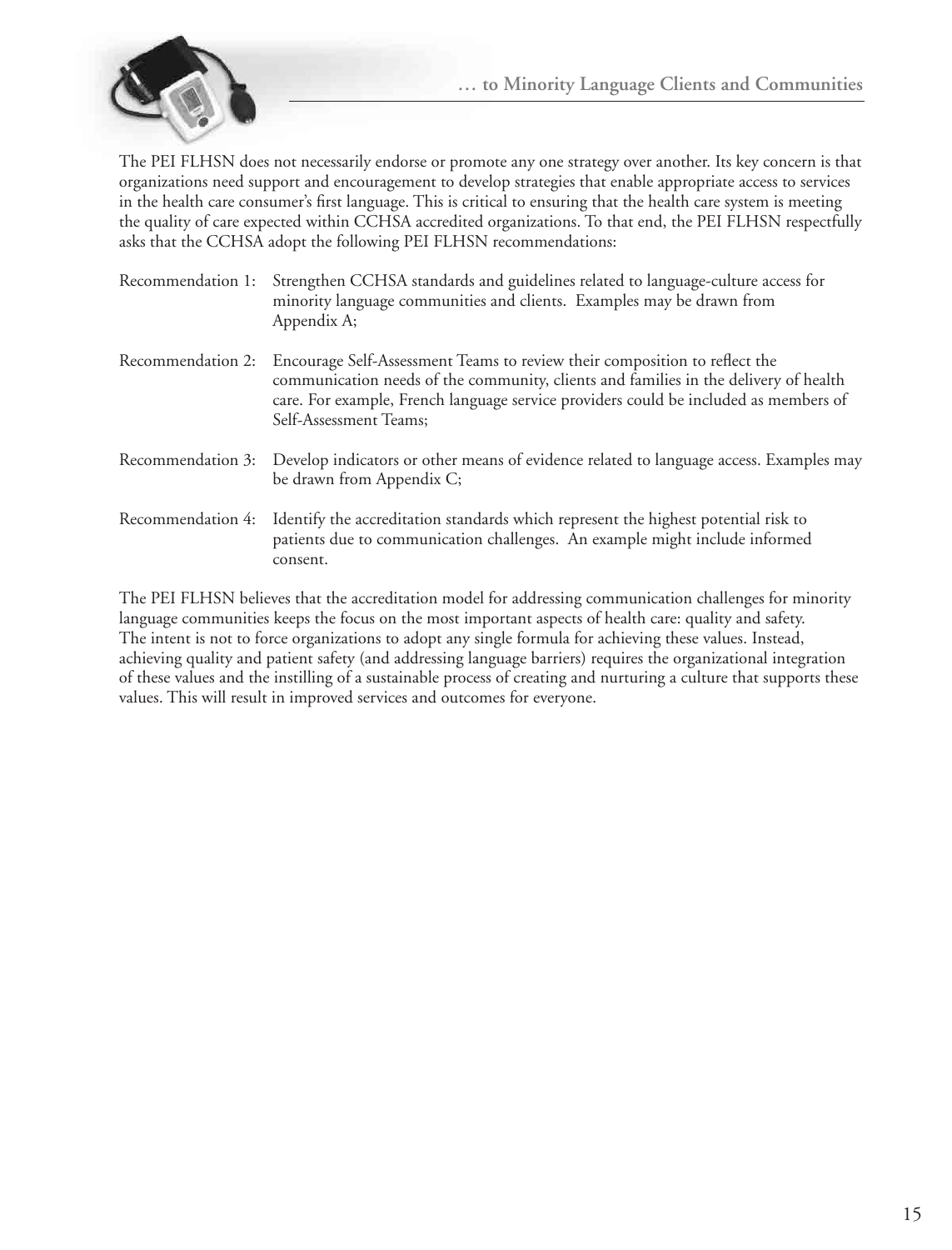## **References**



- Andrulis, D., Goodman, N., & Pryor, C. (2002, April). *What a Difference an Interpreter can Make: Health Care Experiences of Uninsured with Limited English Proficiency.* The Access Project. Boston, MA.
- Bowen, S. (2001). *Language Barriers in Access to Health Care*, Health Canada.
- Bowen, S. & Kaufert, J. M. (2000). Measuring the 'costs': using case studies in the evaluation of health interpreter services. *MMIA News*. 3: 2-5.
- Canada Drug Strategy. (1996). *Immigrant Women and Substance Abuse: Current Issues, Programs and Recommendations.* Ottawa: Health Canada, Population Health Directorate, Office of Alcohol, Drugs, and Dependency Issues.
- Canadian Task Force on Mental Health Issues Affecting Immigrants and Refugees (1988). *After the Door Has Been Opened: Mental Health Issues Affecting Immigrants and Refugees.* Ottawa: Minister of Supply and Services Canada.
- David, R. A. & Rhee, M. (1998). The impact of language as a barrier to effective health care in an underserved urban Hispanic community. *Mt. Sinai Journal of Medicine*, 65, 393-397.
- Ethical Force Program. (2006). An Ethical Force Program Consensus Report. *Improving Communication – Improving Care. How health care organizations can ensure effective, patient-centered communication with people from diverse populations.* American Medical Association.
- Flores, G., Abreu, M., Schwartz, I., & Hill, M. (2000). The importance of language and culture in pediatric care: case studies from the Latino community. *Journal of Pediatrics,* 137, 842-848.
- Flores, G., Laws, M.B., Mayo, S.J., Zuckerman, B., Abreu, M., Medina, L., & Hardt, E. (2003). Errors in medical interpretation and their potential clinical consequences in pediatric encounters. *Pediatrics,*  111(1).
- Flores, G. (2006). Language barriers to health care in the United States. *The New England Journal of Medicine,* 355(3), 229-231.
- Fox, S. A. & Stein, J. A. (1991). The effect of physician-patient communication on mam-mography utilization by different ethnic groups. *Medical Care,* 29, 1065-1082.
- Gandhi, T. K., Burstin, H. R., Cook, E. F., Puopolo, A. L., Haas, J. S., Brennan, T. A., & Bates, D. W. (2000). Drug complications in outpatients. *Journal of General Internal Medicine*, 15, 149-154.
- Greising, C. H. (2006), *Patients with Limited English Proficiency: Results from a National Survey.* Brief of Hasnain-Wynia, R., Yonek, J., Pierce, D., Kang, R., & Greising, C.H. (2006, October), Hospital Language Services For Patients with Limited English Proficiency: Results from a National Survey, Chicago, IL: Health Research and Educational Trust.
- Haffner, L. (1992). Translation is not enough. Interpreting in a medical setting. *Western Journal of Medecine*, 157, 255-259.
- Hampers, L. C., Cha, S., Gutglass, D. J., Binns, H. J., & Krug, S. E. (1999). Language barriers and resource utilization in a pediatric emergency department. *Pediatrics,* 103, 1253-1256.
- Hu, D. J. & Covell, R. M. (1986). Health care usage by Hispanic outpatients as function of primary language. *Western Journal of Medicine,* 144, 490-493.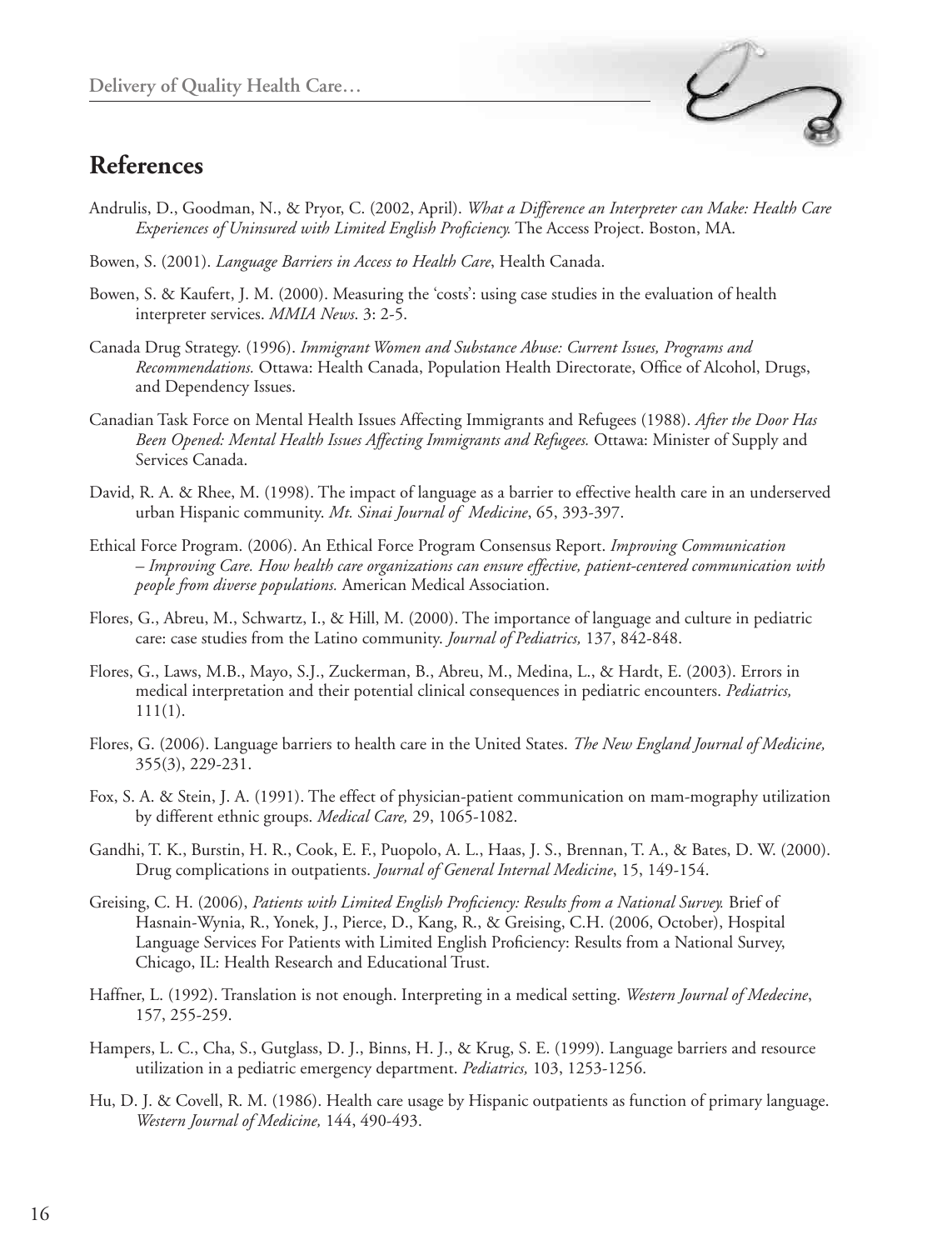

- Institute of Medicine. (2004, April). *Health Literacy: A Prescription to End Confusion*, Report Brief, retrieved March 2007 from http://www.iom.edu/?id=19750
- Jameson, W. (2006). *Creating System-wide Language Access Improvements Using QI Methods and Leadership Engagements: the LEADing Organizational Change Experience.* Presented to the National Association of Public Hospitals & Health Systems Annual Conference June 23, 2006.
- Johnstone, M.-J. & Kanitsaki, O. (2006). Culture, language, and patient safety: making the link. *International Journal for Quality in Health Care,* 18(5), 383-388.
- The Joint Commission. (n.d. a). *What is Joint Commission policy regarding cultural competency?* Retrieved from Patient Safety, Hospitals, Language, and Culture Frequently Asked Questions www.jointcommission.org/HLC/FAQ.htm
- The Joint Commission. (n.d. b). *About Hospitals, Language, and Culture.* Retrieved from Patient Safety, Hospitals, Language, and Culture, www.jointcommission.org/HLC/FAQ.htm
- Kaplan, S. H., Greenfield, S., & Ware, J. E. (1989). Assessing the effects of physician-patient interactions on the outcomes of chronic disease. *Medical Care,* 27, S110-S127.
- Lawrie, D. (1999). *Report: Inquiry into the Provision of an Interpreter Service in Aboriginal Languages by the Northern Territory Government.* Office of the Northern Territory Antidiscrimination Commissioner, Australia.
- Lee, E. D., Rosenberg, C. R., Sixsmith, D. M., Pang, D., & Abularrage, J. (1998). Does a physician patient language difference increase the probability of hospital admission? *Academic Emergency Medicine,* 5, 86- 89.
- LeSon, S. & Gershwin, M. E. (1995). Risk factors for asthmatic patients requiring intubation. I. Observations in children. *Journal of Asthma,* 32, 285-294.
- LeSon, S. & Gershwin, M. E. (1996). Risk factors for asthmatic patients requiring intubation. III. Observations in young adults. *Journal of Asthma,* 33, 27-35.
- Madhok, R., Bhopal R. S., & Ramiah, R. S. (1992). Quality of hospital services: a study comparing "Asian" and "non Asian" patients in Middlesbrough. *Journal of Public Health Medicine,* 14, 271-279.
- Marks, G., Solis, J., Richardson, J. L., Collins, L. M., Birba, L., & Hisserich, J. C. (1987). Health behavior of elderly Hispanic women: does cultural assimilation make a difference? *American Journal of Public Health,* 77, 1315-1319.
- Moudgil, H. & Honeybourne, D. (1998). Differences in asthma management between white European and Indian subcontinent ethnic groups living in socio-economically deprived areas in the Birmingham (UK) conurbation. *Thorax,* 53, 490-494.
- Naish, J., Brown, J., & Denton, B. (1994). Intercultural consultations: investigation of factors that deter non-English speaking women from attending their general practitioners for cervical screening. *British Medical Journal,* 309, 1126-1128.
- Needham, P. and Wolff, D. (1990). Amputee to get \$1.3 million in lawsuit over misdiagnosis. *Vancouver Sun,* March 27, 1990.
- Nyman, B. (1991). *Developing Culturally Accessible Mental Health Programs for Immigrants and Refugees.* Winnipeg. Canadian Mental Health Association, Manitoba Division.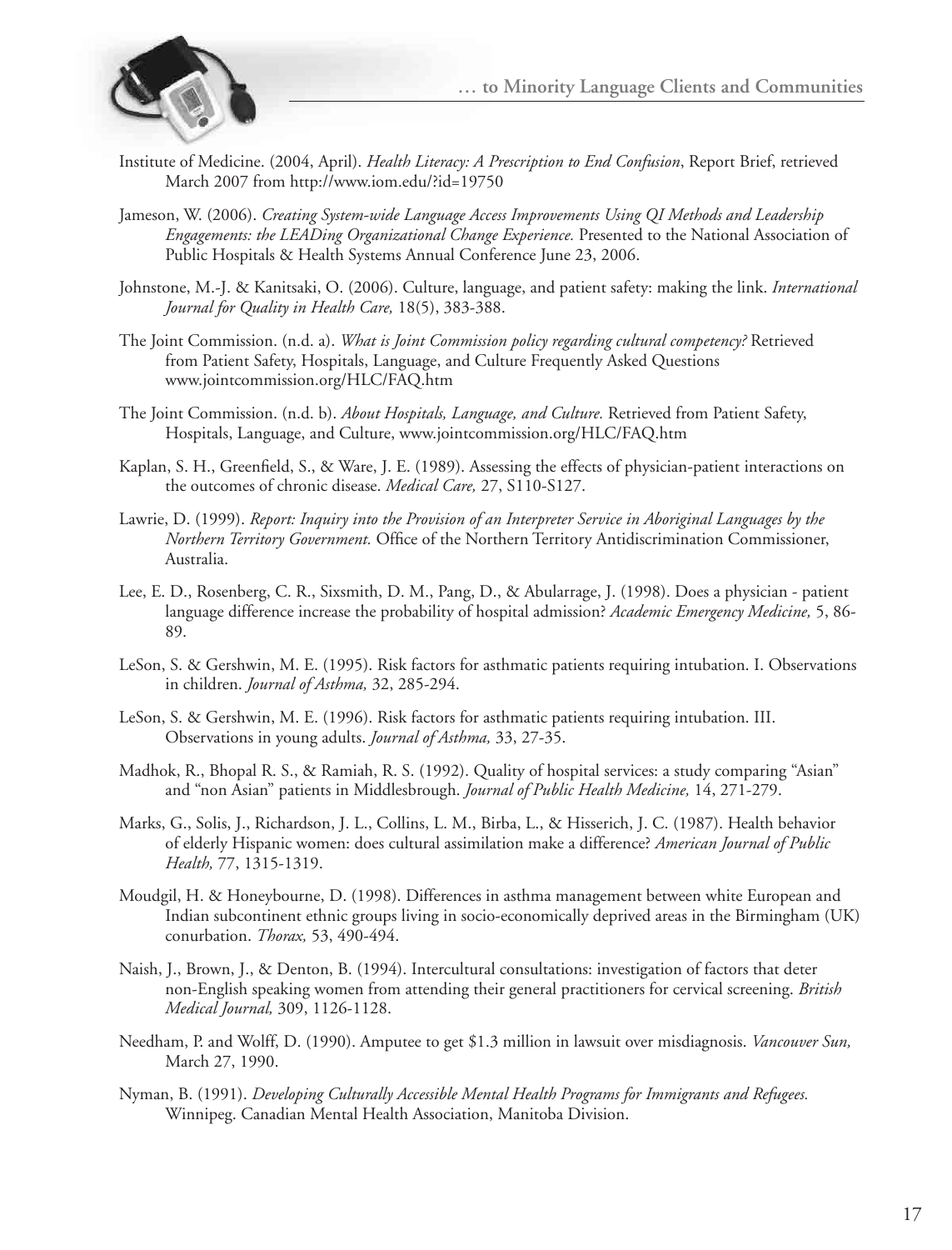

- Office of Minority Health, U. S. Department of Health and Social Services. (1999). *Ensuring Cultural Competence in Health Care: Recommendations for National Standards and an Outcome-based Agenda.* Office of Minority Health, U. S. Department of Health and Social Services.
- Prince Edward Island French Language Health Services Network. (2006, March). *Action Plan for the Delivery of Primary Health Care Services in French on Prince Edward Island.*
- Roat, C. E. (2005). *Addressing Language Access Issues in Your Practice: A toolkit for physicians and their staff members.* California Academy of Family Physicians.
- Roberts, N. & Crockford, D. (1997). Psychiatric admissions of Asian Canadians to an adolescent inpatient unit. *Canadian Journal of Psychiatry,* 42, 847-851.
- Sarver, J. & Baker, D. W. (2000). Effect of language barriers on follow-up appointments after an emergency department visit. *Journal of General Internal Medicine,* 15, 256-264.
- Sinclair, C. M. (2001). *The Report of the Manitoba Pediatric Cardiac Surgery Inquest: An Inquiry into Twelve Deaths at the Winnipeg Health Sciences Centre in 1994.* Retrieved from www.pediatriccardiacinquest.mb.ca
- Solis, J.M., Marks, G., Garcia, M., & Shelton, D. (1990). Acculturation, access to care, and use of preventive services by Hispanics: findings from HHANES 1982-84. *American Journal of Public Health,* 80 Suppl, 11-19.
- Stevens, S. B. (1993). *Community Based Programs for a Multicultural Society: A Guidebook for Service Providers.* Winnipeg: Planned Parenthood Manitoba.
- Stuart, G. W., Minas, I. H., Klimidis, S., & O'Connell, S. (1996). English language ability and mental health service utilisation: a census. *Australian and New Zealand Journal of Psychiatry,* 30, 270-277.
- Trauer, T. (1995). Ethnic differences in the utilisation of public psychiatric services in an area of suburban Melbourne. *Australian and New Zealand Journal of Psychiatry,* 29, 615-623.
- Verrept, H. & Louckx, F. (1998). Health advocates in Belgian health care. In A. Ugalde & G. Garenas (Eds.), *Health and Social Service Among International Labor Migrants.* Austin: CMAS Books, University of Texas.
- Walton, P. (1996). Medical System Failed Woman. *Nanaimo Daily Free Press.* June 1, 1996.
- Weiss, L., Bauer, T., Hill, C., Fuld, J., & Bergman, J. (2006, May) *Language as a Barrier to Health Care for New York City Children in Immigrant Families: Haitian, Russian and Latino Perspectives,*  Division of Health Policy and the New York Forum for Child Health, www.nyam.org/library/docs/LanguageBarrierReportMay2006.pdf
- Wilson-Stronks, A. & Galvez, E. (2006). *Hospitals, Language, and Culture: A snapshot of the nation. Exploring cultural and linguistic services in the nation's hospitals.* The Joint-Commission. Oakbrook Terrace, IL.
- Woloshin, S., Swartz, L., Katz, S., & Welch, G. (1997). Is language a barrier to the use of preventive services. *Journal of General Internal Medicine,* 12, 472-477.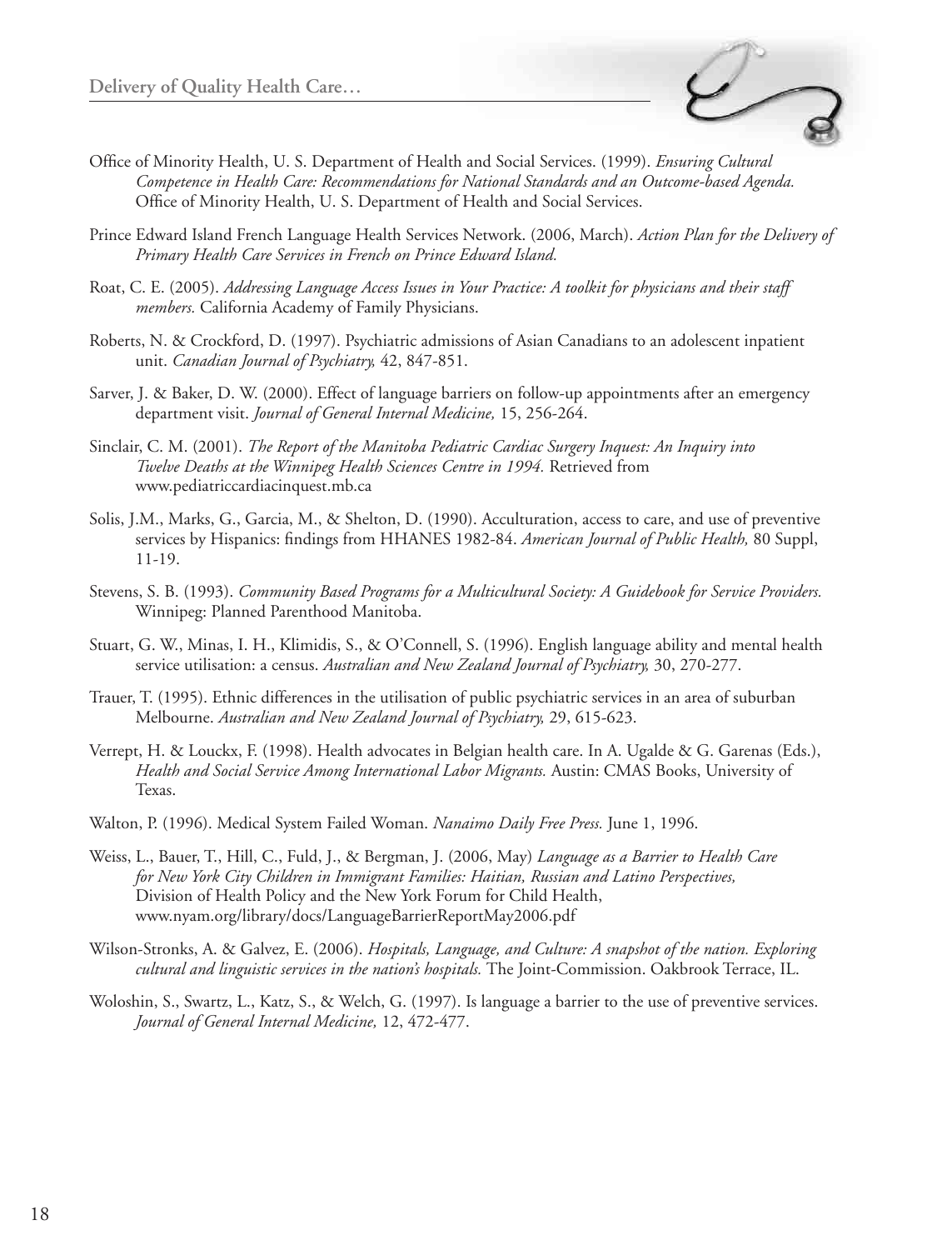

## **APPENDIX A CCHSA Standards Relating To Language Access**

| LEADERSHIP AND PARTNERSHIP (6.0) |                                                                                                                                                                                                               |                                                                                                                                                                                          |
|----------------------------------|---------------------------------------------------------------------------------------------------------------------------------------------------------------------------------------------------------------|------------------------------------------------------------------------------------------------------------------------------------------------------------------------------------------|
|                                  | Standard & Criteria/Guidelines*                                                                                                                                                                               | PEI FLHSN Comment                                                                                                                                                                        |
| 1.0                              | Addressing needs<br>The organization anticipates and responds<br>to the community's changing needs and<br>health status.                                                                                      | The French-speaking community has a need for<br>access to healthcare in its primary language.                                                                                            |
| 1.1                              | Community profile                                                                                                                                                                                             | Should acknowledge language aspect of<br>demographics for catchment area and identify<br>communication needs.                                                                            |
| 1.2                              | Maintains information<br>· Shares information with community.                                                                                                                                                 | Tracking the statistics of the French language<br>population should be an ongoing exercise<br>Organizations like PEI FLHSN should be<br>considered partners in this information process. |
| 2.0                              | Having a positive relationship with the<br>community.<br>Working collaboratively, the organization<br>enhances the efficiency and effectiveness of<br>its health services in meeting the needs of<br>clients. |                                                                                                                                                                                          |
| 2.1                              | Communicate with hard-to-reach<br>populations.                                                                                                                                                                | Specific action outlined in CCHSA should be<br>noted in accreditation report.                                                                                                            |
| 2.2.                             | The organization's communication<br>activities and strategies are effective.                                                                                                                                  | Work with organizations like the PEI FLHSN to<br>develop measurement tools.                                                                                                              |
| 2.3                              | Organization forms linkages and<br>partnerships across continuum of sectors.                                                                                                                                  | Work with organizations like the PEI FLHSN,<br>such as involving these organizations in Patient<br>Safety Advisory Councils.                                                             |
| 3.0                              | Promote ongoing community<br>development.                                                                                                                                                                     |                                                                                                                                                                                          |
| 3.1                              | Supporting activities that inform and<br>educate the community.                                                                                                                                               | Information and education need to be in French<br>for French-speaking population.                                                                                                        |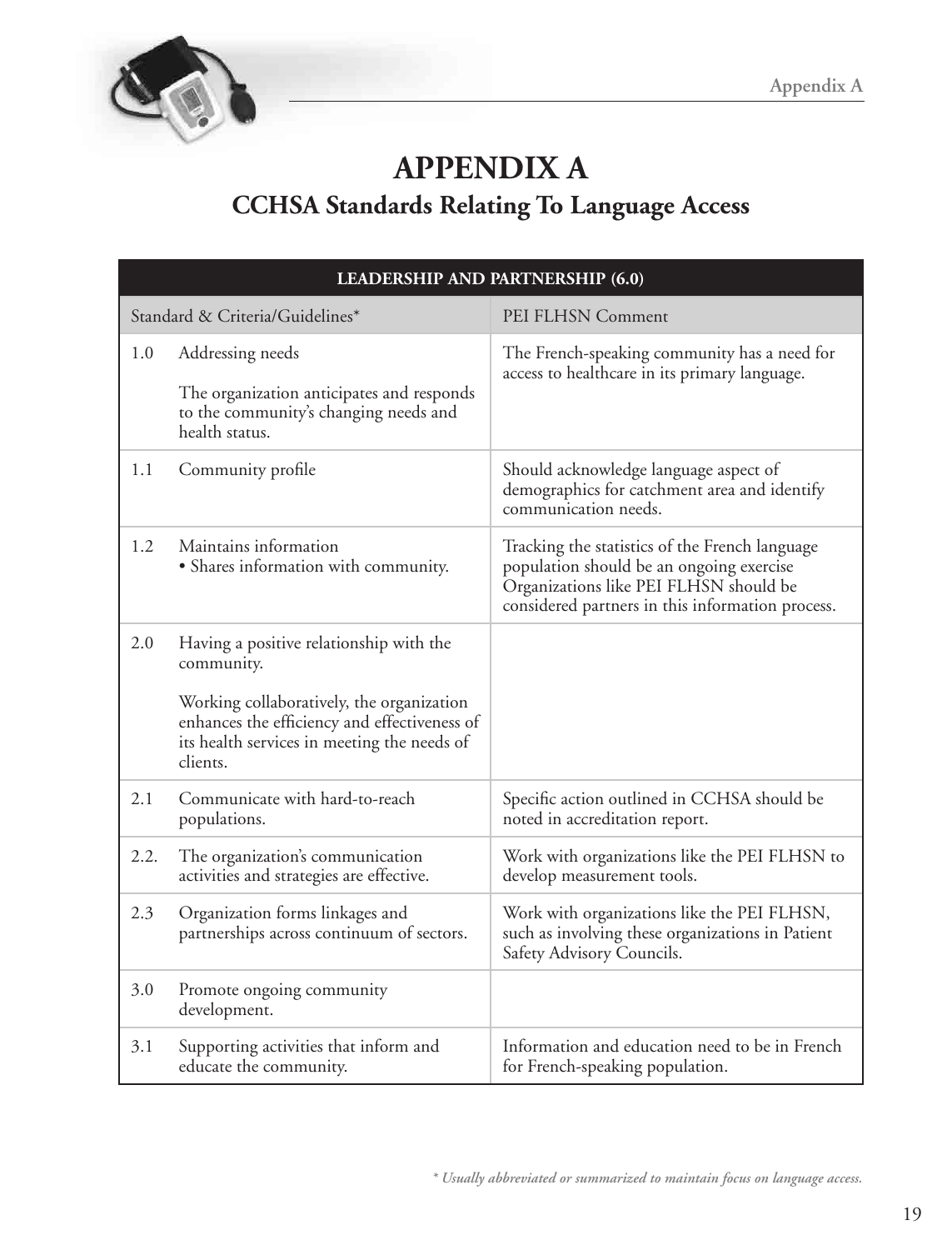| <b>LEADERSHIP AND PARTNERSHIP (6.0)</b> |                                                                                                                                                                                      |                                                                                                                  |
|-----------------------------------------|--------------------------------------------------------------------------------------------------------------------------------------------------------------------------------------|------------------------------------------------------------------------------------------------------------------|
|                                         | Standard & Criteria/Guidelines*                                                                                                                                                      | PEI FLHSN Comment                                                                                                |
| 4.0                                     | Meeting the organization's mandate                                                                                                                                                   |                                                                                                                  |
|                                         | The organization's mission gives it<br>direction.                                                                                                                                    |                                                                                                                  |
| 4.1                                     | Mission Statement has input from<br>community.                                                                                                                                       | This requires dialogue with French-speaking<br>community.                                                        |
| 4.2                                     | Mission describes whom the organization<br>serves.                                                                                                                                   | Needs to reflect presence of French-speaking<br>community.                                                       |
| 5.0                                     | Being accountable to all stakeholders.                                                                                                                                               | Where a board is present, its membership should                                                                  |
|                                         | Organization is effectively and efficiently<br>governed.                                                                                                                             | reflect the diversity of the community served.                                                                   |
| 5.6                                     | Shares information with community.                                                                                                                                                   | Information needs to be communicated<br>in appropriate languages and in accessible<br>vocabulary.                |
| 6.0                                     | Being ethical<br>The organization delivers services and<br>makes decisions in accordance with its<br>values, and with its own code of ethics or<br>other recognized codes of ethics. | Ethical requirements for consent to treatment,<br>equity of access require addressing language<br>access issues. |
| 7.0                                     | Having a clear direction<br>The organization has a clear direction and<br>achieves the desired results.                                                                              | The strategic plan should address how<br>communication needs will be addressed.                                  |
| 9.0                                     | Appropriate allocation of resources.                                                                                                                                                 | This should include language access resources.                                                                   |
| 9.1                                     | Considering ethics, values, social costs and<br>benefits.                                                                                                                            |                                                                                                                  |
| 9.2                                     | Reviewing planning priorities.                                                                                                                                                       |                                                                                                                  |
| 10.0                                    | Managing risk                                                                                                                                                                        |                                                                                                                  |
|                                         | The governing body and managers prevent<br>and manage any risks to the organization.                                                                                                 |                                                                                                                  |

 $\mathcal{C}_{\mathcal{B}}$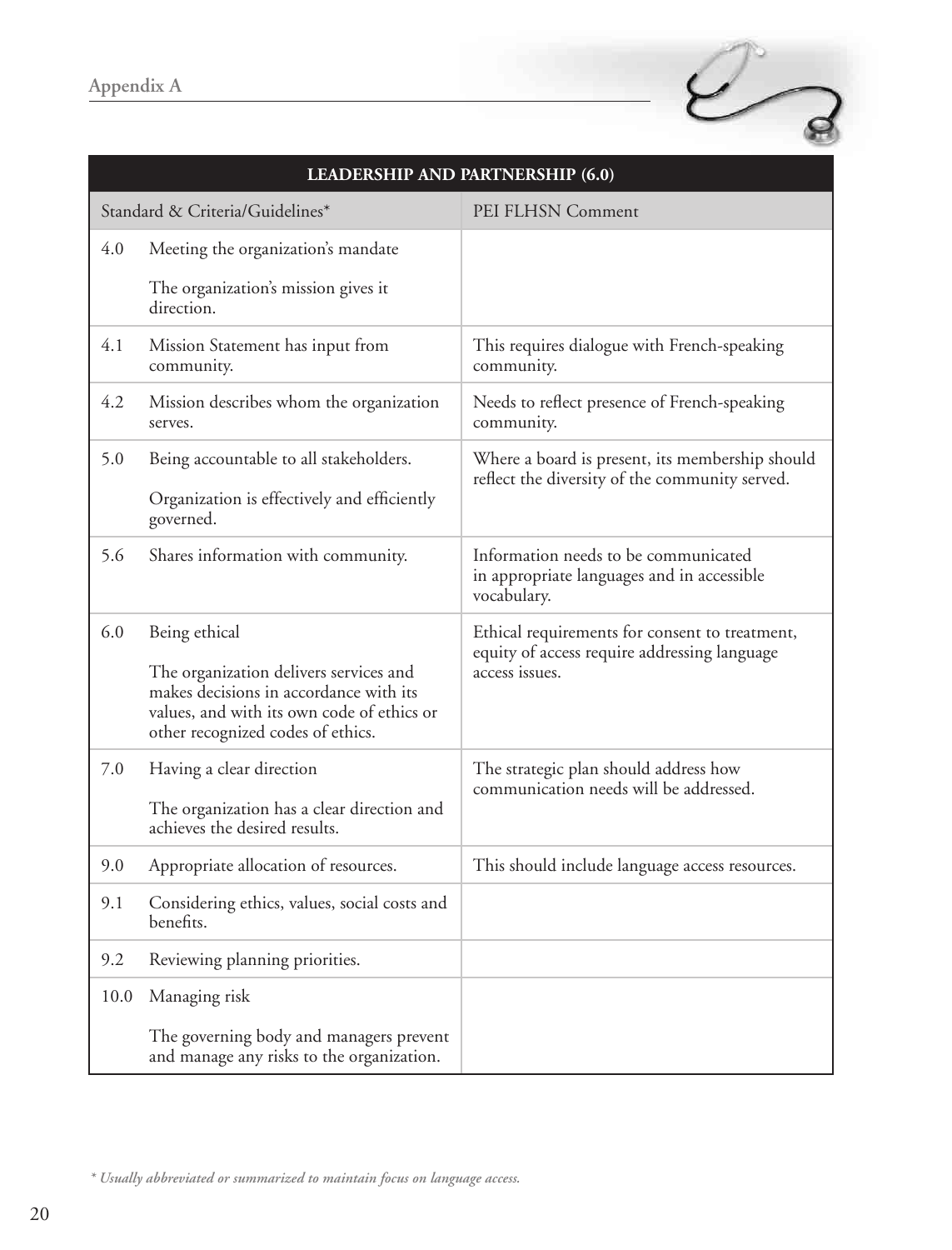

| <b>LEADERSHIP AND PARTNERSHIP (6.0)</b> |                                                                                                                                                                      |                                                                                                                                                                                   |
|-----------------------------------------|----------------------------------------------------------------------------------------------------------------------------------------------------------------------|-----------------------------------------------------------------------------------------------------------------------------------------------------------------------------------|
|                                         | Standard & Criteria/Guidelines*                                                                                                                                      | PEI FLHSN Comment                                                                                                                                                                 |
| 10.1                                    | Organization identifies, assesses and<br>manages risk.<br>• Consider ethics, values, social costs and<br>benefits when making desicions about<br>how to manage risk. | Research shows that language barriers create risks.                                                                                                                               |
| 10.2                                    | Governing body and managers actively<br>support risk management practices.                                                                                           |                                                                                                                                                                                   |
| 10.5                                    | Organization minimizes risks.                                                                                                                                        | How is this done with respect to language access<br>issues?                                                                                                                       |
| 11.0                                    | Organization's financial resources are<br>protected and controlled.                                                                                                  |                                                                                                                                                                                   |
| 12.0                                    | Contracted services are delivered<br>according to the terms set out in the<br>contract.                                                                              |                                                                                                                                                                                   |
| 16.0                                    | Being a learning organization and<br>achieving positive outcomes.                                                                                                    | Is language access addressed in their quality<br>improvement plans?                                                                                                               |
|                                         | The organization has a clearly defined and<br>coordinated quality improvement system<br>to continually monitor, evaluate, and<br>improve quality.                    |                                                                                                                                                                                   |
| 16.2                                    | Provide enough resources and training to<br>support quality improvement activities.                                                                                  |                                                                                                                                                                                   |
| 17.0                                    | The organization achieves the best possible<br>results or outcomes.                                                                                                  | Research suggests that language barriers have<br>negative impacts on outcomes. Client satisfaction<br>surveys should include a communication and<br>language of access component. |
| 17.2                                    | Involve staff, clients, other organizations,<br>and the community.                                                                                                   |                                                                                                                                                                                   |
| 17.3                                    | Use research and best practice information<br>to improve management practices and the<br>organization's performance.                                                 | Is organization aware of work being done on<br>language access issues and quality of care and risk<br>management?                                                                 |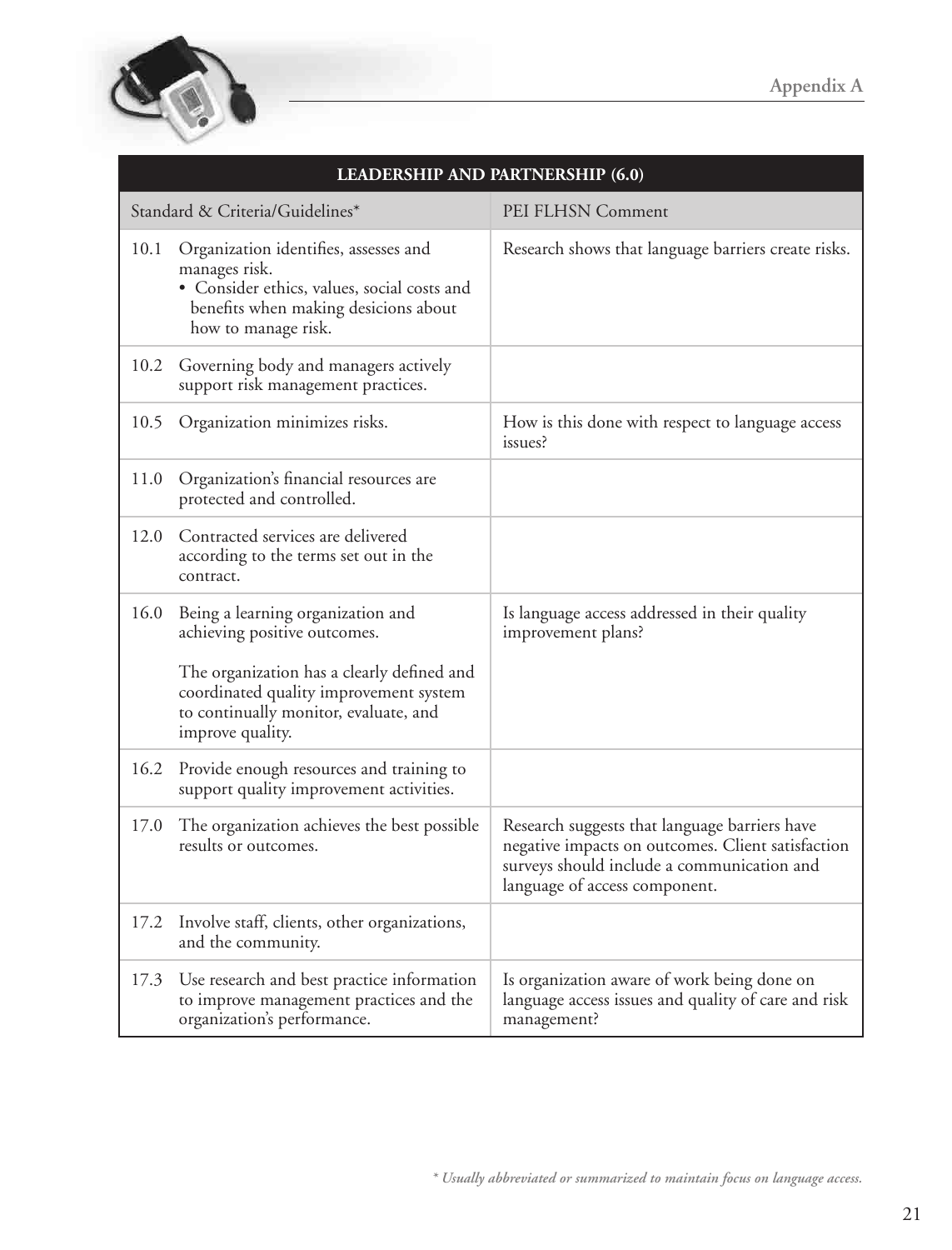|     | <b>ENVIRONMENT</b> (6.0)                                                                                                                                                                                   |                                                                                                  |  |
|-----|------------------------------------------------------------------------------------------------------------------------------------------------------------------------------------------------------------|--------------------------------------------------------------------------------------------------|--|
|     | Standard & Criteria/Guidelines*                                                                                                                                                                            | PEI FLHSN Comment                                                                                |  |
| 1.0 | Providing a suitable environment.                                                                                                                                                                          |                                                                                                  |  |
|     | The organization's physical environment<br>contributes to the well-being of clients,<br>staff, and visitors.                                                                                               |                                                                                                  |  |
| 1.1 | All signs and symbols must consider<br>language and literacy.                                                                                                                                              | Improved signage in French.                                                                      |  |
| 3.0 | Minimizing adverse events.                                                                                                                                                                                 | The organization minimizes potential hazards<br>and risks wherever the clients receive services. |  |
| 3.1 | Teach clients and families about potential<br>safety hazards, infection control, safe<br>and proper use of equipment, supplies<br>and medical devices, how to contact the<br>organization in an emergency. | This requires communication in appropriate<br>language.                                          |  |
| 5.0 | The organization prevents and controls<br>infections.                                                                                                                                                      |                                                                                                  |  |
| 5.5 | The organization works with others<br>and the community to promptly detect<br>and respond to the presence of new and<br>resistant viruses and bacteria.                                                    | This requires the ability to communicate with<br>the French-speaking community.                  |  |
| 5.9 | The organization leads, participates in,<br>and supports activities that teach the<br>community how to reduce the risk of<br>infection and prevent infections from<br>spreading in the community.          | This requires the ability to communicate with<br>the French-speaking community.                  |  |
| 8.0 | Being a learning organization and<br>achieving positive outcomes.                                                                                                                                          | Research finds correlation between language of<br>access and client satisfaction.                |  |
| 8.1 | Regularly evaluates and improves its<br>processes by analyzing client and staff<br>satisfaction.                                                                                                           |                                                                                                  |  |

 $\mathcal{C}_{\mathcal{B}}$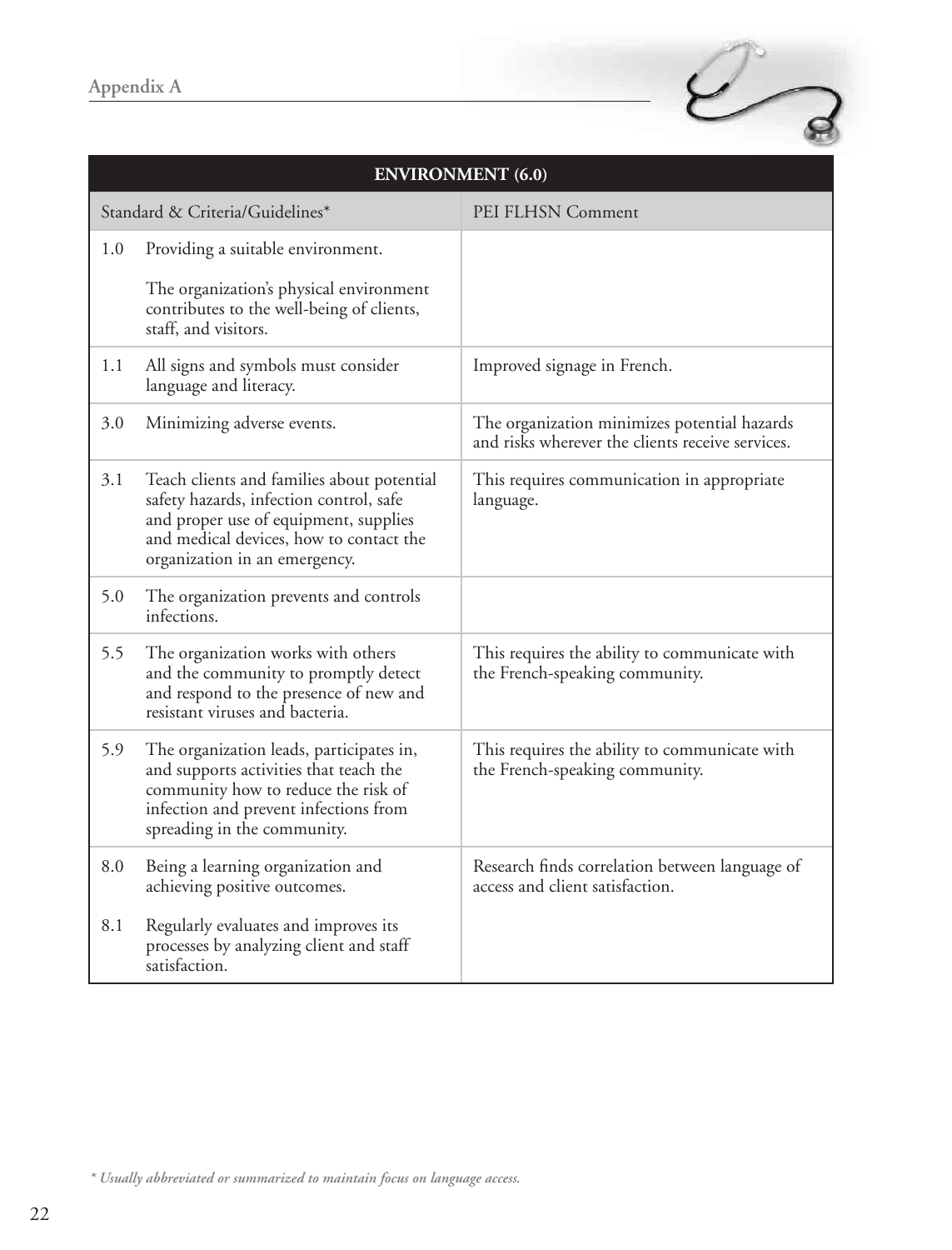

| <b>HUMAN RESOURCES (6.0)</b> |                                                                                                                                                                                       |                                                                                                                                                                 |
|------------------------------|---------------------------------------------------------------------------------------------------------------------------------------------------------------------------------------|-----------------------------------------------------------------------------------------------------------------------------------------------------------------|
|                              | Standard & Criteria/Guidelines*                                                                                                                                                       | PEI FLHSN Comment                                                                                                                                               |
| 1.0                          | Addressing needs<br>The organization's documented human<br>resources plan anticipates and responds to<br>current and future human resources needs.                                    |                                                                                                                                                                 |
| 1.1                          | Regularly assesses current and future<br>human resources needs in the areas of<br>staffing, competence and complying with<br>legislation.                                             | Human resource plan should acknowledge<br>service delivery language needs.                                                                                      |
| 1.2                          | The planning process addresses clients'<br>needs and expectations, methods used to<br>deliver services, available resources.                                                          | Research finds correlation between language of<br>access and client satisfaction. Human resource<br>plan should acknowledge service delivery<br>language needs. |
| 1.3                          | The organization involves clients in<br>planning and developing human resources<br>processes or services.                                                                             | Organization should not assume it understands<br>clients' needs, but should engage in productive<br>dialogue with client communities.                           |
| 1.4                          | The organization has linkages and<br>partnerships with other organizations.                                                                                                           |                                                                                                                                                                 |
| 2.0                          | Being a learning organization and<br>achieving positive outcomes.<br>The organization regularly evaluates and<br>improves human resource processes to<br>achieve the desired results. | Staff should be kept apprised of research relating<br>to impact of communications challenges on<br>quality of care and patient safety.                          |
| 3.0                          | Having the right people<br>The organization has adequate numbers of<br>qualified staff, independent practitioners,<br>and volunteers to provide quality services.                     | PEI FLHSN takes the position that qualifications<br>should also include language abilities to meet the<br>needs of clients.                                     |
| 3.1                          | The organization selects and recruits staff<br>based on community needs, statistics and<br>trends.                                                                                    |                                                                                                                                                                 |
| 6.0                          | Enhancing performance<br>The organization's leaders, staff, and<br>volunteers demonstrate competence.                                                                                 |                                                                                                                                                                 |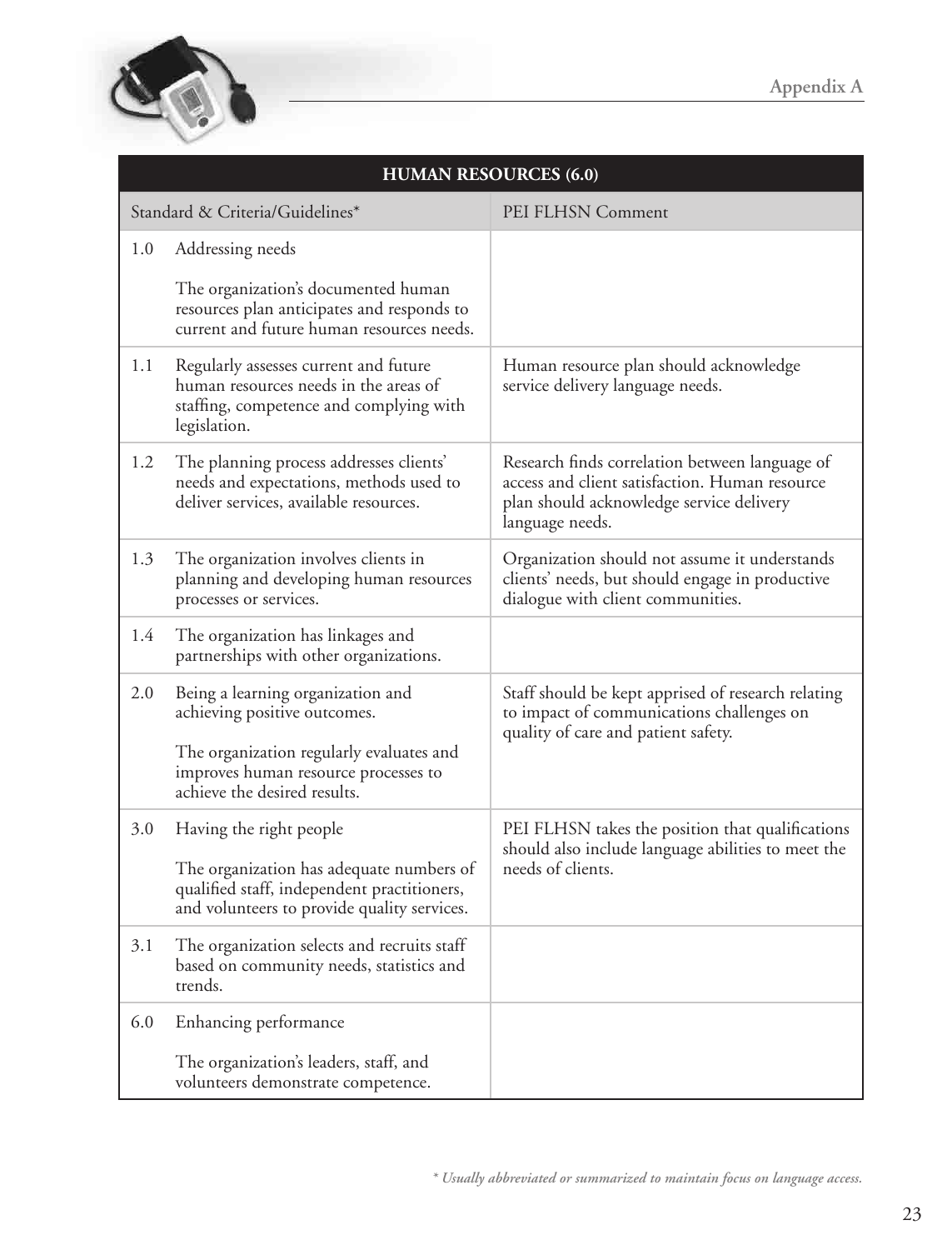

| <b>HUMAN RESOURCES (6.0)</b>                                                                                                                                  |                                                          |  |
|---------------------------------------------------------------------------------------------------------------------------------------------------------------|----------------------------------------------------------|--|
| Standard & Criteria/Guidelines*                                                                                                                               | PEI FLHSN Comment                                        |  |
| The organization encourages, supports,<br>6.2<br>and provides ongoing education, training,<br>and development to carry out quality<br>improvement activities. | Does organization support official language<br>training? |  |

| <b>INFORMATION MANAGEMENT (6.0)</b> |                                                                                                                                                                                                 |                                                                                                                                                                                                                                                                      |
|-------------------------------------|-------------------------------------------------------------------------------------------------------------------------------------------------------------------------------------------------|----------------------------------------------------------------------------------------------------------------------------------------------------------------------------------------------------------------------------------------------------------------------|
|                                     | Standard & Criteria/Guidelines*                                                                                                                                                                 | PEI FLHSN Comment                                                                                                                                                                                                                                                    |
| 1.0                                 | Addressing needs                                                                                                                                                                                |                                                                                                                                                                                                                                                                      |
|                                     | The organization's information<br>management processes meet current and<br>future information needs and enhance its<br>performance.                                                             |                                                                                                                                                                                                                                                                      |
| 1.1                                 | The organization regularly assesses current<br>and future information needs so that it<br>can deliver client services, and provide<br>appropriate education to users, clients, and<br>families. |                                                                                                                                                                                                                                                                      |
| 3.0                                 | Supporting evidence-based decision<br>making<br>The organization collects and reports<br>relevant data and information in a way that<br>ir timely, efficient, accurate, and complete.           | Needs assessment should include preferred<br>language of access, availability of alternate<br>communication resources (including qualified<br>interpreter) for quality improvement analysis<br>and evaluation at the community level and at the<br>individual level. |
| 5.0                                 | Staff, service provides, clients, and families<br>have access to information to support<br>decision-making and improve knowledge.                                                               | This requires information to be available in<br>appropriate language.                                                                                                                                                                                                |
| 5.3                                 | The organization makes education<br>material, reference material, and research<br>information available to staff, clients, and<br>families.                                                     |                                                                                                                                                                                                                                                                      |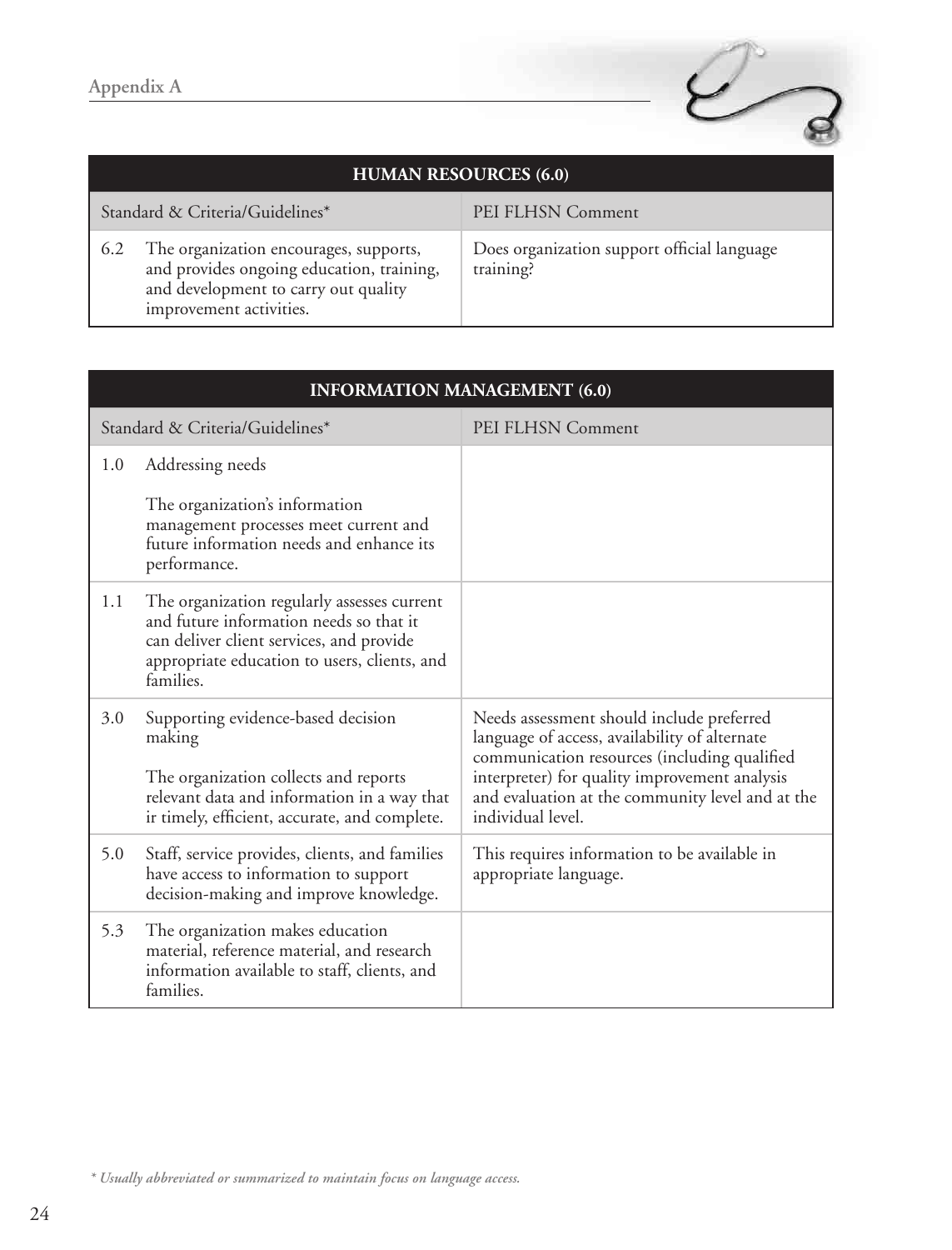

| <b>ACUTE CARE (6.0)</b> |                                                                                                                                                                                                                                                 |                                                                                                                                                                                                              |
|-------------------------|-------------------------------------------------------------------------------------------------------------------------------------------------------------------------------------------------------------------------------------------------|--------------------------------------------------------------------------------------------------------------------------------------------------------------------------------------------------------------|
|                         | Standard & Criteria/Guidelines*                                                                                                                                                                                                                 | PEI FLHSN Comment                                                                                                                                                                                            |
| 1.0                     | Being a learning organization and<br>achieving positive outcomes.<br>The team continually plans and designs<br>its services to meet the current and future<br>needs of the populations it serves, and to<br>achieve the best possible outcomes. | This requires understanding of need for French<br>language resources, client needs for access to<br>appropriate language for service delivery, and<br>correlation between language barriers and<br>outcomes. |
| 2.0                     | The team uses research, evidence, and<br>best practice information to develop and<br>improve its services.                                                                                                                                      |                                                                                                                                                                                                              |
| 2.2                     | Inform clients about research activities<br>that relate to their service needs, and help<br>clients access these activities if they wish.                                                                                                       | This requires information to be available in<br>appropriate language.                                                                                                                                        |
| 3.0                     | The team monitors and improves the<br>quality of its services to achieve the best<br>possible outcomes.                                                                                                                                         |                                                                                                                                                                                                              |
| 3.2                     | When evaluating its services, the team<br>involves clients, families, and other<br>organizations.                                                                                                                                               | Involvement requires staff who can communicate<br>with clients.                                                                                                                                              |
| 4.0                     | Achieving wellness<br>The team, working with the community,<br>promotes health, prevents or detects health<br>problems early, and maximizes the well-<br>being of those it serves.                                                              | Primary health promotion requires ability to<br>communicate in language of the audience.                                                                                                                     |
| 5.0                     | Being responsive                                                                                                                                                                                                                                |                                                                                                                                                                                                              |
|                         | The team's services are integrated and<br>coordinated to ensure continuity of service<br>for the populations it serves.                                                                                                                         |                                                                                                                                                                                                              |
| 5.3                     | The team is aware of and uses<br>complementary services of other providers<br>and organizations; making it easier for<br>clients to move through the service system.                                                                            | Is the organization using language resources<br>available from complementary providers and<br>organizations to address language barriers?                                                                    |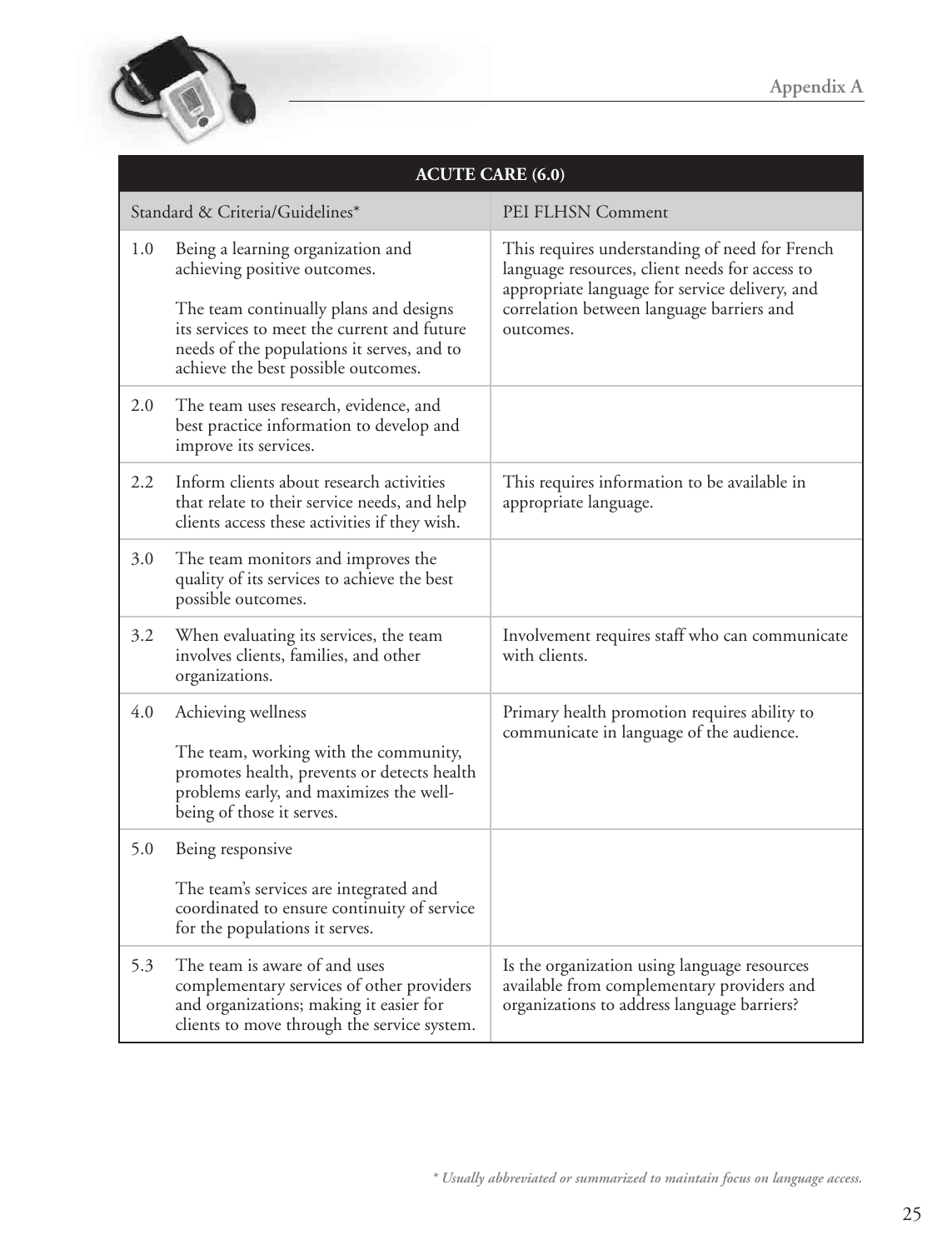

| <b>ACUTE CARE (6.0)</b> |                                                                                                                                                                                                                                                     |                                                                                                                                                                                                                    |
|-------------------------|-----------------------------------------------------------------------------------------------------------------------------------------------------------------------------------------------------------------------------------------------------|--------------------------------------------------------------------------------------------------------------------------------------------------------------------------------------------------------------------|
|                         | Standard & Criteria/Guidelines*                                                                                                                                                                                                                     | PEI FLHSN Comment                                                                                                                                                                                                  |
| 6.0                     | The clients' first contacts with the team<br>lead to the best decision about services.                                                                                                                                                              | Language barriers must be addressed. Research<br>indicates that language barriers inhibit or delay<br>first contact. Research also supports need for<br>clear communication in making appropriate care<br>choices. |
| 6.1                     | All potential clients, providers, and<br>referring organizations can access the<br>team's services.<br>• The team identifies and removes barriers<br>that prevent clients, families, providers,<br>and organizations from accessing services.       | This should include explicit assessment of<br>language barriers and how to remove them.                                                                                                                            |
| 6.3                     | The team gives potential clients, families,<br>providers, and organizations simple,<br>written information about the range of<br>services and their cost, effectiveness and<br>outcomes, and alternatives                                           | To be useful this information must be provided<br>in appropriate language.                                                                                                                                         |
| 6.4                     | The team's process for deciding whether<br>to offer services to potential clients and<br>families includes<br>· Obtaining, with consent, the potential<br>client's history.<br>· Identifying and addressing client's<br>immediate and urgent needs. | • Consent is meaningless if the client does not<br>understand what is being asked.<br>• Needs identification should include language of<br>service needs.                                                          |
| 6.6                     | When the team cannot meet the needs of<br>potential clients, providers, and referring<br>organizations, it explains the reasons why.                                                                                                                | Such explanations need to be communicated in<br>appropriate language.                                                                                                                                              |
| 7.0                     | Addressing needs<br>The team accurately and appropriately<br>assesses its clients.                                                                                                                                                                  |                                                                                                                                                                                                                    |
| 7.1                     | The team determines the assessment<br>method, scope and intensity by<br>considering a number of factors including<br>language<br>• The assessment is carried out with<br>adequate resources.                                                        | Language is an essential part of the assessment<br>process.<br>With adequate language and communication<br>resources.                                                                                              |
| 7.2                     | Assessment of clients' strengths, abilities,<br>needs, and foreseeable risks, includes<br>clients' ability to communicate and care for<br>themselves.                                                                                               | On a larger scale, the ability to communicate is<br>an essential part of the assessment process.                                                                                                                   |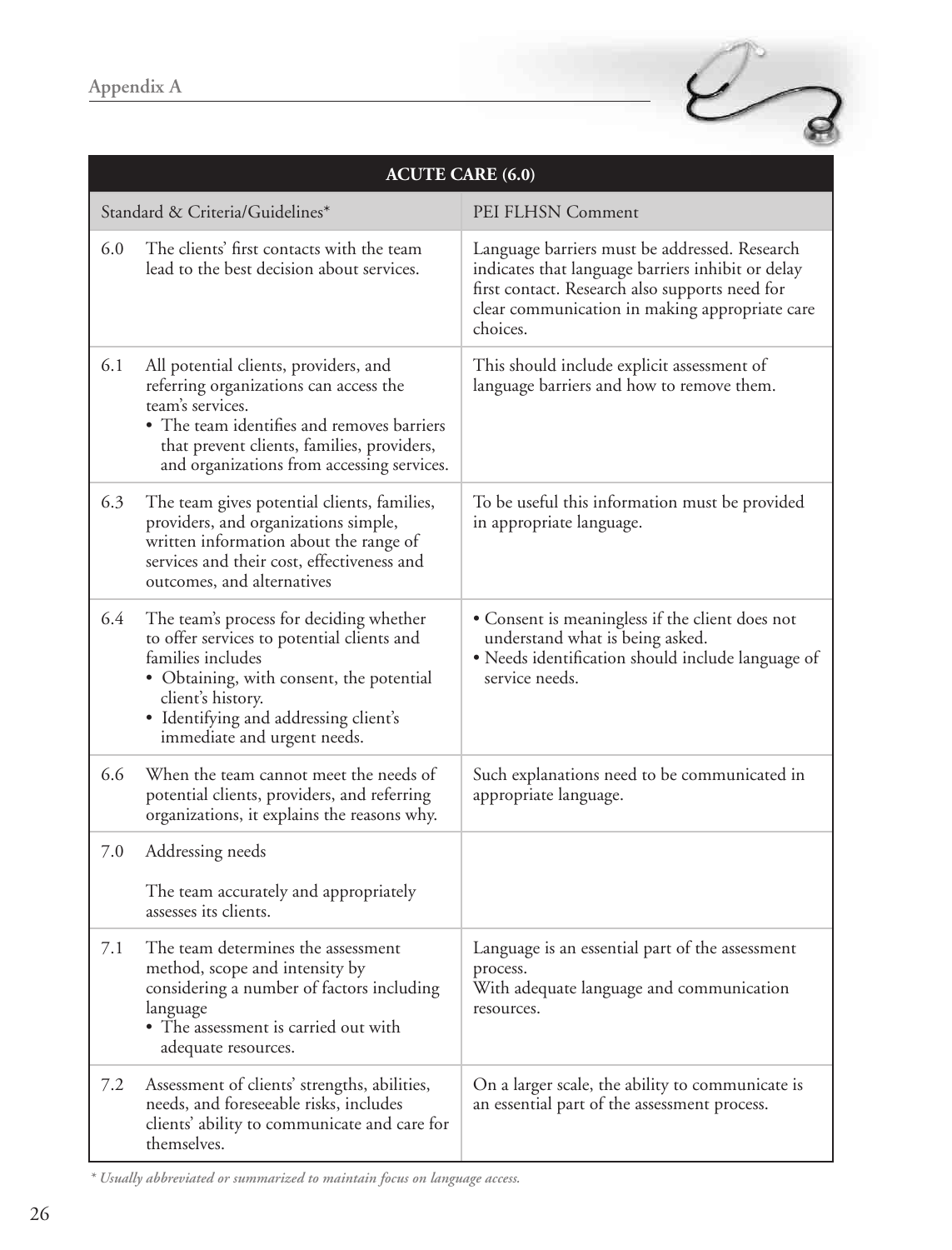

| <b>ACUTE CARE (6.0)</b>         |                                                                                                                                                                                                         |                                                                                                                                                     |
|---------------------------------|---------------------------------------------------------------------------------------------------------------------------------------------------------------------------------------------------------|-----------------------------------------------------------------------------------------------------------------------------------------------------|
| Standard & Criteria/Guidelines* |                                                                                                                                                                                                         | PEI FLHSN Comment                                                                                                                                   |
| 7.3                             | The team shares the assessment results<br>with clients and families in a clear and<br>easy-to-understand way.                                                                                           | This requires that language access be available.                                                                                                    |
| 7.4                             | The team has processes for assessing and<br>managing the client's pain.                                                                                                                                 | Research indicates that language barriers can lead<br>to an undermanagement of pain issues.                                                         |
| 9.0                             | Empowering clients<br>The team works with clients and families<br>to help them actively participate in service<br>delivery and carry out their responsibilities.                                        | Information must be in appropriate language.<br>This requires an understanding of the<br>appropriate language for communicating the<br>information. |
| 9.1                             | The team regularly gives clients and<br>families timely, complete, and accurate<br>information.                                                                                                         | This step requires the information be<br>understood.                                                                                                |
| 9.2                             | The team provides appropriate education<br>to clients and families.<br>• The education process considers the<br>clients' and families' language and<br>ensures that they understand the<br>information. | This requires an understanding & availability of<br>the appropriate language for communicating the<br>information.                                  |
| 9.3                             | The team provides appropriate emotional<br>support and counseling to help clients and<br>families.                                                                                                      | This requires an understanding of the<br>appropriate language for communicating the<br>information.                                                 |
| 9.4                             | The team works with clients and families<br>to carry out their responsibilities by<br>• Helping clients understand what they<br>are responsible for.<br>• Teaching positive behaviour.                  | This requires an understanding of the<br>appropriate language for communicating the<br>information.                                                 |
|                                 | 10.0 The team obtains informed consent before<br>starting any service or intervention.                                                                                                                  | Informed consent requires that the client<br>understand the choices and the implications of<br>the decisions.                                       |
| 10.2                            | The team has a process for determining<br>whether clients are capable of giving their<br>informed consent.                                                                                              | This requires an understanding of the<br>appropriate language for communicating the<br>information.                                                 |
| 10.3                            | The team obtains clients' informed consent<br>by verifying that the client understands all<br>the verbal and written information.                                                                       | This requires an understanding of the<br>appropriate language for communicating the<br>information.                                                 |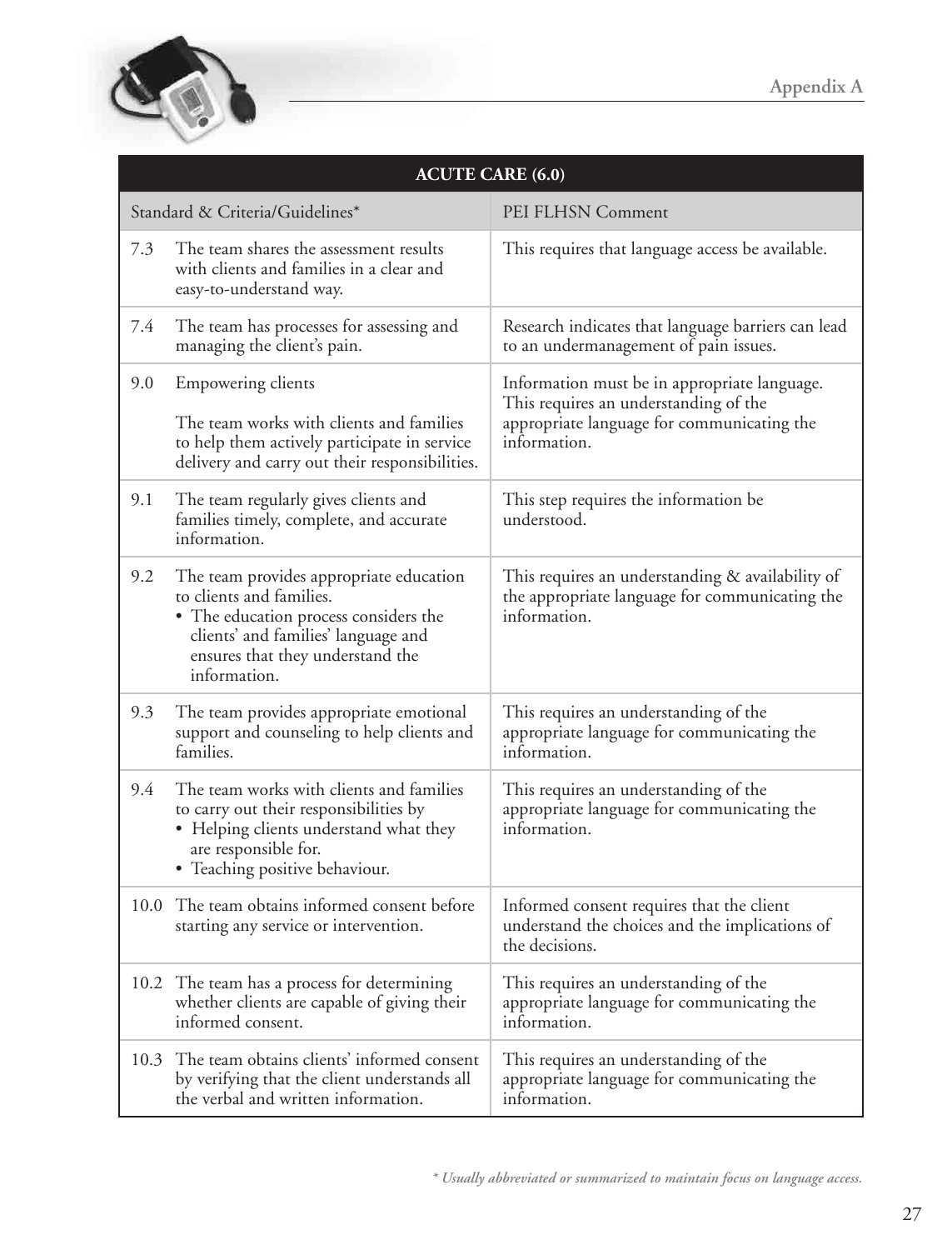|      |                                                                                                                                                                                                                      | <b>ACUTE CARE (6.0)</b>                                                                                              |
|------|----------------------------------------------------------------------------------------------------------------------------------------------------------------------------------------------------------------------|----------------------------------------------------------------------------------------------------------------------|
|      | Standard & Criteria/Guidelines*                                                                                                                                                                                      | PEI FLHSN Comment                                                                                                    |
|      | 11.0 The team protects and promotes the rights<br>of its clients and families.                                                                                                                                       |                                                                                                                      |
|      | 11.1 The team is aware of and respects the<br>rights of clients and families to take part<br>in all aspects of their service and make<br>personal choices.                                                           | How is the team respecting this in light of<br>language access?                                                      |
|      | 11.3 The team continually educates its clients<br>and families about their rights and helps<br>them exercise their rights                                                                                            | How is the team respecting this in light of<br>language access?                                                      |
|      | 11.5 The team has a process for procuring and<br>donating organs and tissues that includes<br>making the families or clients aware of the<br>option to donate.                                                       | How is the team respecting this in light of<br>language access?                                                      |
|      | 11.6 The team has a process for handling<br>clients' and families' complaints that<br>includes explaining to clients how they can<br>file a complaint.                                                               | This requires an understanding of the<br>appropriate language for communicating the<br>information.                  |
| 12.0 | Setting goals and monitoring achievements<br>The team has an appropriate and<br>integrated service plan for each client.                                                                                             |                                                                                                                      |
| 12.1 | The team works with clients and families<br>to set the clients' goals and expected<br>results.                                                                                                                       | This requires an understanding of the<br>appropriate language for communicating the<br>information.                  |
|      | 12.4 The team's clients achieve their set goals<br>and expected results<br>• The team identifies and addresses any<br>barriers that are preventing clients from<br>reaching their set goals and expected<br>results. | Language barriers should be part of this<br>assessment.                                                              |
|      | 13.0 Delivering services<br>The team delivers safe, efficient and<br>effective services.                                                                                                                             | Research indicates that language barriers can<br>undermine the safety, efficiency and effectiveness<br>of services.  |
| 13.3 | The team takes all reasonable steps to<br>keep clients safe from preventable adverse<br>events, injuries, or infections by educating<br>clients and families on preventing risks.                                    | This requires an understanding and availability of<br>the appropriate language for communicating the<br>information. |

 $\varphi$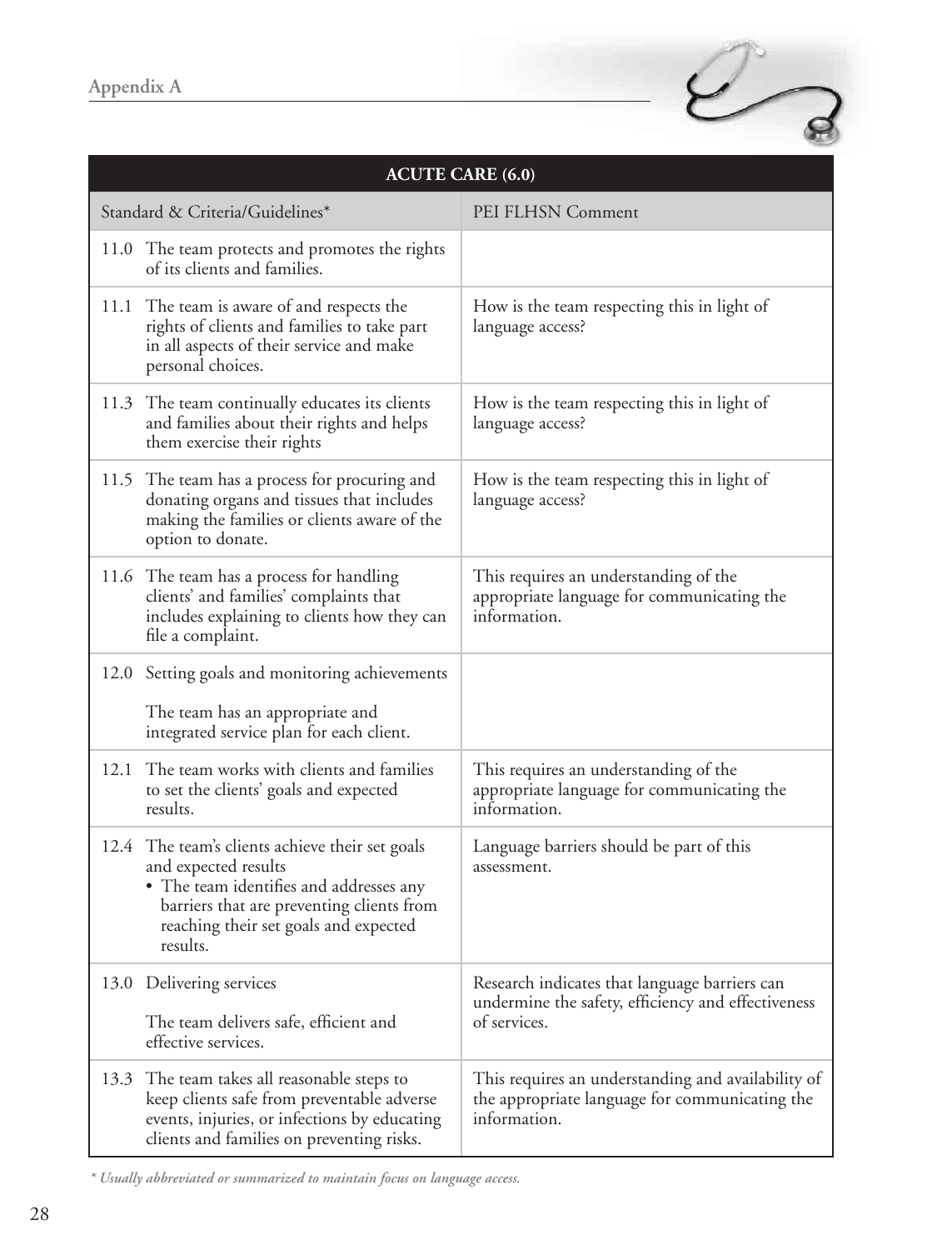

| <b>ACUTE CARE (6.0)</b>                                                                                                                                |                                                                                                                      |  |
|--------------------------------------------------------------------------------------------------------------------------------------------------------|----------------------------------------------------------------------------------------------------------------------|--|
| Standard & Criteria/Guidelines*                                                                                                                        | PEI FLHSN Comment                                                                                                    |  |
| 13.8 The team meets the unique needs of dying<br>clients by helping clients manage their pain<br>and symptoms.                                         | Research indicates that language barriers affect<br>palliative care.                                                 |  |
| 14.0 The use of medications and other<br>therapeutic technologies is safe, efficient,<br>effective, and promotes the best possible<br>quality of life. |                                                                                                                      |  |
| 14.2 The team gives its clients written and<br>verbal information about the medications<br>or other therapeutic technologies that are<br>available.    | This requires an understanding and availability of<br>the appropriate language for communicating the<br>information. |  |

| <b>AMBULATORY CARE (6.0)</b>    |                                                                                                                                                                                                                                                 |                                                                                                                                                                                                              |
|---------------------------------|-------------------------------------------------------------------------------------------------------------------------------------------------------------------------------------------------------------------------------------------------|--------------------------------------------------------------------------------------------------------------------------------------------------------------------------------------------------------------|
| Standard & Criteria/Guidelines* |                                                                                                                                                                                                                                                 | PEI FLHSN Comment                                                                                                                                                                                            |
| 1.0                             | Being a learning organization and<br>achieving positive outcomes.<br>The team continually plans and designs<br>its services to meet the current and future<br>needs of the populations it serves, and to<br>achieve the best possible outcomes. | This requires understanding of need for French<br>language resources, client needs for access to<br>appropriate language for service delivery, and<br>correlation between language barriers and<br>outcomes. |
| 2.0                             | The team uses research, evidence, and<br>best practice information to develop and<br>improve its services.                                                                                                                                      |                                                                                                                                                                                                              |
| 2.2                             | Inform clients about research activities<br>that relate to their service needs, and help<br>clients access these activities if they wish.                                                                                                       | This requires information to be available in<br>appropriate language.                                                                                                                                        |
| 3.0                             | The team monitors and improves the<br>quality of its services to achieve the best<br>possible outcomes.                                                                                                                                         |                                                                                                                                                                                                              |
| 3.2                             | When evaluating its services, the team<br>involves clients, families, and other<br>organizations.                                                                                                                                               | Involvement requires staff who can communicate<br>with clients.                                                                                                                                              |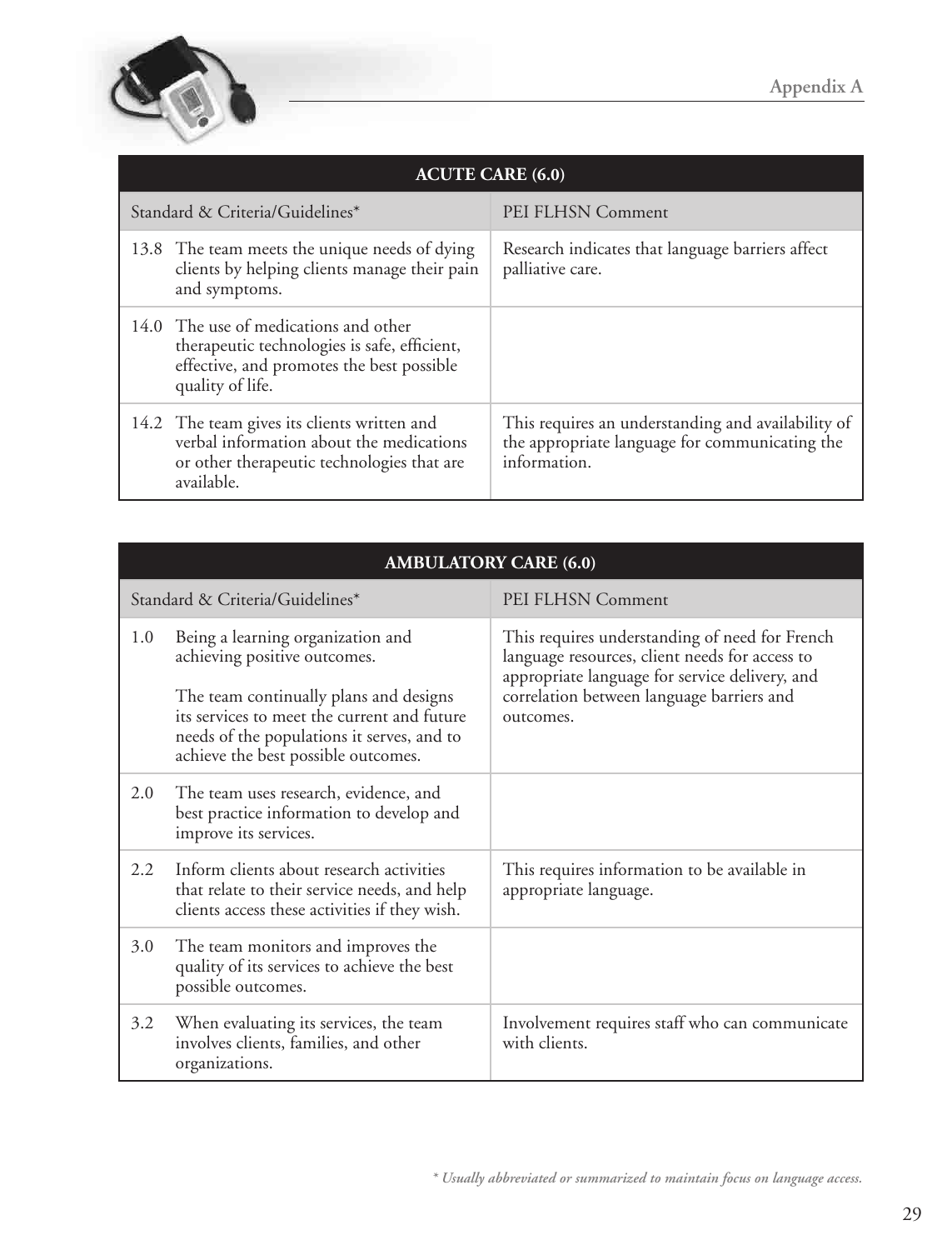

| <b>AMBULATORY CARE (6.0)</b> |                                                                                                                                                                                                                                                     |                                                                                                                                                                                                                    |
|------------------------------|-----------------------------------------------------------------------------------------------------------------------------------------------------------------------------------------------------------------------------------------------------|--------------------------------------------------------------------------------------------------------------------------------------------------------------------------------------------------------------------|
|                              | Standard & Criteria/Guidelines*                                                                                                                                                                                                                     | PEI FLHSN Comment                                                                                                                                                                                                  |
| 4.0                          | Achieving wellness<br>The team, working with the community,<br>promotes health, prevents or detects health<br>problems early, and maximizes the well-<br>being of those it serves.                                                                  | Primary health promotion requires ability to<br>communicate in language of the audience.                                                                                                                           |
| 5.0                          | Being responsive<br>The team's services are integrated and<br>coordinated to ensure continuity of service<br>for the populations it serves.                                                                                                         |                                                                                                                                                                                                                    |
| 5.3                          | The team is aware of and uses<br>complementary services of other providers<br>and organizations; making it easier for<br>clients to move through the service system.                                                                                | Is the organization using language resources<br>available from complementary providers and<br>organizations to address language barriers?                                                                          |
| 6.0                          | The clients' first contacts with the team<br>lead to the best decision about services                                                                                                                                                               | Language barriers must be addressed. Research<br>indicates that language barriers inhibit or delay<br>first contact. Research also supports need for<br>clear communication in making appropriate care<br>choices. |
| 6.1                          | All potential clients, providers, and<br>referring organizations can access the<br>team's services.<br>• The team identifies and removes barriers<br>that prevent clients, families, providers,<br>and organizations from accessing services.       | This should include explicit assessment of<br>language barriers and how to remove them.                                                                                                                            |
| 6.3                          | The team gives potential clients, families,<br>providers, and organizations simple,<br>written information about the range of<br>services and their cost, effectiveness and<br>outcomes, and alternatives.                                          | To be useful this information must be provided<br>in appropriate language.                                                                                                                                         |
| 6.4                          | The team's process for deciding whether<br>to offer services to potential clients and<br>families includes<br>• obtaining, with consent, the potential<br>client's history.<br>· identifying and addressing client's<br>immediate and urgent needs. | • Consent is meaningless if the client does not<br>understand what is being asked.<br>• Needs identification should include language of<br>service needs.                                                          |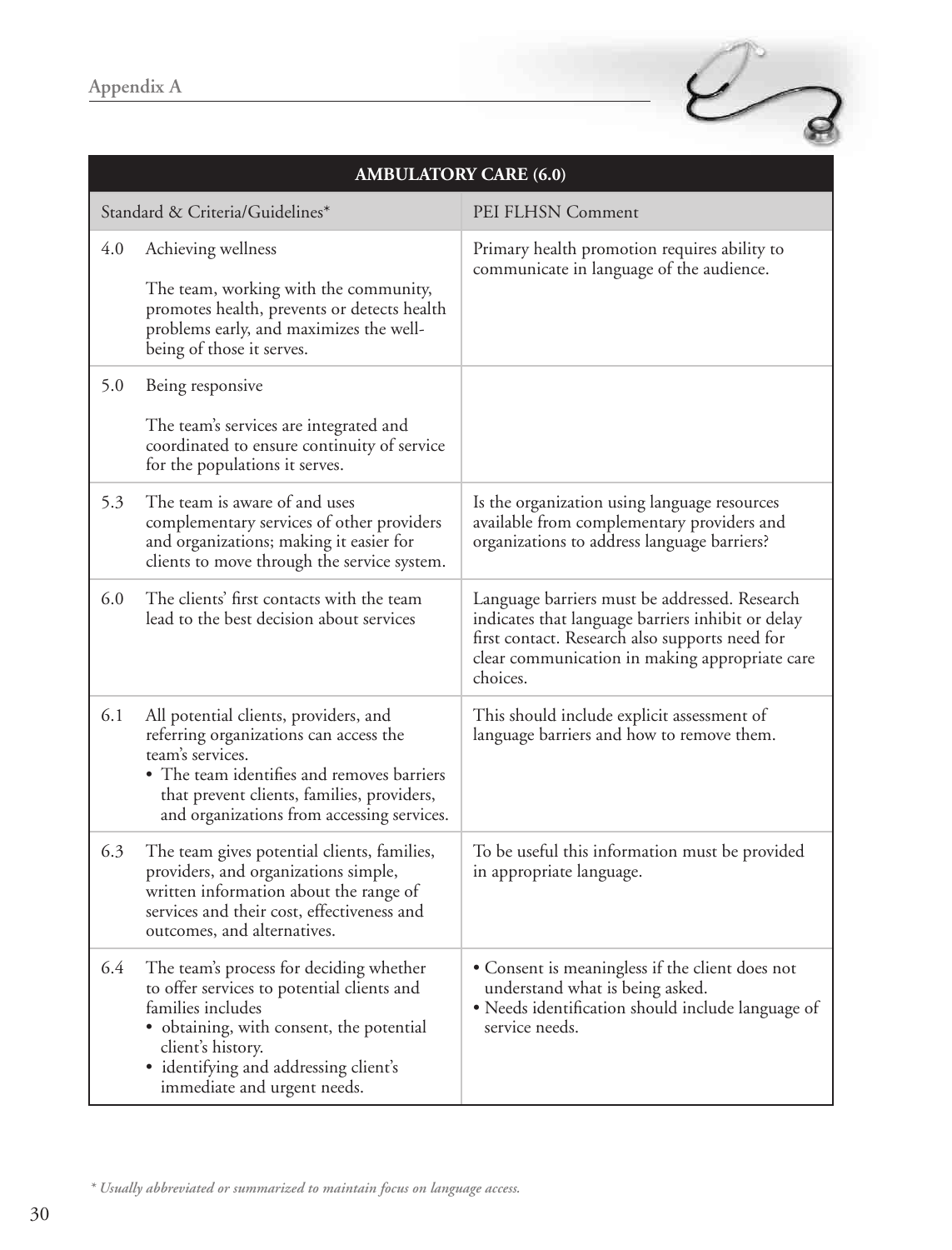

| <b>AMBULATORY CARE (6.0)</b> |                                                                                                                                                                                                      |                                                                                                                                                     |
|------------------------------|------------------------------------------------------------------------------------------------------------------------------------------------------------------------------------------------------|-----------------------------------------------------------------------------------------------------------------------------------------------------|
|                              | Standard & Criteria/Guidelines*                                                                                                                                                                      | PEI FLHSN Comment                                                                                                                                   |
| 6.6                          | When the team cannot meet the needs of<br>potential clients, providers, and referring<br>organizations, it explains the reasons why.                                                                 | Such explanations need to be communicated in<br>appropriate language.                                                                               |
| 7.0                          | Addressing needs                                                                                                                                                                                     |                                                                                                                                                     |
|                              | The team accurately and appropriately<br>assesses its clients.                                                                                                                                       |                                                                                                                                                     |
| 7.1                          | The team determines the assessment<br>method, scope and intensity by<br>considering a number of factors including<br>language.<br>• The assessment is carried out with<br>adequate resources.        | Language is an essential part of the assessment<br>process.<br>With adequate language and communication<br>resources.                               |
| 7.2                          | Assessment of clients' strengths, abilities,<br>needs, and foreseeable risks, includes<br>clients' ability to communicate and care for<br>themselves.                                                | On a larger scale, the ability to communicate is<br>an essential part of the assessment process.                                                    |
| 7.3                          | The team shares the assessment results<br>with clients and families in a clear and<br>easy-to-understand way.                                                                                        | This requires that language access be available.                                                                                                    |
| 7.4                          | The team has processes for assessing and<br>managing the client's pain.                                                                                                                              | Research indicates that language barriers can lead<br>to an undermanagement of pain issues.                                                         |
| 9.0                          | Empowering clients<br>The team works with clients and families<br>to help them actively participate in service<br>delivery and carry out their responsibilities.                                     | Information must be in appropriate language.<br>This requires an understanding of the<br>appropriate language for communicating the<br>information. |
| 9.1                          | The team regularly gives clients and<br>families timely, complete, and accurate<br>information.                                                                                                      | This step requires the information be<br>understood.                                                                                                |
| 9.2                          | The team provides appropriate education<br>to clients and families.<br>• The education process considers the<br>clients' and families' language and<br>ensures that they understand the information. | This requires an understanding & availability of<br>the appropriate language for communicating the<br>information.                                  |
| 9.3                          | The team provides appropriate emotional<br>support and counseling to help clients and<br>families.                                                                                                   | This requires an understanding of the<br>appropriate language for communicating the<br>information.                                                 |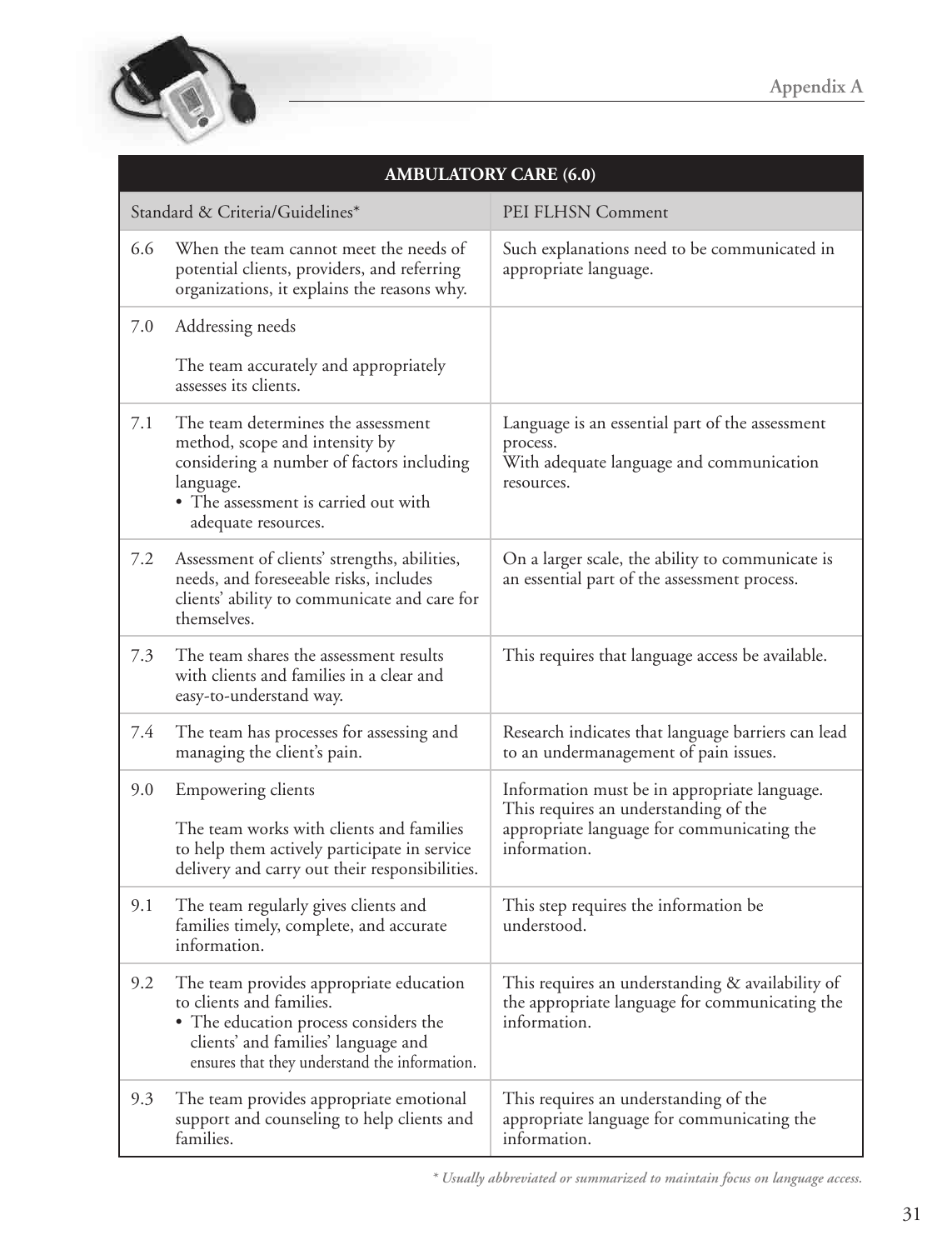

| <b>AMBULATORY CARE (6.0)</b> |                                                                                                                                                                                         |                                                                                                               |
|------------------------------|-----------------------------------------------------------------------------------------------------------------------------------------------------------------------------------------|---------------------------------------------------------------------------------------------------------------|
|                              | Standard & Criteria/Guidelines*                                                                                                                                                         | PEI FLHSN Comment                                                                                             |
| 9.4                          | The team works with clients and families<br>to carry out their responsibilities by:<br>• helping clients understand what they are<br>responsible for.<br>• teaching positive behaviour. | This requires an understanding of the<br>appropriate language for communicating the<br>information.           |
| 10.0                         | The team obtains informed consent before<br>starting any service or intervention.                                                                                                       | Informed consent requires that the client<br>understand the choices and the implications of<br>the decisions. |
|                              | 10.2 The team has a process for determining<br>whether clients are capable of giving their<br>informed consent.                                                                         | This requires an understanding of the<br>appropriate language for communicating the<br>information.           |
|                              | 10.3 The team obtains clients' informed consent<br>by verifying that the client understands all<br>the verbal and written information.                                                  | This requires an understanding of the<br>appropriate language for communicating the<br>information.           |
|                              | 11.0 The team protects and promotes the rights<br>of its clients and families.                                                                                                          |                                                                                                               |
|                              | 11.1 The team is aware of and respects the<br>rights of clients and families to take part<br>in all aspects of their service and make<br>personal choices.                              | How is the team respecting this in light of<br>language access?                                               |
| 11.3                         | The team continually educates its clients<br>and families about their rights and helps<br>them exercise their rights.                                                                   | How is the team respecting this in light of<br>language access?                                               |
|                              | 11.5 The team has a process for procuring and<br>donating organs and tissues that includes<br>making clients aware of the option to<br>donate.                                          | How is the team respecting this in light of<br>language access?                                               |
|                              | 11.6 The team has a process for handling<br>clients' and families' complaints that<br>includes explaining to clients how they can<br>file a complaint.                                  | This requires an understanding of the<br>appropriate language for communicating the<br>information.           |
| 12.0                         | Setting goals and monitoring achievements<br>The team has an appropriate and<br>integrated service plan for each client.                                                                |                                                                                                               |

*<sup>\*</sup> Usually abbreviated or summarized to maintain focus on language access.*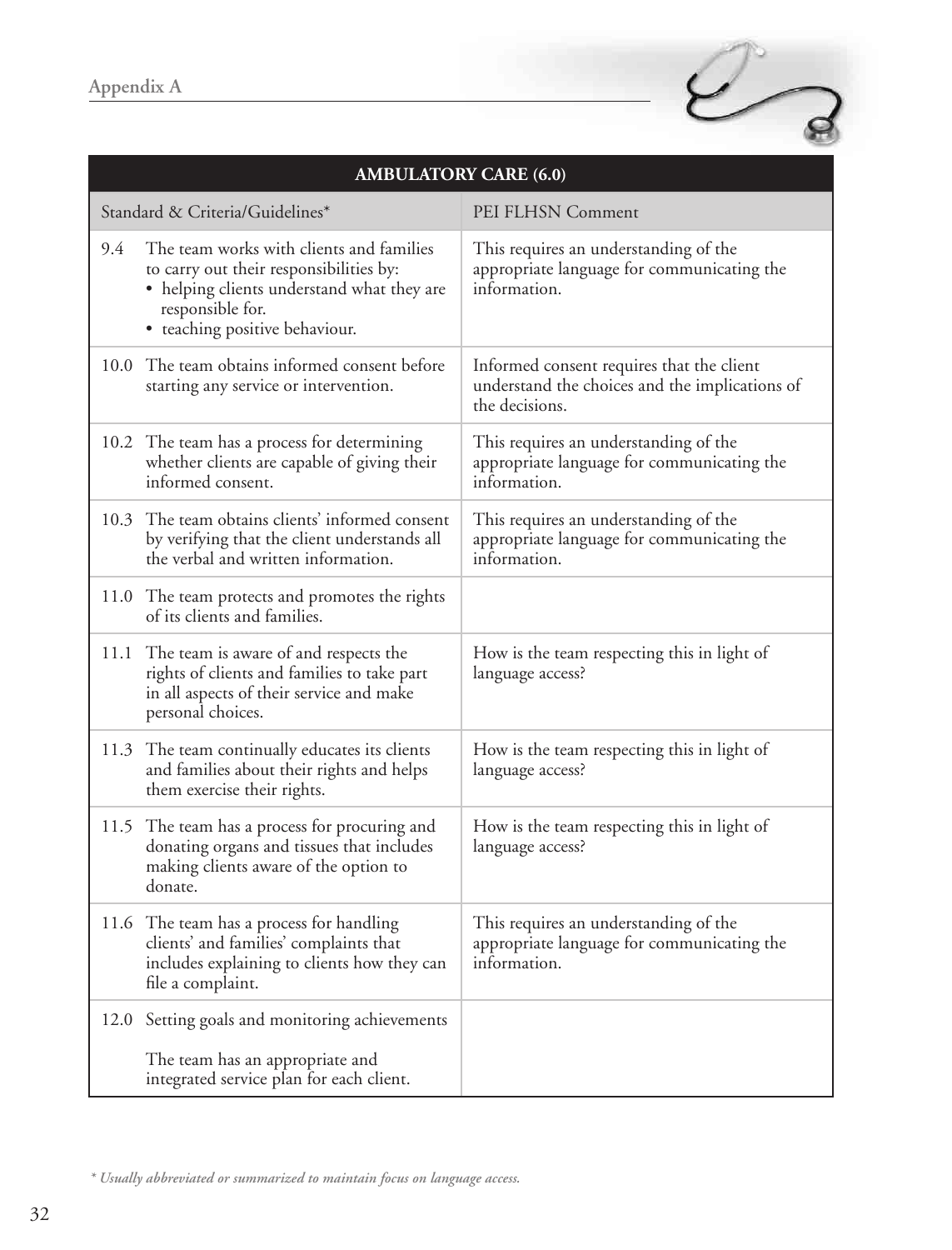

| <b>AMBULATORY CARE (6.0)</b>                                                                                                                                                                                          |                                                                                                                      |  |
|-----------------------------------------------------------------------------------------------------------------------------------------------------------------------------------------------------------------------|----------------------------------------------------------------------------------------------------------------------|--|
| Standard & Criteria/Guidelines*                                                                                                                                                                                       | PEI FLHSN Comment                                                                                                    |  |
| 12.1 The team works with clients and families<br>to set the clients' goals and expected<br>results.                                                                                                                   | This requires an understanding of the<br>appropriate language for communicating the<br>information.                  |  |
| 12.4 The team's clients achieve their set goals<br>and expected results:<br>• The team identifies and addresses any<br>barriers that are preventing clients from<br>reaching their set goals and expected<br>results. | Language barriers should be part of this<br>assessment.                                                              |  |
| 13.0 Delivering services<br>The team delivers safe, efficient and<br>effective services.                                                                                                                              | Research indicates that language barriers can<br>undermine the safety, efficiency and effectiveness<br>of services.  |  |
| 13.3 The team takes all reasonable steps to<br>keep clients safe from preventable adverse<br>events, injuries, or infections by educating<br>clients and families on preventing risks.                                | This requires an understanding and availability of<br>the appropriate language for communicating the<br>information. |  |
| 14.0 The use of medications and other<br>therapeutic technologies is safe, efficient,<br>effective, and promotes the best possible<br>quality of life.                                                                |                                                                                                                      |  |
| 14.2 The team gives its clients written and<br>verbal information about the medications<br>or other therapeutic technologies that are<br>available.                                                                   | This requires an understanding and availability of<br>the appropriate language for communicating the<br>information. |  |

| <b>COMMUNITY HEALTH SERVICES (6.0)</b> |                                                                                                                                                                                                                                                 |                                                                                                                                                                                                              |
|----------------------------------------|-------------------------------------------------------------------------------------------------------------------------------------------------------------------------------------------------------------------------------------------------|--------------------------------------------------------------------------------------------------------------------------------------------------------------------------------------------------------------|
| Standard & Criteria/Guidelines*        |                                                                                                                                                                                                                                                 | PEI FLHSN Comment                                                                                                                                                                                            |
| 1.0                                    | Being a learning organization and<br>achieving positive outcomes.<br>The team continually plans and designs<br>its services to meet the current and future<br>needs of the populations it serves, and to<br>achieve the best possible outcomes. | This requires understanding of need for French<br>language resources, client needs for access to<br>appropriate language for service delivery, and<br>correlation between language barriers and<br>outcomes. |

### **AMBULATORY CARE (6.0)**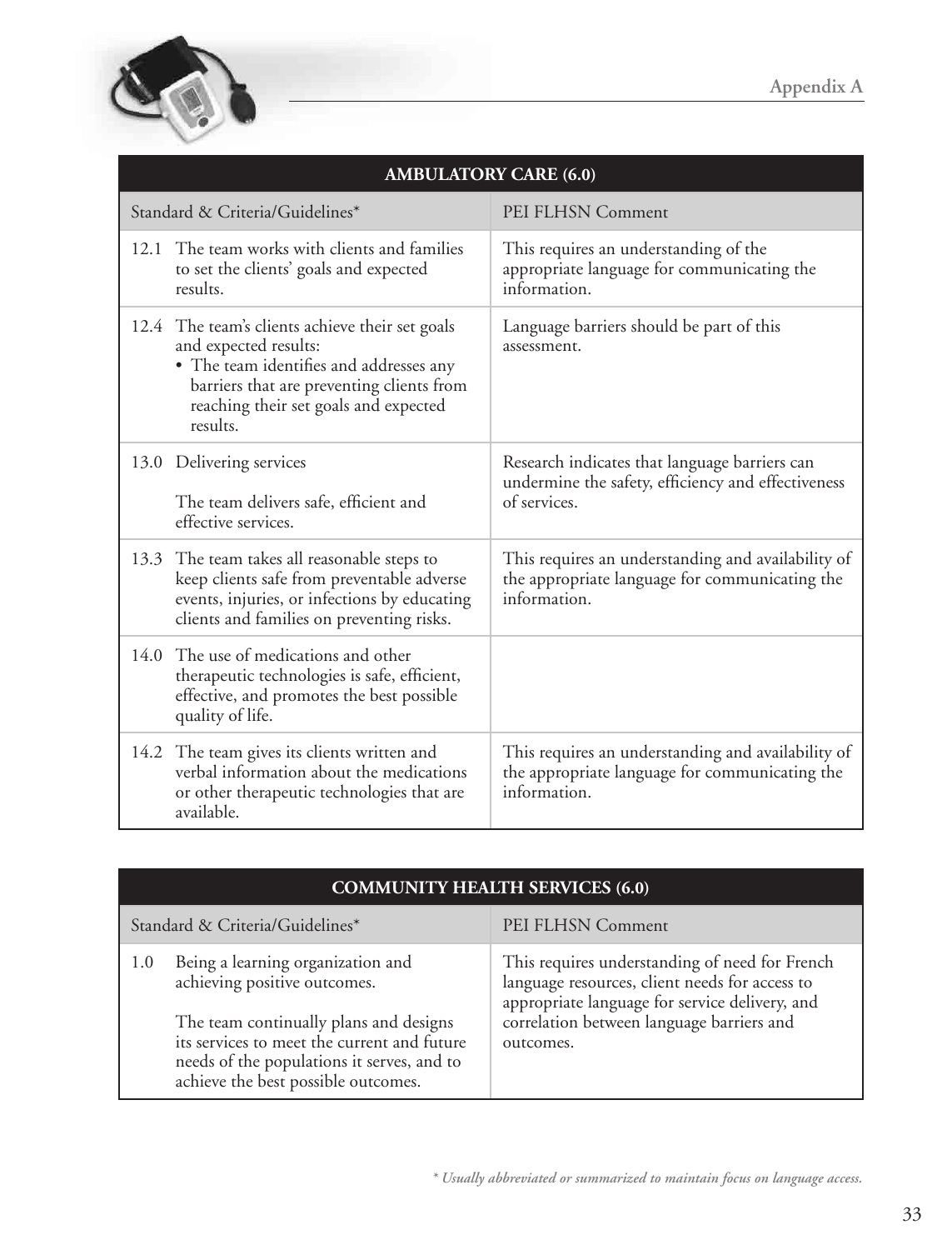

| <b>COMMUNITY HEALTH SERVICES (6.0)</b> |                                                                                                                                                                                                                                                  |                                                                                                                                                                                                                    |
|----------------------------------------|--------------------------------------------------------------------------------------------------------------------------------------------------------------------------------------------------------------------------------------------------|--------------------------------------------------------------------------------------------------------------------------------------------------------------------------------------------------------------------|
| Standard & Criteria/Guidelines*        |                                                                                                                                                                                                                                                  | PEI FLHSN Comment                                                                                                                                                                                                  |
| 2.0                                    | The team uses research, evidence, and<br>best practice information to develop and<br>improve its services.                                                                                                                                       |                                                                                                                                                                                                                    |
| 2.2                                    | Inform clients about research activities<br>that relate to their service needs, and help<br>clients access these activities if they wish.                                                                                                        | This requires information to be available in<br>appropriate language.                                                                                                                                              |
| 3.0                                    | The team monitors and improves the<br>quality of its services to achieve the best<br>possible outcomes.                                                                                                                                          |                                                                                                                                                                                                                    |
| 3.2                                    | When evaluating its services, the team<br>involves clients, families, and other<br>organizations.                                                                                                                                                | Involvement requires staff who can communicate<br>with clients.                                                                                                                                                    |
| 4.0                                    | Being responsive<br>The team's services are integrated and<br>coordinated to ensure continuity of service<br>for the populations it serves.                                                                                                      |                                                                                                                                                                                                                    |
| 4.3                                    | The team is aware of and uses<br>complementary services of other providers<br>and organizations; making it easier for<br>clients to move through the service system.                                                                             | Is the organization using language resources<br>available from complementary providers and<br>organizations to address language barriers?                                                                          |
| 5.0                                    | The clients' first contacts with the team<br>lead to the best decision about services.                                                                                                                                                           | Language barriers must be addressed. Research<br>indicates that language barriers inhibit or delay<br>first contact. Research also supports need for<br>clear communication in making appropriate care<br>choices. |
| 5.1                                    | All potential clients, providers, and<br>referring organizations can access the<br>team's services.<br>• The team identifies and removes barriers<br>that prevent clients, families, providers,<br>and organizations from accessing<br>services. | This should include explicit assessment of<br>language barriers and how to remove them.                                                                                                                            |
| 5.3                                    | The team gives potential clients, families,<br>providers, and organizations simple,<br>written information about the range of<br>services and their cost, effectiveness and<br>outcomes, and alternatives                                        | To be useful this information must be provided<br>in appropriate language.                                                                                                                                         |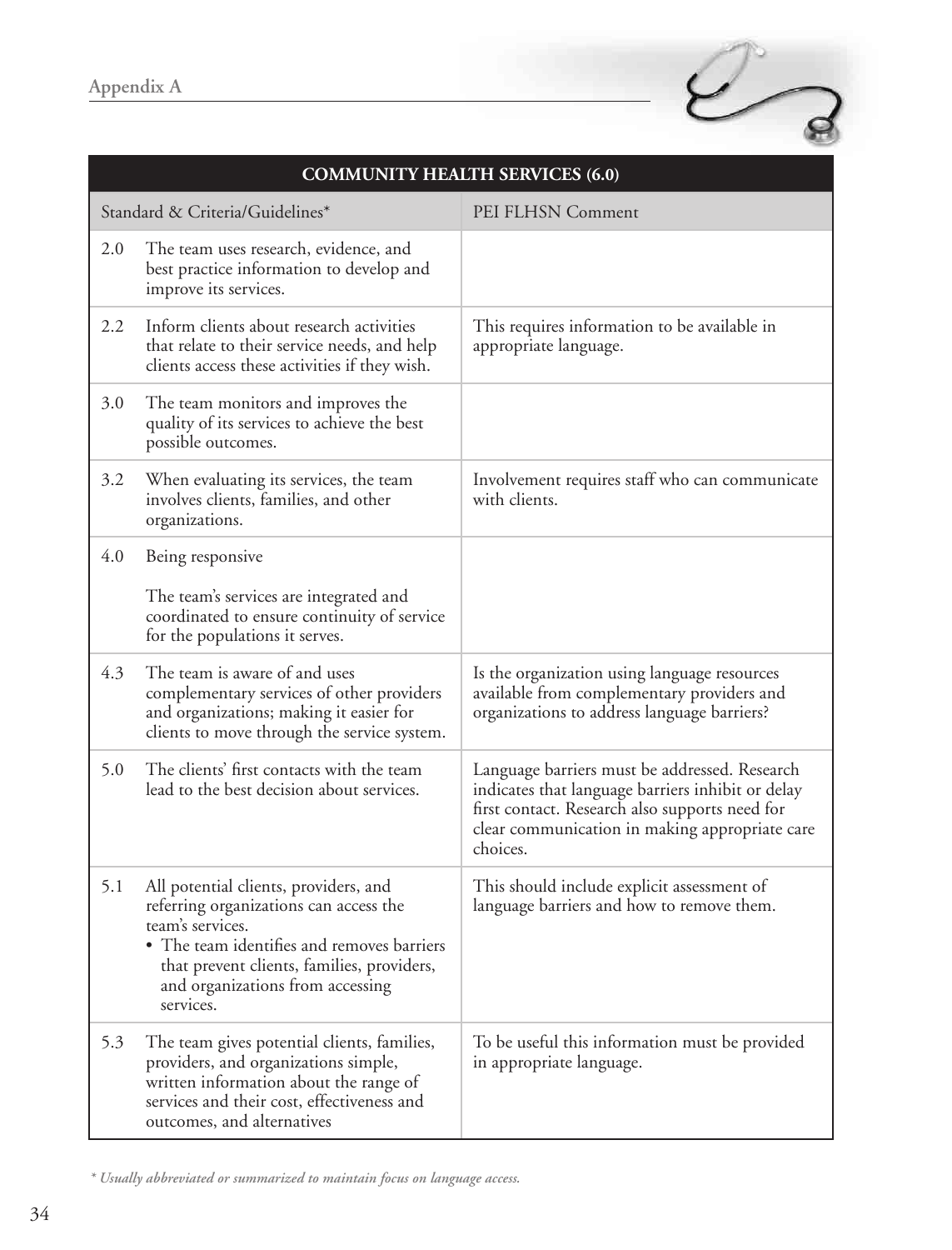

| <b>COMMUNITY HEALTH SERVICES (6.0)</b> |                                                                                                                                                                                                                                                    |                                                                                                                                                          |
|----------------------------------------|----------------------------------------------------------------------------------------------------------------------------------------------------------------------------------------------------------------------------------------------------|----------------------------------------------------------------------------------------------------------------------------------------------------------|
| Standard & Criteria/Guidelines*        |                                                                                                                                                                                                                                                    | PEI FLHSN Comment                                                                                                                                        |
| 5.4                                    | The team's process for deciding whether<br>to offer services to potential clients and<br>families includes<br>• obtaining, with consent, the potential<br>client's history.<br>· identifying and addressing client's<br>immediate and urgent needs | • Consent is meaningless if the client does not<br>understand what is being asked<br>• Needs identification should include language of<br>service needs. |
| 5.6                                    | When the team cannot meet the needs of<br>potential clients, providers, and referring<br>organizations, it explains the reasons why.                                                                                                               | Such explanations need to be communicated in<br>appropriate language.                                                                                    |
| 6.0                                    | Addressing needs<br>The team accurately and appropriately<br>assesses its clients.                                                                                                                                                                 |                                                                                                                                                          |
| 6.1                                    | The team determines the assessment<br>method, scope and intensity by<br>considering a number of factors including<br>language.<br>• The assessment is carried out with<br>adequate resources.                                                      | Language is an essential part of the assessment<br>process.<br>With adequate language and communication<br>resources.                                    |
| 6.3                                    | The team shares the assessment results<br>with clients and families in a clear and<br>easy-to-understand way.                                                                                                                                      | The requires that language access be available.                                                                                                          |
| 8.0                                    | Empowering clients<br>The team works with the community<br>to support the development of the<br>community's capacities to improve its own<br>health and well-being.                                                                                | This requires that language access be available<br>that is appropriate for community served.                                                             |
| 8.1                                    | The team works as a partner with<br>the community sharing information,<br>knowledge, skills and resources.                                                                                                                                         | Which requires working in appropriate language.                                                                                                          |
| 8.2                                    | The team supports the community's<br>involvement in health and wellness issues.                                                                                                                                                                    | Which requires working in appropriate language.                                                                                                          |
| 8.3                                    | The team supports community actions to<br>improve health and wellness.                                                                                                                                                                             | Which requires working in appropriate language.                                                                                                          |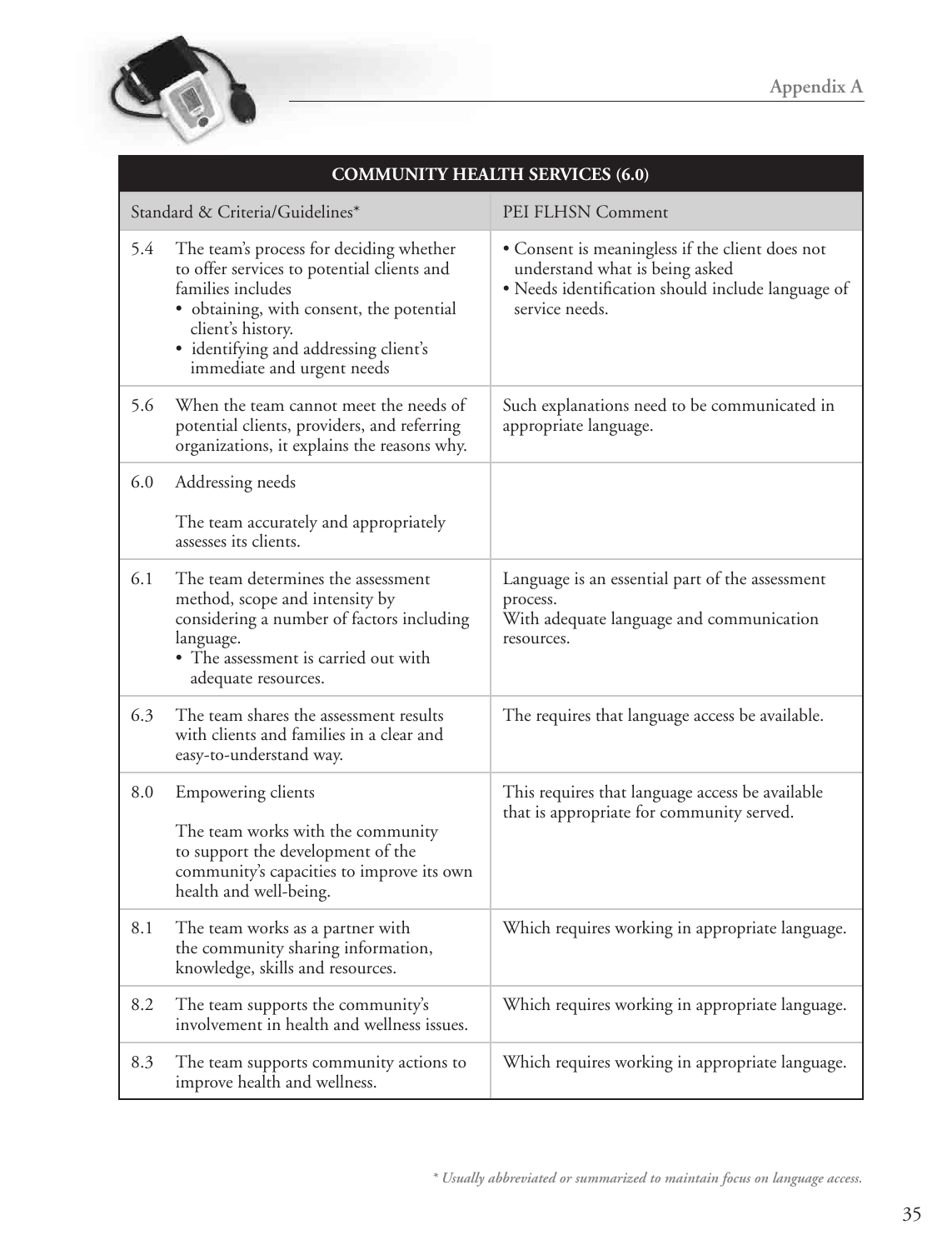

| <b>COMMUNITY HEALTH SERVICES (6.0)</b> |                                                                                                                                                                                                         |                                                                                                                    |
|----------------------------------------|---------------------------------------------------------------------------------------------------------------------------------------------------------------------------------------------------------|--------------------------------------------------------------------------------------------------------------------|
|                                        | Standard & Criteria/Guidelines*                                                                                                                                                                         | PEI FLHSN Comment                                                                                                  |
| 9.0                                    | The team works with clients and families<br>to help them actively participate in service<br>delivery and carry out their responsibilities.                                                              | Information must be in appropriate language.                                                                       |
| 9.1                                    | The team regularly gives clients and<br>families timely, complete, and accurate<br>information.                                                                                                         | This step requires the information be<br>understood.                                                               |
| 9.2                                    | The team provides appropriate education<br>to clients and families.<br>• The education process considers the<br>clients' and families' language and<br>ensures that they understand the<br>information. | This requires an understanding & availability of<br>the appropriate language for communicating the<br>information. |
| 9.3                                    | The team provides appropriate emotional<br>support and counseling to help clients and<br>families.                                                                                                      | This requires an understanding of the<br>appropriate language for communicating the<br>information.                |
| 9.4                                    | The team works with clients and families<br>to carry out their responsibilities by:<br>• helping clients understand what they are<br>responsible for.<br>• teaching positive behaviour.                 | This requires an understanding of the<br>appropriate language for communicating the<br>information.                |
| 10.0                                   | The team obtains informed consent before<br>starting any service or intervention.                                                                                                                       | Informed consent requires that the client<br>understand the choices and the implications of<br>the decisions.      |
|                                        | 10.2 The team has a process for determining<br>whether clients are capable of giving their<br>informed consent.                                                                                         | This requires an understanding of the<br>appropriate language for communicating the<br>information.                |
|                                        | 10.3 The team obtains clients' informed consent<br>by verifying that the client understands all<br>the verbal and written information.                                                                  | This requires an understanding of the<br>appropriate language for communicating the<br>information.                |
|                                        | 11.0 The team protects and promotes the rights<br>of its clients and families.                                                                                                                          |                                                                                                                    |
|                                        | 11.1 The team is aware of and respects the<br>rights of clients and families to take part<br>in all aspects of their service and make<br>personal choices.                                              | How is the team respecting this in light of<br>language access?                                                    |

*<sup>\*</sup> Usually abbreviated or summarized to maintain focus on language access.*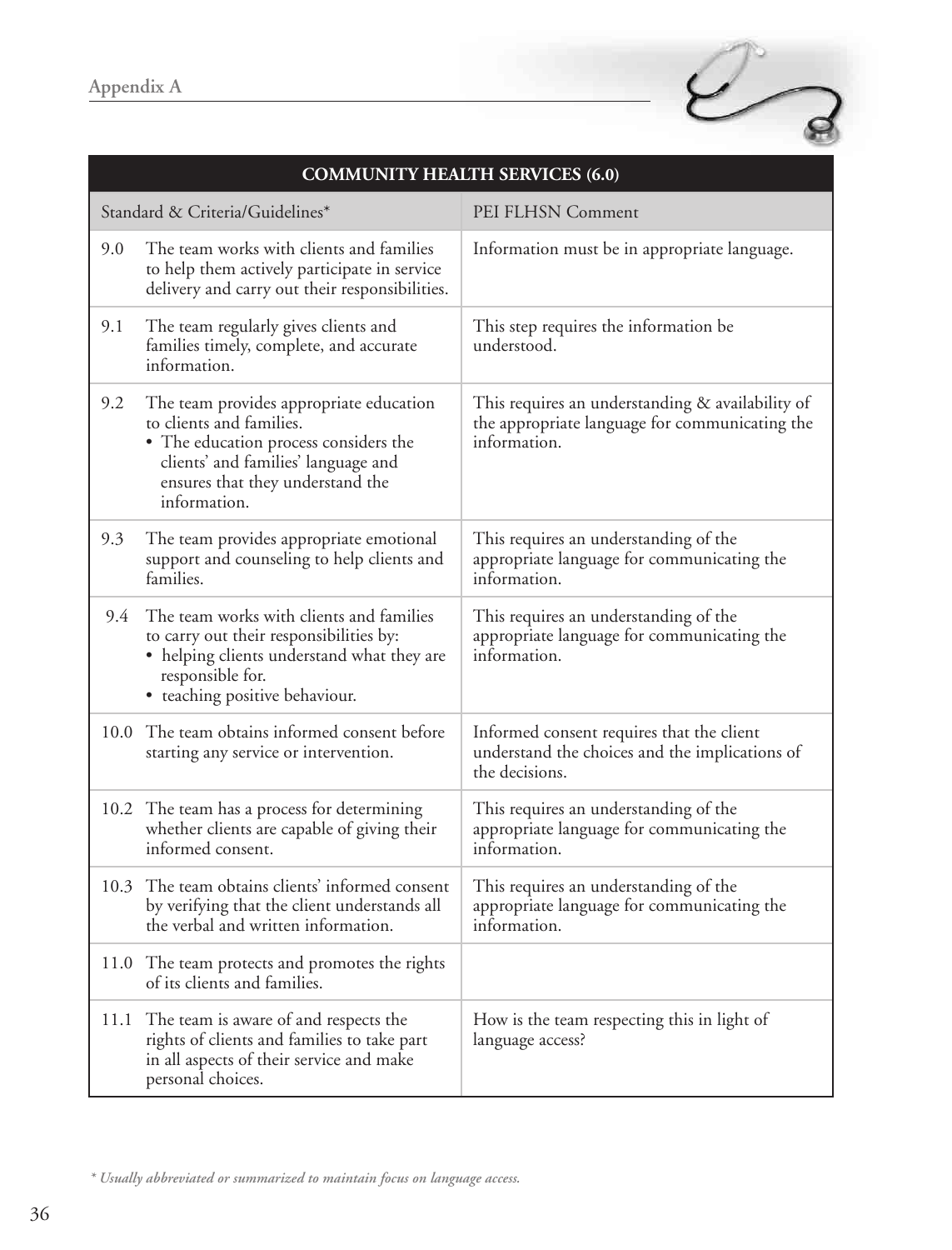

| <b>COMMUNITY HEALTH SERVICES (6.0)</b> |                                                                                                                                                                                                                                                                                                                                                 |                                                                                                     |
|----------------------------------------|-------------------------------------------------------------------------------------------------------------------------------------------------------------------------------------------------------------------------------------------------------------------------------------------------------------------------------------------------|-----------------------------------------------------------------------------------------------------|
|                                        | Standard & Criteria/Guidelines*                                                                                                                                                                                                                                                                                                                 | PEI FLHSN Comment                                                                                   |
|                                        | 11.3 The team continually educates its clients<br>and families about their rights and helps<br>them exercise their rights.                                                                                                                                                                                                                      | How is the team respecting this in light of<br>language access?                                     |
|                                        | 11.5 The team has a process for handling<br>clients' and families' complaints that<br>includes explaining to clients how they can<br>file a complaint.                                                                                                                                                                                          | This requires an understanding of the<br>appropriate language for communicating the<br>information. |
|                                        | 12.0 Setting goals and monitoring<br>achievements.<br>The team has an appropriate and<br>integrated service plan for each client.                                                                                                                                                                                                               |                                                                                                     |
| 12.1                                   | The team works with clients and families<br>to set the clients' goals and expected<br>results.                                                                                                                                                                                                                                                  | This requires an understanding of the<br>appropriate language for communicating the<br>information. |
|                                        | 12.4 The team's clients achieve their set goals<br>and expected results.<br>• The team identifies and addresses any<br>barriers that are preventing clients from<br>reaching their set goals and expected results.                                                                                                                              | Language barriers should be part of this<br>assessment.                                             |
|                                        | 13.0 Achieving wellness<br>The team, working with the community,<br>promotes health, prevents or detects health<br>problems early, and maximizes the well-<br>being of those it serves.                                                                                                                                                         | This requires an understanding of the<br>appropriate language for communicating the<br>information. |
|                                        | 13.2 The team, with its partners, carries out<br>activities to reduce the risk and onset<br>of health problems, and maximizes the<br>well-being of the population it serves,<br>providing ongoing information and<br>education to clients, other providers, other<br>organizations, and the public about current<br>and emerging health issues. | Partnership requires effective communication.                                                       |
|                                        | 14.0 With its community partners, the team<br>protects the community against health<br>hazards.                                                                                                                                                                                                                                                 | Partnership requires effective communication.                                                       |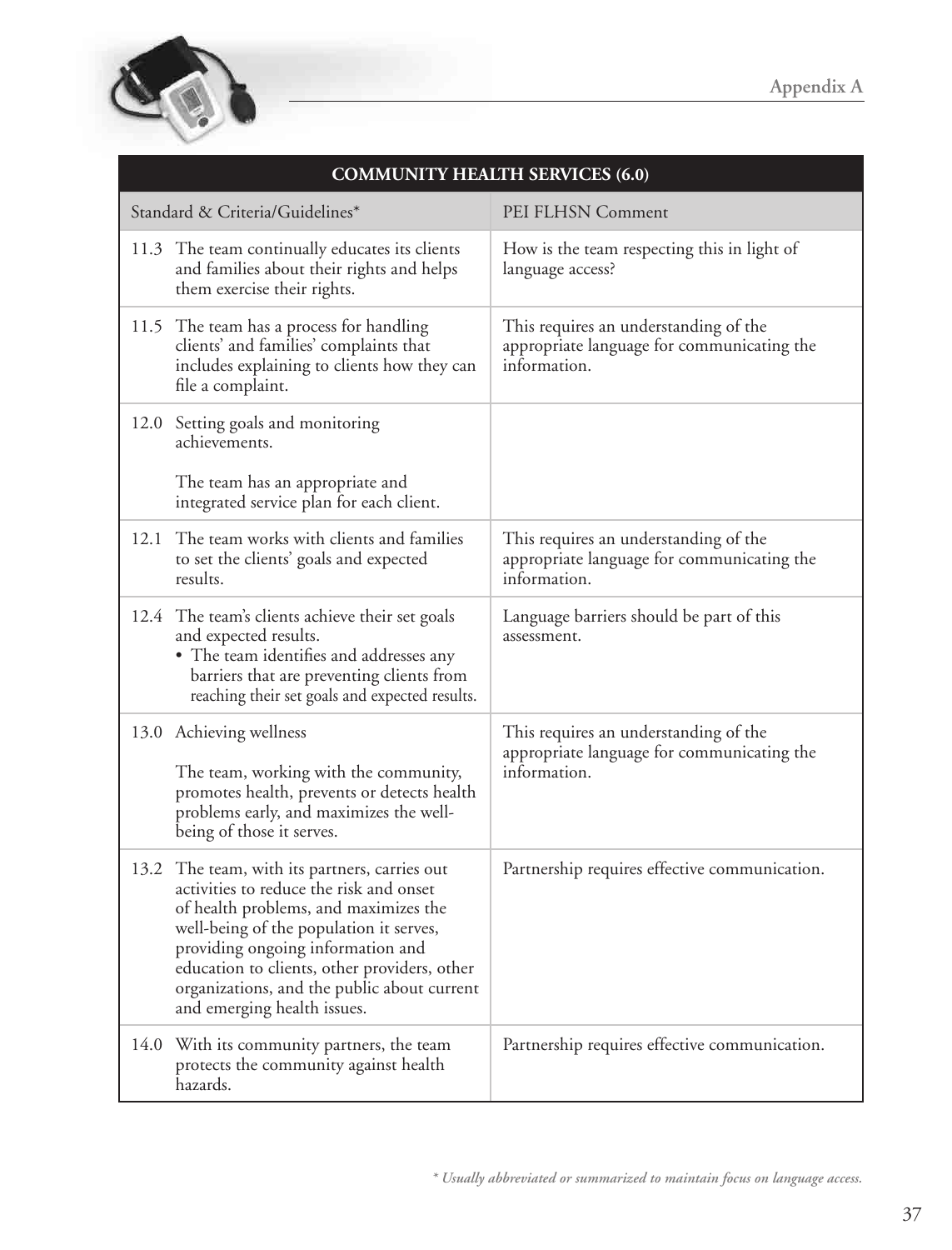

| <b>COMMUNITY HEALTH SERVICES (6.0)</b>                                                                                                                                                |                                                                                                                      |  |
|---------------------------------------------------------------------------------------------------------------------------------------------------------------------------------------|----------------------------------------------------------------------------------------------------------------------|--|
| Standard & Criteria/Guidelines*                                                                                                                                                       | PEI FLHSN Comment                                                                                                    |  |
| 14.3 The organization has processes for<br>managing and sharing information<br>about the health hazards that exist in the<br>community.                                               | This requires an understanding and availability of<br>the appropriate language for communicating the<br>information  |  |
| 15.0 Delivering services<br>The team delivers safe, efficient and<br>effective services.                                                                                              | Research indicates that language barriers can<br>undermine the safety, efficiency and effectiveness<br>of services.  |  |
| 15.3 The team takes all reasonable steps to<br>keep clients safe from preventable adverse<br>events, injuries or infections by educating<br>clients and families on preventing risks. | This requires an understanding and availability of<br>the appropriate language for communicating the<br>information. |  |
| 16.0 The use of medications is safe, efficient,<br>effective, and promotes the best possible<br>quality of life.                                                                      |                                                                                                                      |  |
| 16.2 The team gives its clients written and<br>verbal information about the medications<br>that are available.                                                                        | This requires an understanding and availability of<br>the appropriate language for communicating the<br>information. |  |

|     | <b>CRITICAL CARE (6.0)</b>                                                                                                                                                                                                                      |                                                                                                                                                                                                              |
|-----|-------------------------------------------------------------------------------------------------------------------------------------------------------------------------------------------------------------------------------------------------|--------------------------------------------------------------------------------------------------------------------------------------------------------------------------------------------------------------|
|     | Standard & Criteria/Guidelines*                                                                                                                                                                                                                 | PEI FLHSN Comment                                                                                                                                                                                            |
| 1.0 | Being a learning organization and<br>achieving positive outcomes.<br>The team continually plans and designs<br>its services to meet the current and future<br>needs of the populations it serves, and to<br>achieve the best possible outcomes. | This requires understanding of need for French<br>language resources, client needs for access to<br>appropriate language for service delivery, and<br>correlation between language barriers and<br>outcomes. |
| 2.0 | The team uses research, evidence, and<br>best practice information to develop and<br>improve its services.                                                                                                                                      |                                                                                                                                                                                                              |
| 2.2 | Inform clients about research activities<br>that relate to their service needs, and help<br>clients access these activities if they wish.                                                                                                       | This requires information to be available in<br>appropriate language.                                                                                                                                        |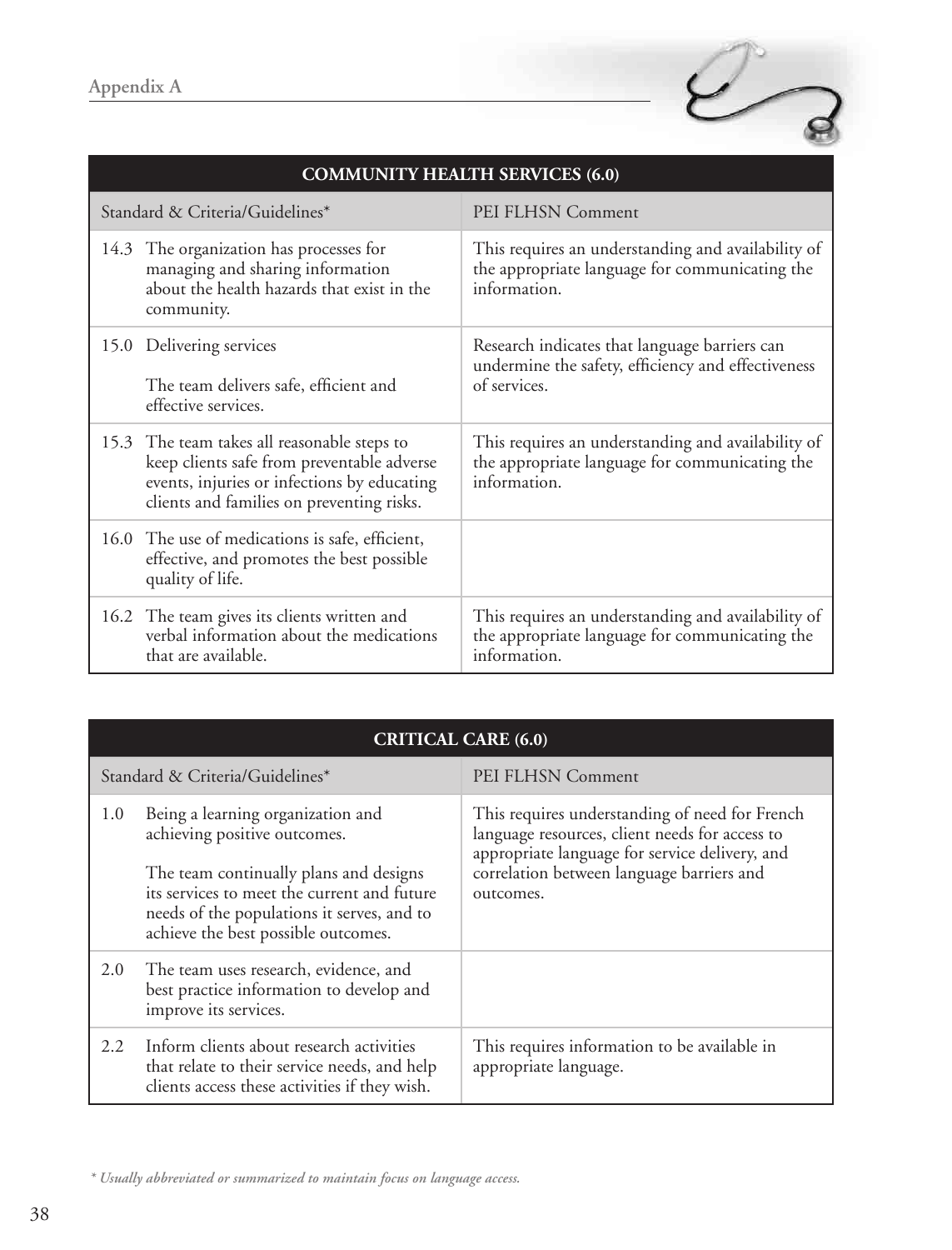

| <b>CRITICAL CARE (6.0)</b> |                                                                                                                                                                                                                                                                                                                                            |                                                                                                                                                                                                                    |
|----------------------------|--------------------------------------------------------------------------------------------------------------------------------------------------------------------------------------------------------------------------------------------------------------------------------------------------------------------------------------------|--------------------------------------------------------------------------------------------------------------------------------------------------------------------------------------------------------------------|
|                            | Standard & Criteria/Guidelines*                                                                                                                                                                                                                                                                                                            | PEI FLHSN Comment                                                                                                                                                                                                  |
| 3.0                        | The team monitors and improves the<br>quality of its services to achieve the best<br>possible outcomes.                                                                                                                                                                                                                                    |                                                                                                                                                                                                                    |
| 3.2                        | When evaluating its services, the team<br>involves clients, families, and other<br>organizations.                                                                                                                                                                                                                                          | Involvement requires staff who can communicate<br>with clients.                                                                                                                                                    |
| 4.0                        | Achieving wellness<br>The team, working with the community,<br>promotes health, prevents or detects health<br>problems early, and maximizes the well-<br>being of those it serves.                                                                                                                                                         | This requires an understanding of the<br>appropriate language for communicating the<br>information.                                                                                                                |
| 4.2                        | The team, with its partners, carries out<br>activities to reduce the risk and onset<br>of health problems, and maximizes the<br>well-being of the population it serves,<br>providing ongoing information and<br>education to clients, other providers, other<br>organizations, and the public about current<br>and emerging health issues. | Partnership requires effective communication.                                                                                                                                                                      |
| 5.0                        | Being responsive<br>The team's services are integrated and<br>coordinated to ensure continuity of service<br>for the populations it serves.                                                                                                                                                                                                |                                                                                                                                                                                                                    |
| 6.0                        | The clients' first contacts with the team<br>lead to the best decision about services.                                                                                                                                                                                                                                                     | Language barriers must be addressed. Research<br>indicates that language barriers inhibit or delay<br>first contact. Research also supports need for<br>clear communication in making appropriate care<br>choices. |
| 6.1                        | All potential clients, providers, and<br>referring organizations can access the<br>team's services.<br>• The team identifies and removes barriers<br>that prevent clients, families, providers,<br>and organizations from accessing services.                                                                                              | This should include explicit assessment of<br>language barriers and how to remove them.                                                                                                                            |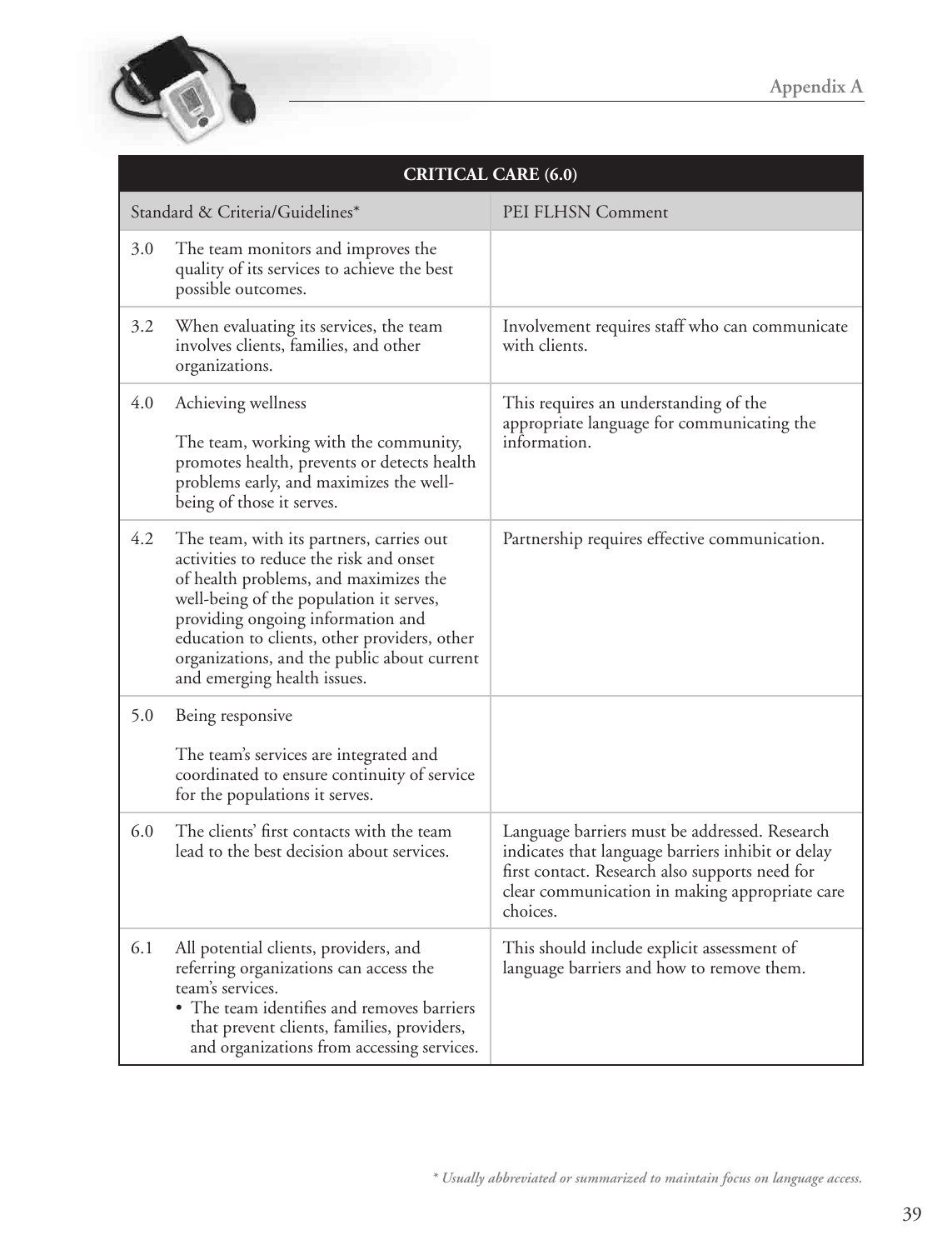

| <b>CRITICAL CARE (6.0)</b> |                                                                                                                                                                                                            |                                                                                                                       |
|----------------------------|------------------------------------------------------------------------------------------------------------------------------------------------------------------------------------------------------------|-----------------------------------------------------------------------------------------------------------------------|
|                            | Standard & Criteria/Guidelines*                                                                                                                                                                            | PEI FLHSN Comment                                                                                                     |
| 6.3                        | The team gives potential clients, families,<br>providers, and organizations simple,<br>written information about the range of<br>services and their cost, effectiveness and<br>outcomes, and alternatives. | To be useful this information must be provided<br>in appropriate language.                                            |
| 6.4                        | The team's process for deciding whether<br>to offer services to potential clients and<br>families needs to be adjusted for clients<br>and families with diverse needs such as<br>language and culture.     |                                                                                                                       |
| 6.6                        | When the team cannot meet the needs of<br>potential clients, providers, and referring<br>organizations, it explains the reasons why.                                                                       | Such explanations need to be communicated in<br>appropriate language.                                                 |
| 7.0                        | Addressing needs                                                                                                                                                                                           |                                                                                                                       |
|                            | The team accurately and appropriately<br>assesses its clients.                                                                                                                                             |                                                                                                                       |
| 7.1                        | The team determines the assessment<br>method, scope and intensity by<br>considering a number of factors including<br>language.<br>• The assessment is carried out with<br>adequate resources.              | Language is an essential part of the assessment<br>process.<br>With adequate language and communication<br>resources. |
| 7.3                        | The team shares the assessment results<br>with clients and families in a clear and<br>easy-to-understand way.                                                                                              | This requires that language access be available.                                                                      |
| 7.4                        | The team has processes for assessing and<br>managing the client's pain.                                                                                                                                    | Research indicates that language barriers affect<br>management of pain.                                               |
| 9.0                        | <b>Empowering clients</b>                                                                                                                                                                                  | This requires an understanding of the<br>appropriate language for communicating the                                   |
|                            | The team works with clients and families<br>to help them actively participate in service<br>delivery and carry out their responsibilities.                                                                 | information.                                                                                                          |
| 9.1                        | The team regularly gives clients and<br>families timely, complete, and accurate<br>information.                                                                                                            | This step requires the information be<br>understood.                                                                  |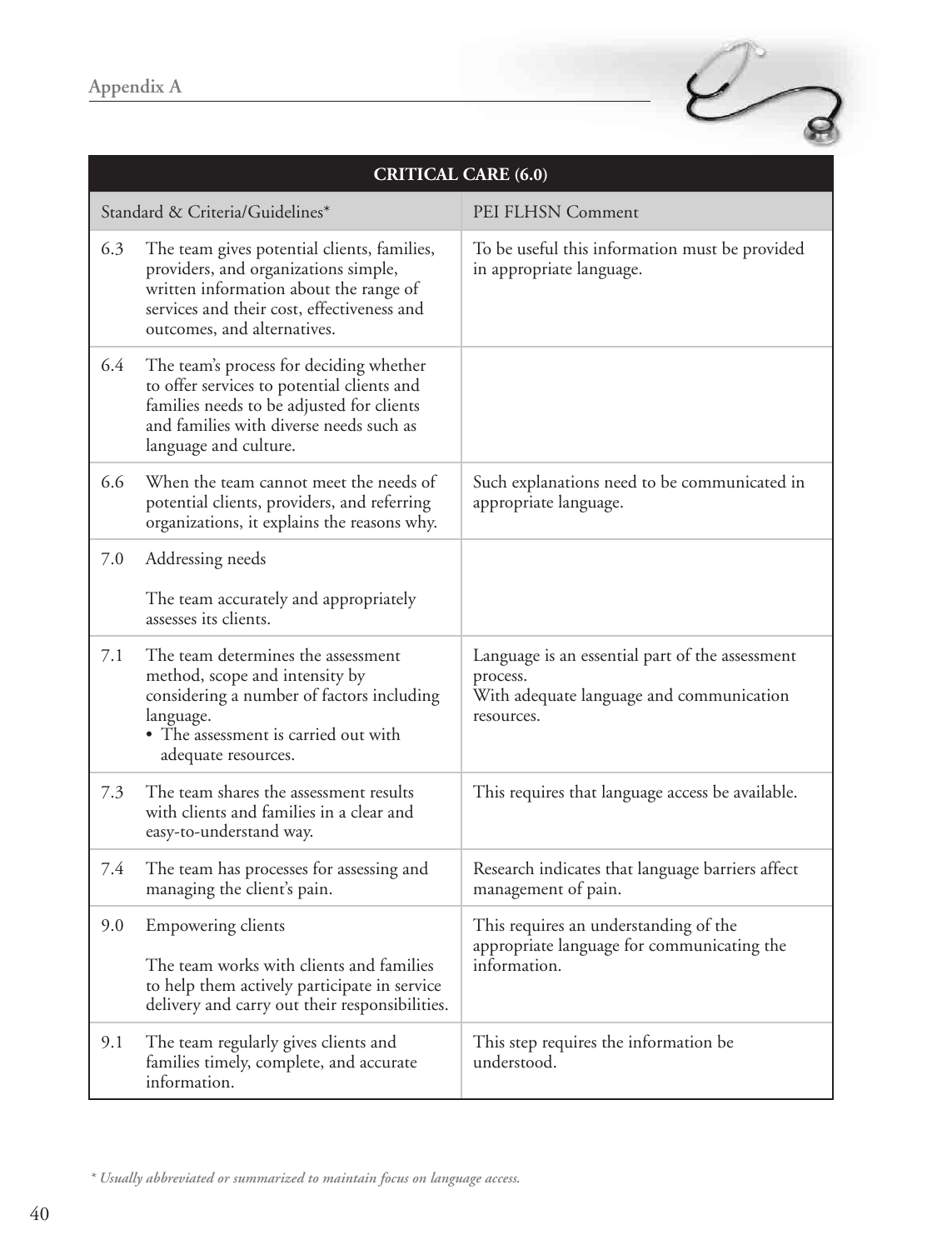

| <b>CRITICAL CARE (6.0)</b> |                                                                                                                                                                                                         |                                                                                                                    |
|----------------------------|---------------------------------------------------------------------------------------------------------------------------------------------------------------------------------------------------------|--------------------------------------------------------------------------------------------------------------------|
|                            | Standard & Criteria/Guidelines*                                                                                                                                                                         | PEI FLHSN Comment                                                                                                  |
| 9.2                        | The team provides appropriate education<br>to clients and families.<br>• The education process considers the<br>clients' and families' language and<br>ensures that they understand the<br>information. | This requires an understanding & availability of<br>the appropriate language for communicating the<br>information. |
| 9.3                        | The team provides appropriate emotional<br>support and counseling to help clients and<br>families.                                                                                                      | This requires an understanding of the<br>appropriate language for communicating the<br>information.                |
| 9.4                        | The team works with clients and families<br>to carry out their responsibilities by:<br>• helping clients understand what they are<br>responsible for.<br>• teaching positive behaviour.                 | This requires an understanding of the<br>appropriate language for communicating the<br>information.                |
| 10.0                       | The team obtains informed consent before<br>starting any service or intervention.                                                                                                                       | Informed consent requires that the client<br>understand the choices and the implications of<br>the decisions.      |
|                            | 10.2 The team has a process for determining<br>whether clients are capable of giving their<br>informed consent.                                                                                         | This requires an understanding of the<br>appropriate language for communicating the<br>information.                |
| 10.3                       | The team obtains clients' informed consent<br>by verifying that the client understands all<br>the verbal and written information.                                                                       | This requires an understanding of the<br>appropriate language for communicating the<br>information.                |
|                            | 11.0 The team protects and promotes the rights<br>of its clients and families.                                                                                                                          |                                                                                                                    |
| 11.1                       | The team is aware of and respects the<br>clients' and families' right to take part<br>in all aspects of their service and make<br>personal choices.                                                     | How is the team respecting this in light of<br>language access?                                                    |
| 11.3                       | The team continually educates its clients<br>and families about their rights and helps<br>them exercise their rights.                                                                                   | How is the team respecting this in light of<br>language access?                                                    |
|                            | 11.5 The team has a process for procuring and<br>donating organs and tissues that includes<br>making the families or clients aware of the<br>option to donate.                                          | How is the team respecting this in light of<br>language access?                                                    |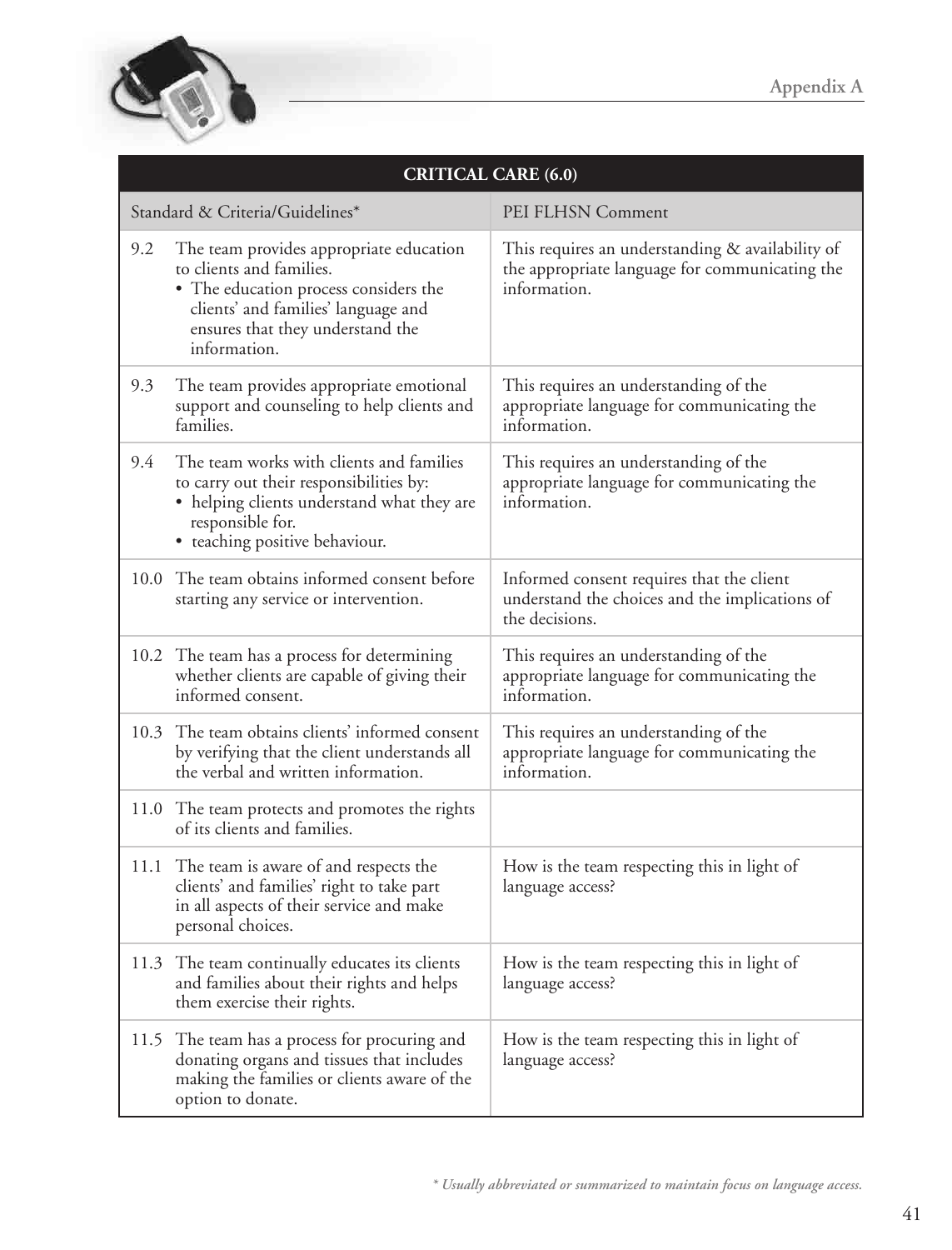

|      | <b>CRITICAL CARE (6.0)</b>                                                                                                                                                                                         |                                                                                                                      |  |
|------|--------------------------------------------------------------------------------------------------------------------------------------------------------------------------------------------------------------------|----------------------------------------------------------------------------------------------------------------------|--|
|      | Standard & Criteria/Guidelines*                                                                                                                                                                                    | PEI FLHSN Comment                                                                                                    |  |
|      | 11.6 The team has a process for handling<br>clients' and families' complaints that<br>includes explaining to clients how they can<br>file a complaint.                                                             | This requires an understanding of the<br>appropriate language for communicating the<br>information.                  |  |
|      | 12.0 Setting goals and monitoring achievements                                                                                                                                                                     |                                                                                                                      |  |
|      | The team has an appropriate and<br>integrated service plan for each client.                                                                                                                                        |                                                                                                                      |  |
| 12.1 | The team works with clients and families<br>to set the clients' goals and expected<br>results.                                                                                                                     | This requires an understanding of the<br>appropriate language for communicating the<br>information.                  |  |
|      | 12.4 The team's clients achieve their set goals<br>and expected results.<br>• The team identifies and addresses any<br>barriers that are preventing clients from<br>reaching their set goals and expected results. | Language barriers should be part of this<br>assessment.                                                              |  |
|      | 13.0 Delivering services<br>The team delivers safe, efficient and<br>effective services.                                                                                                                           | Research indicates that language barriers can<br>undermine the safety, efficiency and effectiveness<br>of services.  |  |
|      | 13.3 The team takes all reasonable steps to keep<br>clients safe from injuries, or infections<br>by educating clients and families on<br>preventing risks.                                                         | This requires an understanding and availability of<br>the appropriate language for communicating the<br>information. |  |
| 14.0 | The use of medications and other<br>therapeutic technologies is safe, efficient,<br>effective, and promotes the best possible<br>quality of life.                                                                  |                                                                                                                      |  |
|      | 14.2 The team gives its clients written and<br>verbal information about the medications<br>or other therapeutic technologies that are<br>available.                                                                | This requires an understanding and availability of<br>the appropriate language for communicating the<br>information. |  |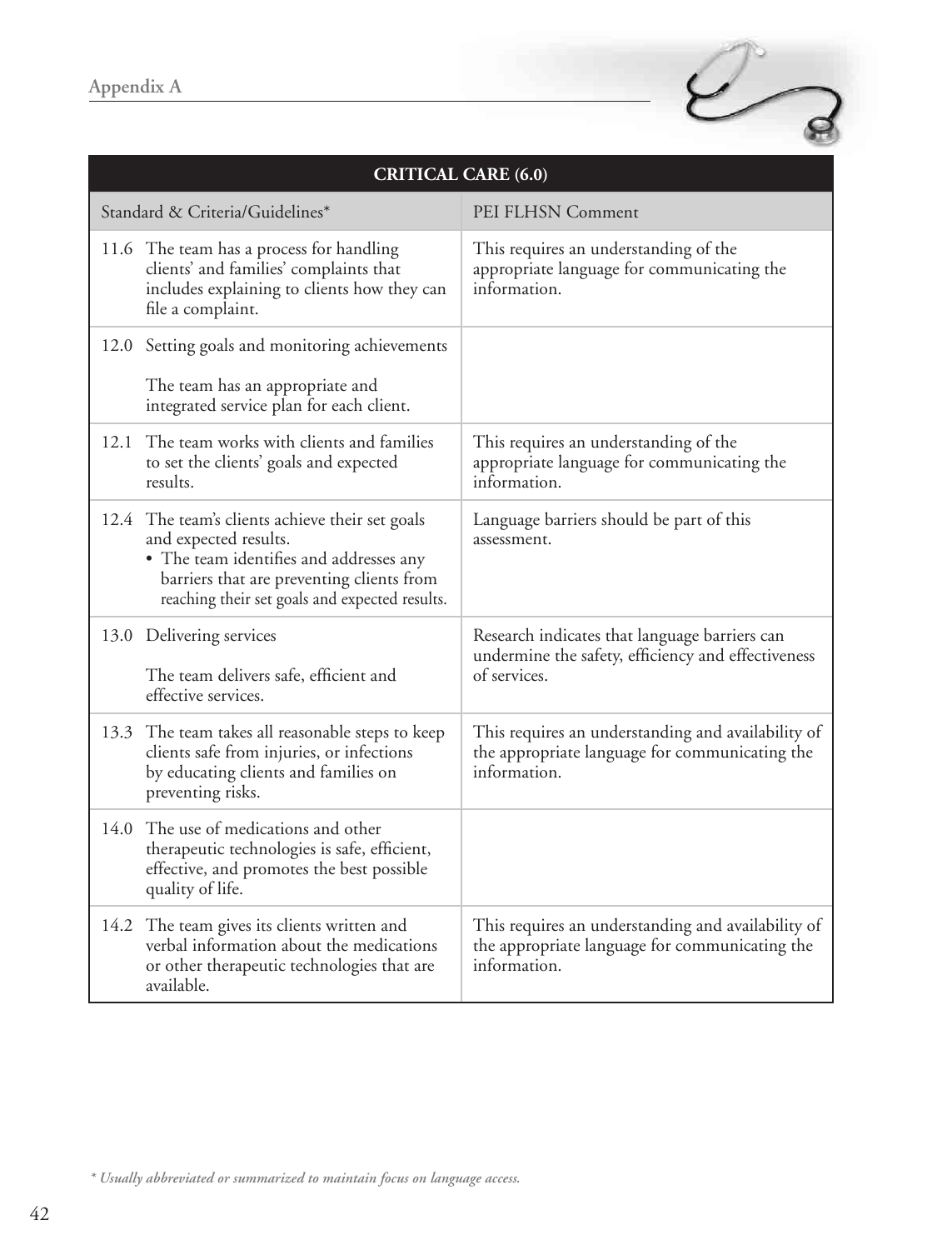

| HOME CARE (6.0) |                                                                                                                                                                                                                                                                                                                                             |                                                                                                                                                                                                              |
|-----------------|---------------------------------------------------------------------------------------------------------------------------------------------------------------------------------------------------------------------------------------------------------------------------------------------------------------------------------------------|--------------------------------------------------------------------------------------------------------------------------------------------------------------------------------------------------------------|
|                 | Standard & Criteria/Guidelines*                                                                                                                                                                                                                                                                                                             | PEI FLHSN Comment                                                                                                                                                                                            |
| 1.0             | Being a learning organization and<br>achieving positive outcome.<br>The team continually plans and designs<br>its services to meet the current and future<br>needs of the populations it serves, and to                                                                                                                                     | This requires understanding of need for French<br>language resources, client needs for access to<br>appropriate language for service delivery, and<br>correlation between language barriers and<br>outcomes. |
| 2.0             | achieve the best possible outcomes.<br>The team uses research, evidence, and<br>best practice information to develop and<br>improve its services.                                                                                                                                                                                           |                                                                                                                                                                                                              |
| 2.2             | The team informs clients about research<br>activities that relate to their service needs,<br>and helps clients access these activities if<br>they wish.                                                                                                                                                                                     | This requires information to be available in<br>appropriate language.                                                                                                                                        |
| 3.0             | The team monitors and improves the<br>quality of its services to achieve the best<br>possible outcomes.                                                                                                                                                                                                                                     |                                                                                                                                                                                                              |
| 3.2             | When evaluating its services, the team<br>involves clients, families, and other<br>organizations.                                                                                                                                                                                                                                           | Involvement requires staff who can communicate<br>with clients.                                                                                                                                              |
| 4.0             | Achieving wellness<br>The team, working with the community,<br>promotes health, prevents or detects health<br>problems early, and maximizes the well-<br>being of those it serves.                                                                                                                                                          | This requires an understanding of the<br>appropriate language for communicating the<br>information.                                                                                                          |
| 4.2             | The team, with its partners, carries out<br>activities to reduce the risk and onset<br>of health problems, and maximizes the<br>well-being of the populations it serves,<br>providing ongoing information and<br>education to clients, other providers, other<br>organizations, and the public about current<br>and emerging health issues. | Partnership requires effective communication.                                                                                                                                                                |
| 5.0             | Being responsive                                                                                                                                                                                                                                                                                                                            |                                                                                                                                                                                                              |
|                 | The team's services are integrated and<br>coordinated to ensure continuity of service<br>for the population it serves.                                                                                                                                                                                                                      |                                                                                                                                                                                                              |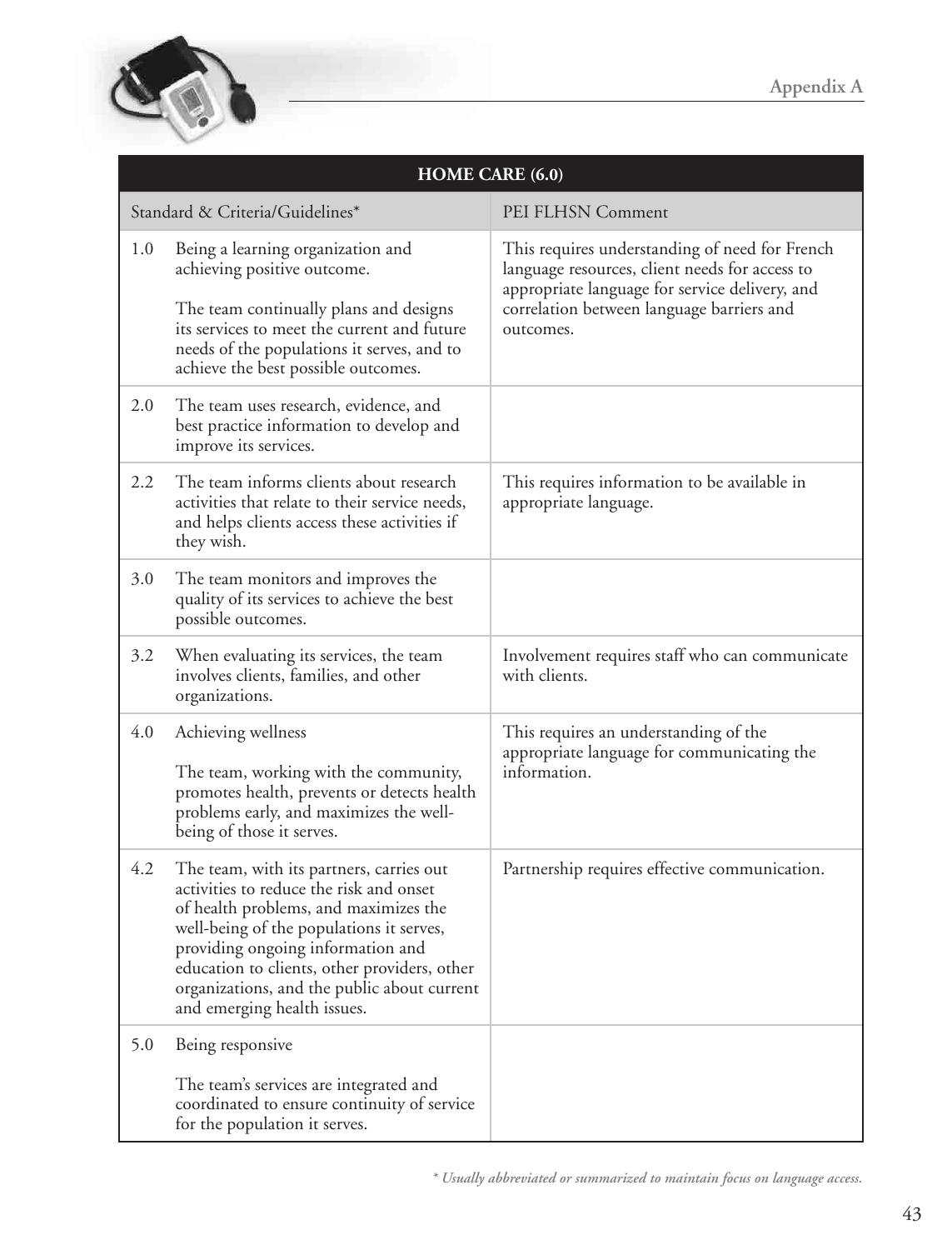

|     | HOME CARE (6.0)                                                                                                                                                                                                                                      |                                                                                                                                                                                                                    |  |
|-----|------------------------------------------------------------------------------------------------------------------------------------------------------------------------------------------------------------------------------------------------------|--------------------------------------------------------------------------------------------------------------------------------------------------------------------------------------------------------------------|--|
|     | Standard & Criteria/Guidelines*                                                                                                                                                                                                                      | PEI FLHSN Comment                                                                                                                                                                                                  |  |
| 5.3 | The team is aware of and uses<br>complementary services of other providers<br>and organizations; making it easier for<br>clients to move through the service system.                                                                                 | Is the organization using language resources<br>available from complementary providers and<br>organizations to address language barriers?                                                                          |  |
| 6.0 | The clients' first contacts with the team<br>lead to the best decision about services.                                                                                                                                                               | Language barriers must be addressed. Research<br>indicates that language barriers inhibit or delay<br>first contact. Research also supports need for<br>clear communication in making appropriate care<br>choices. |  |
| 6.1 | All potential clients, providers, and<br>referring organizations can access the<br>team's services.<br>• The team identifies and removes barriers<br>that prevent clients, families, providers,<br>and organizations from accessing<br>services.     | This should include explicit assessment of<br>language barriers and how to remove them.                                                                                                                            |  |
| 6.3 | The team gives potential clients, families,<br>providers, and organizations simple,<br>written information about the range of<br>services and their cost, effectiveness and<br>outcomes, and alternatives.                                           | To be useful this information must be provided<br>in appropriate language.                                                                                                                                         |  |
| 6.4 | The team's process for deciding whether<br>to offer services to potential clients and<br>families includes:<br>· obtaining, with consent, the potential<br>client's history.<br>· identifying and addressing client's<br>immediate and urgent needs. | • Consent is meaningless if the client does not<br>understand what is being asked.<br>· Needs identification should include language of<br>service needs.                                                          |  |
| 6.6 | When the team cannot meet the needs of<br>potential clients, providers, and referring<br>organizations, it explains the reasons why                                                                                                                  | Such explanations need to be communicated in<br>appropriate language.                                                                                                                                              |  |
| 7.0 | Addressing needs<br>The team accurately and appropriately<br>assesses its clients.                                                                                                                                                                   |                                                                                                                                                                                                                    |  |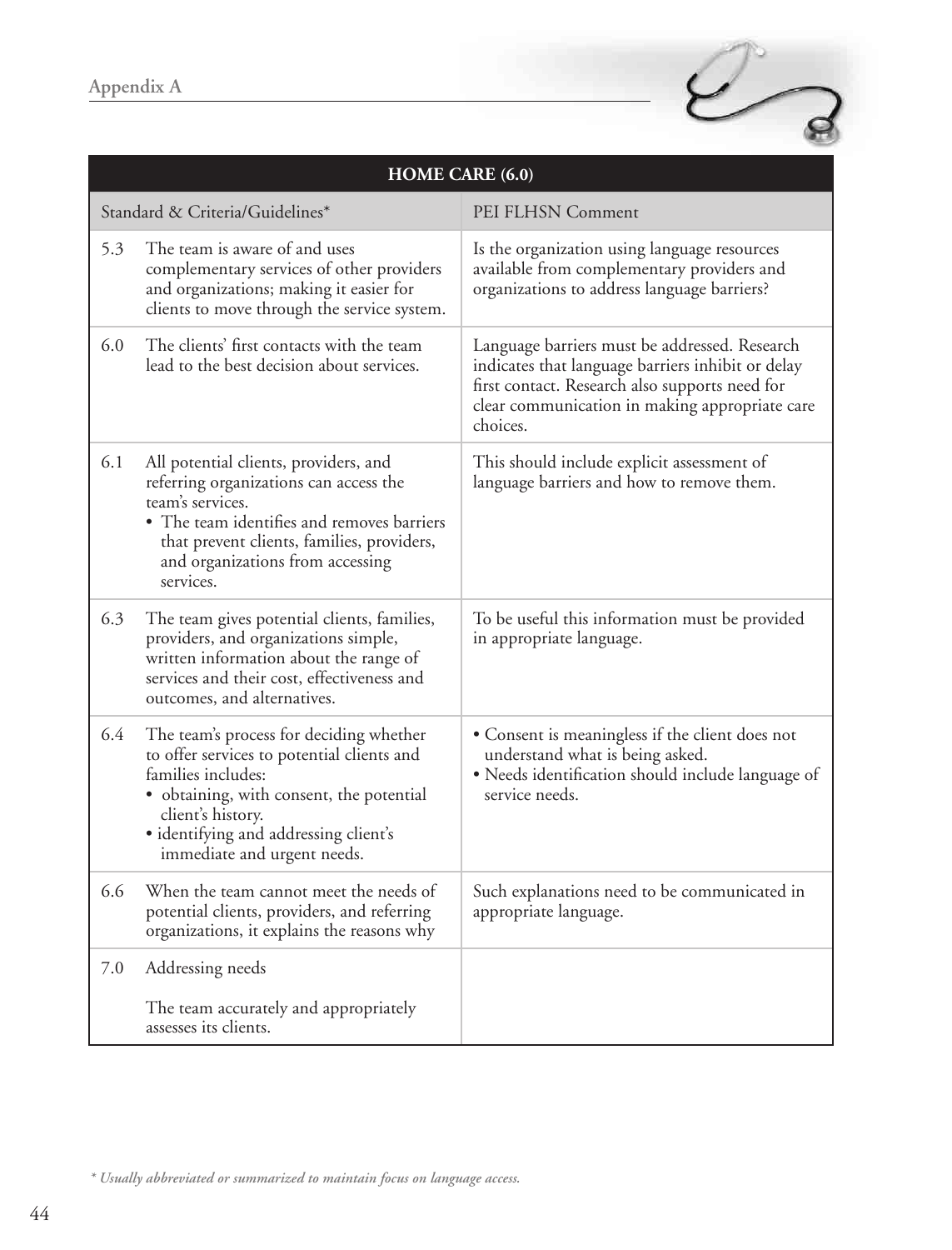

| <b>HOME CARE (6.0)</b> |                                                                                                                                                                                                                        |                                                                                                                       |
|------------------------|------------------------------------------------------------------------------------------------------------------------------------------------------------------------------------------------------------------------|-----------------------------------------------------------------------------------------------------------------------|
|                        | Standard & Criteria/Guidelines*                                                                                                                                                                                        | PEI FLHSN Comment                                                                                                     |
| 7.1                    | The team determines the assessment<br>method, scope and intensity by<br>considering a number of factors including<br>language.<br>• The assessment is carried out with<br>adequate resources.                          | Language is an essential part of the assessment<br>process.<br>With adequate language and communication<br>resources. |
| 7.2                    | Assessment of clients' strengths, abilities,<br>needs, and foreseeable risks, includes<br>clients' ability to communicate and care for<br>themselves.                                                                  | On a larger scale, the ability to communicate is<br>an essential part of the assessment process.                      |
| 7.3                    | The team shares the assessment results<br>with clients and families in a clear and<br>easy-to-understand way.                                                                                                          | This requires that language access be available.                                                                      |
| 7.4                    | The team has processes for assessing and<br>managing the client's pain.                                                                                                                                                | Research indicates that language barriers affect<br>management of pain.                                               |
| 9.0                    | Empowering clients                                                                                                                                                                                                     | This step requires the information be<br>understood.                                                                  |
| 9.1                    | The team regularly gives clients and<br>families timely, complete, and accurate<br>information.                                                                                                                        |                                                                                                                       |
| 9.2                    | The team provides appropriate education<br>to clients and families.<br>• The education process considers the<br>clients' and families' language and<br>ensures the clients and families<br>understand the information. | This requires an understanding and availability of<br>the appropriate language for communicating the<br>information.  |
| 9.3                    | The team provides appropriate emotional<br>support and counseling to help clients and<br>families.                                                                                                                     | This requires an understanding of the<br>appropriate language for communicating the<br>information.                   |
| 9.4                    | The team works with clients and families<br>to carry out their responsibilities by:<br>• helping clients understand what they are<br>responsible for<br>• teaching positive behaviour.                                 | This requires an understanding of the<br>appropriate language for communicating the<br>information.                   |
| 10.0                   | The team obtains informed consent before<br>starting any service or intervention.                                                                                                                                      | Informed consent requires that the client<br>understand the choices and the implications of<br>the decisions.         |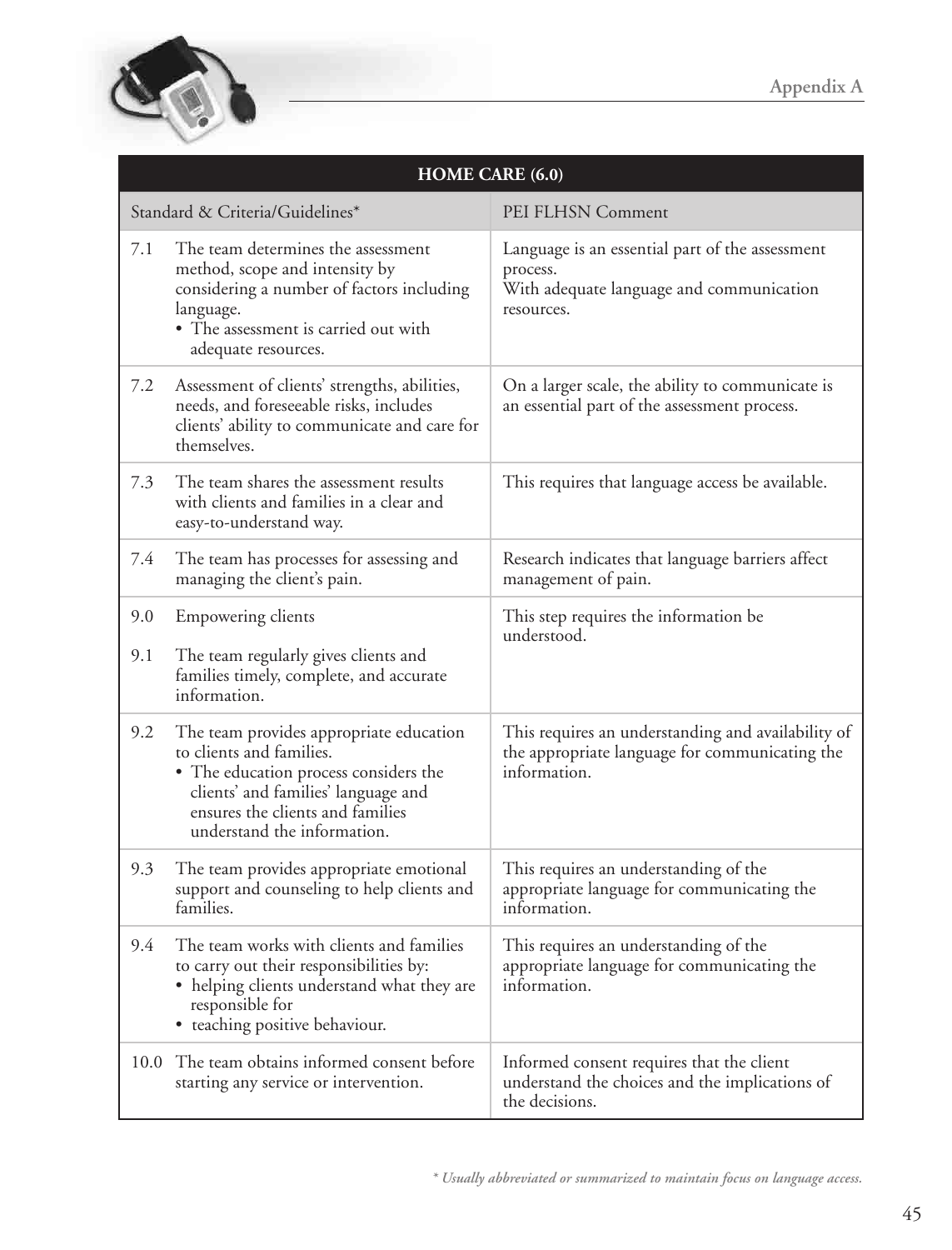

| <b>HOME CARE (6.0)</b>                                                                                                                                                                                                |                                                                                                                      |  |
|-----------------------------------------------------------------------------------------------------------------------------------------------------------------------------------------------------------------------|----------------------------------------------------------------------------------------------------------------------|--|
| Standard & Criteria/Guidelines*                                                                                                                                                                                       | PEI FLHSN Comment                                                                                                    |  |
| 10.2 The team has a process for determining<br>whether clients are capable of giving their<br>informed consent.                                                                                                       | This requires an understanding of the<br>appropriate language for communicating the<br>information.                  |  |
| 10.3 The team obtains clients' consent by<br>verifying that the client understands all the<br>verbal and written information.                                                                                         | This requires an understanding and availability<br>of the appropriate language for communicating<br>the information. |  |
| 11.0 The team protects and promotes the rights<br>of its clients and families.                                                                                                                                        |                                                                                                                      |  |
| 11.1 The team respects the clients' and families'<br>right to take part in all aspects of their<br>service and make personal choices.                                                                                 | How is the team respecting this in light of<br>language access?                                                      |  |
| The team continually educates its clients<br>11.3<br>and families about their rights and helps<br>them exercise their rights.                                                                                         | How is the team respecting this in light of<br>language access?                                                      |  |
| 11.5 The team has a process for handling<br>clients' and families' complaints that<br>includes explaining to clients how they can<br>file a complaint.                                                                | This requires an understanding of the<br>appropriate language for communicating the<br>information.                  |  |
| 12.0 Setting goals and monitoring achievements<br>The team has an appropriate and<br>integrated service plan for each client.                                                                                         |                                                                                                                      |  |
| The team works with clients and families<br>12.1<br>to set the clients' goals and expected<br>results.                                                                                                                | This requires an understanding of the<br>appropriate language for communicating the<br>information.                  |  |
| 12.4 The team's clients achieve their set goals<br>and expected results.<br>• The team identifies and addresses any<br>barriers that are preventing clients from<br>reaching their set goals and expected<br>results. | Language barriers should be part of this<br>assessment.                                                              |  |
| 13.0 Delivering services<br>The team delivers safe, efficient and<br>effective services.                                                                                                                              | Research indicates that language barriers can<br>undermine the safety, efficiency and effectiveness<br>of services.  |  |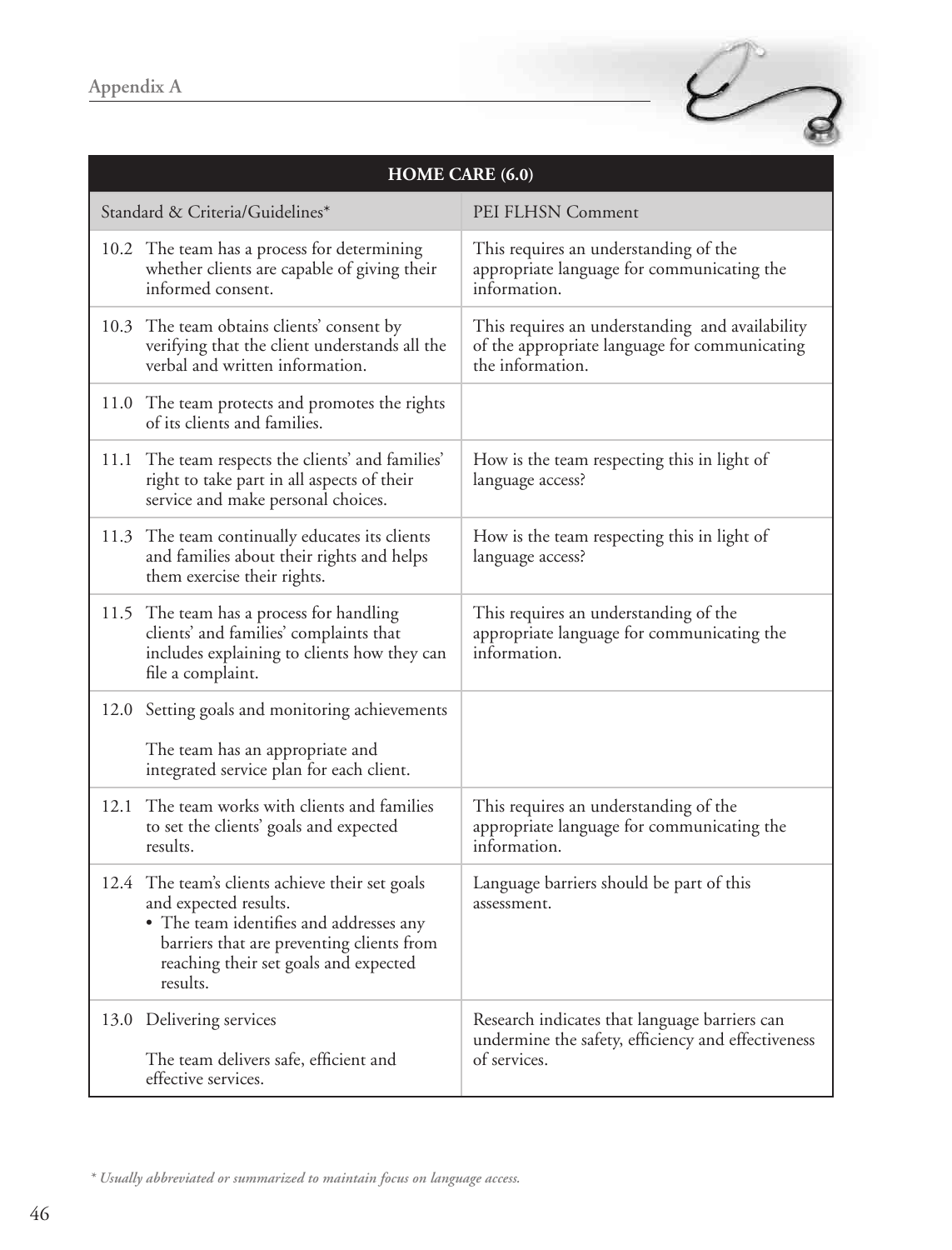

| <b>HOME CARE (6.0)</b>                                                                                                                                                                |                                                                                                                      |  |
|---------------------------------------------------------------------------------------------------------------------------------------------------------------------------------------|----------------------------------------------------------------------------------------------------------------------|--|
| Standard & Criteria/Guidelines*                                                                                                                                                       | PEI FLHSN Comment                                                                                                    |  |
| 13.3 The team takes all reasonable steps to<br>keep clients safe from preventable adverse<br>events, injuries or infections by educating<br>clients and families on preventing risks. | This requires an understanding and availability of<br>the appropriate language for communicating the<br>information. |  |
| 14.0 The team prevents, monitors, and<br>promptly responds to any adverse effects<br>resulting from medication use by clients.                                                        |                                                                                                                      |  |
| 14.1 The team gives its clients written and<br>verbal information about the medications<br>or other therapeutic technologies that are<br>available.                                   | This requires an understanding and availability of<br>the appropriate language for communicating the<br>information. |  |

|         | LONG-TERM CARE (6.0)                                                                                                                                                                                                                            |                                                                                                                                                                                                              |  |
|---------|-------------------------------------------------------------------------------------------------------------------------------------------------------------------------------------------------------------------------------------------------|--------------------------------------------------------------------------------------------------------------------------------------------------------------------------------------------------------------|--|
|         | Standard & Criteria/Guidelines*                                                                                                                                                                                                                 | PEI FLHSN Comment                                                                                                                                                                                            |  |
| 1.0     | Being a learning organization and<br>achieving positive outcomes.<br>The team continually plans and designs<br>its services to meet the current and future<br>needs of the populations it serves, and to<br>achieve the best possible outcomes. | This requires understanding of need for French<br>language resources, client needs for access to<br>appropriate language for service delivery, and<br>correlation between language barriers and<br>outcomes. |  |
| 2.0     | The team uses research, evidence, and<br>best practice information to develop and<br>improve its services.                                                                                                                                      |                                                                                                                                                                                                              |  |
| $2.2\,$ | Inform clients about research activities<br>that relate to their service needs, and help<br>clients access these activities if they wish.                                                                                                       | This requires information to be available in<br>appropriate language.                                                                                                                                        |  |
| 3.0     | The team monitors and improves the<br>quality of its services to achieve the best<br>possible outcomes.                                                                                                                                         |                                                                                                                                                                                                              |  |
| 3.2     | When evaluating its services, the team<br>involves clients, families, and other<br>organizations.                                                                                                                                               | Involvement requires staff who can communicate<br>with clients.                                                                                                                                              |  |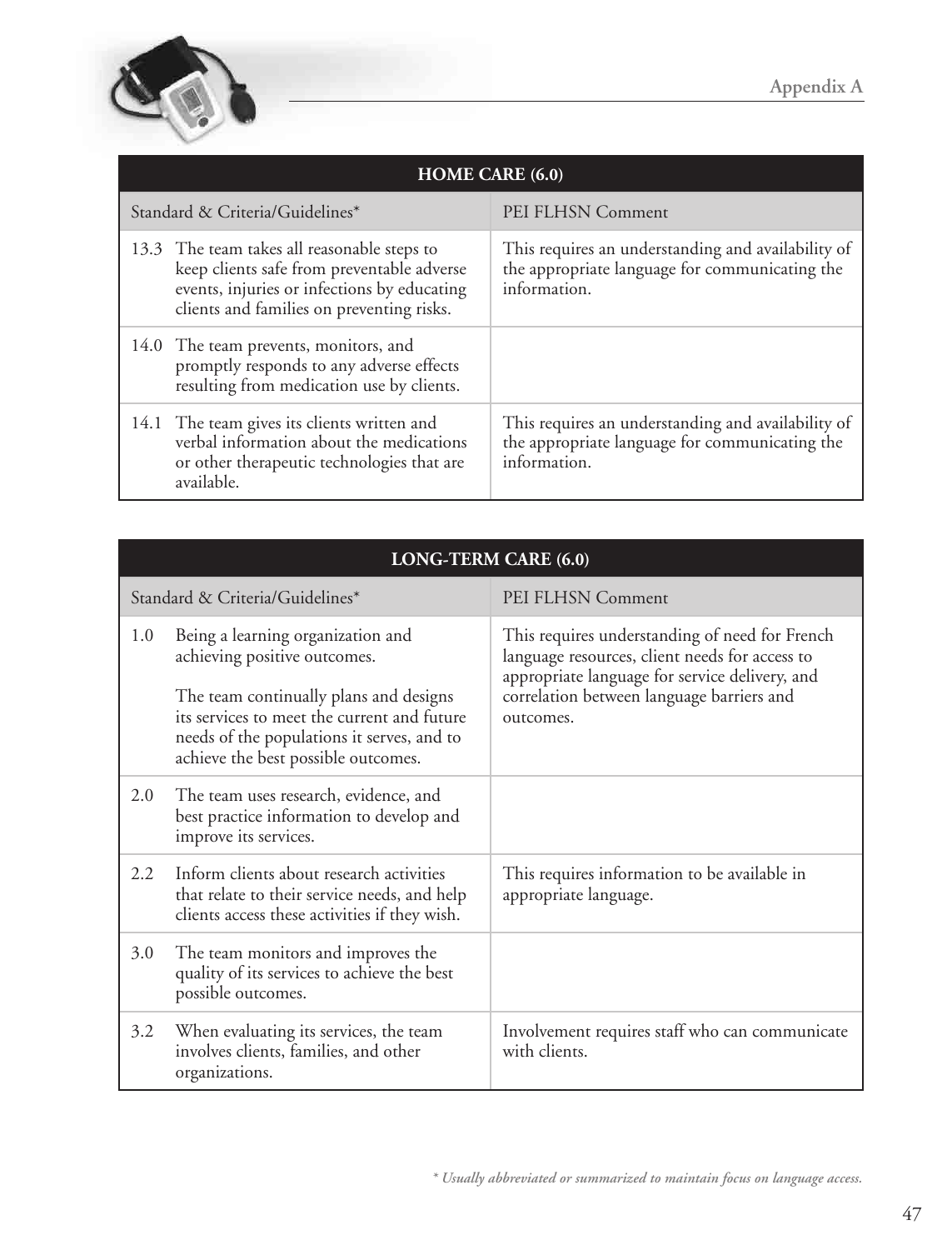

| <b>LONG-TERM CARE (6.0)</b> |                                                                                                                                                                                                                                                                                                                                            |                                                                                                                                                                                                                    |
|-----------------------------|--------------------------------------------------------------------------------------------------------------------------------------------------------------------------------------------------------------------------------------------------------------------------------------------------------------------------------------------|--------------------------------------------------------------------------------------------------------------------------------------------------------------------------------------------------------------------|
|                             | Standard & Criteria/Guidelines*                                                                                                                                                                                                                                                                                                            | PEI FLHSN Comment                                                                                                                                                                                                  |
| 4.0                         | Achieving wellness<br>The team, working with the community,<br>promotes health, prevents or detects health<br>problems early, and maximizes the well-<br>being of those it serves.                                                                                                                                                         | This requires an understanding of the<br>appropriate language for communicating the<br>information.                                                                                                                |
| 4.2                         | The team, with its partners, carries out<br>activities to reduce the risk and onset<br>of health problems, and maximizes the<br>well-being of the population it serves,<br>providing ongoing information and<br>education to clients, other providers, other<br>organizations, and the public about current<br>and emerging health issues. | Partnership requires effective communication.                                                                                                                                                                      |
| 5.0                         | Being responsive<br>The team's services are integrated and<br>coordinated to ensure continuity of service<br>for the population it serves.                                                                                                                                                                                                 |                                                                                                                                                                                                                    |
| 5.3                         | Team is aware of and uses complementary<br>services of other providers and<br>organizations; making it easier for clients<br>to move through the service system.                                                                                                                                                                           | Is the organization using language resources<br>available from complementary providers and<br>organizations to address language barriers?                                                                          |
| 6.0                         | The clients' first contacts with the team<br>lead to the best decision about services.                                                                                                                                                                                                                                                     | Language barriers must be addressed. Research<br>indicates that language barriers inhibit or delay<br>first contact. Research also supports need for<br>clear communication in making appropriate care<br>choices. |
| 6.1                         | All potential clients, providers, and<br>referring organizations can access the<br>team's services.<br>• The team identifies and removes barriers<br>that prevent clients, families, providers,<br>and organizations from accessing services.                                                                                              | This should include explicit assessment of<br>language barriers and how to remove them.                                                                                                                            |
| 6.3                         | The team gives potential clients, families,<br>providers, and organizations simple,<br>written information about the range of<br>services and their cost, effectiveness and<br>outcomes, and alternatives.                                                                                                                                 | To be useful this information must be provided<br>in appropriate language.                                                                                                                                         |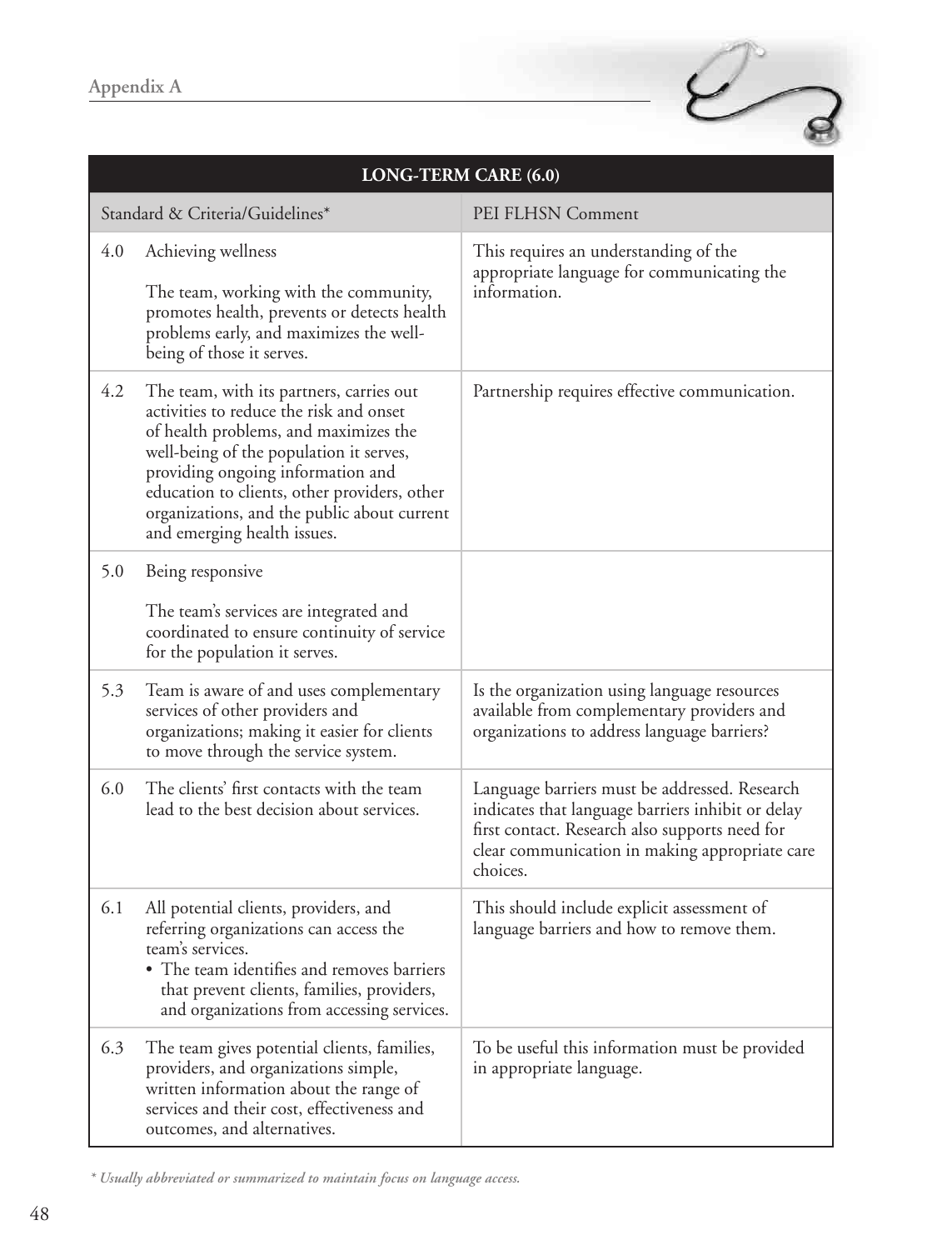

| <b>LONG-TERM CARE (6.0)</b> |                                                                                                                                                                                                                                                  |                                                                                                                                                           |
|-----------------------------|--------------------------------------------------------------------------------------------------------------------------------------------------------------------------------------------------------------------------------------------------|-----------------------------------------------------------------------------------------------------------------------------------------------------------|
|                             | Standard & Criteria/Guidelines*                                                                                                                                                                                                                  | PEI FLHSN Comment                                                                                                                                         |
| 6.4                         | Team's process for deciding whether to<br>offer services to potential clients and<br>families includes:<br>· Obtaining, with consent, the potential<br>client's history.<br>· Identifying and addressing client's<br>immediate and urgent needs. | • Consent is meaningless if the client does not<br>understand what is being asked.<br>• Needs identification should include language<br>of service needs. |
| 6.6                         | When the team is unable to provide<br>services to clients, it tells clients and<br>families, providers, and referring<br>organizations, the reasons why the sevice<br>was refused.                                                               | Such explanations need to be communicated in<br>appropriate language.                                                                                     |
| 7.0                         | Addressing needs                                                                                                                                                                                                                                 |                                                                                                                                                           |
|                             | The team accurately and appropriately<br>assesses its clients.                                                                                                                                                                                   |                                                                                                                                                           |
| 7.1                         | The team determines the assessment<br>method, scope and intensity by<br>considering a number of factors including<br>language.<br>• The assessment is carried out with<br>adequate resources.                                                    | Language is an essential part of the assessment<br>process.<br>• With adequate language and communication<br>resources.                                   |
| 7.2                         | Assessment of clients' strengths, abilities,<br>needs, and foreseeable risks, includes<br>clients' ability to communicate.                                                                                                                       | On a larger scale, the ability to communicate is<br>an essential part of the assessment process.                                                          |
| 7.3                         | The team shares the assessment results<br>with clients and families in a clear and<br>easy-to-understand way.                                                                                                                                    | This requires that language access be available.                                                                                                          |
| 7.4                         | There is a process for assessing and<br>managing the client's pain.                                                                                                                                                                              | Research indicates that language barriers affect<br>management of pain.                                                                                   |
| 9.0                         | Empowering clients                                                                                                                                                                                                                               | This step requires the information be<br>understood.                                                                                                      |
| 9.1                         | The team regularly gives clients and<br>families timely, complete, and accurate<br>information.                                                                                                                                                  |                                                                                                                                                           |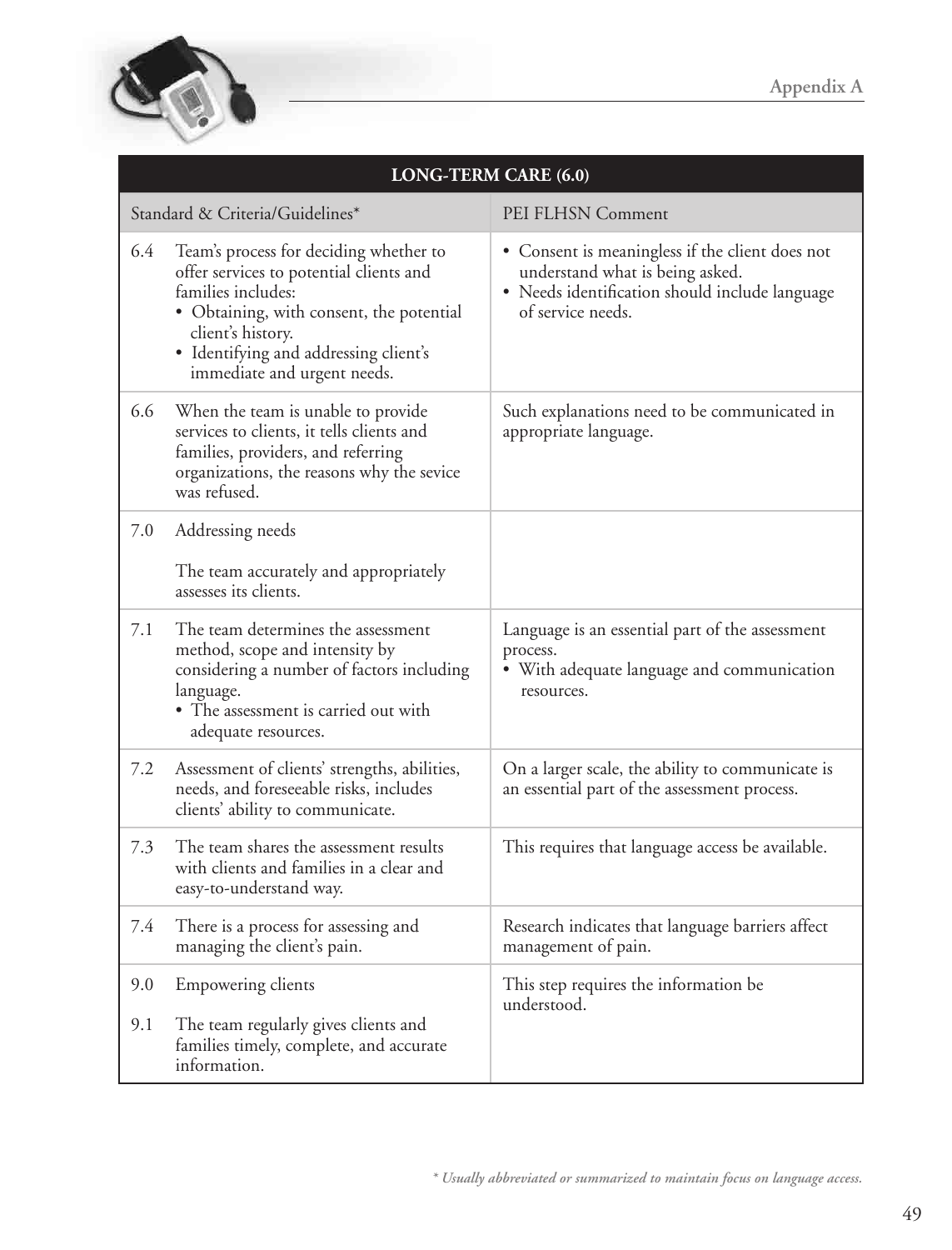

|     | LONG-TERM CARE (6.0)                                                                                                                                                                                                   |                                                                                                                      |  |
|-----|------------------------------------------------------------------------------------------------------------------------------------------------------------------------------------------------------------------------|----------------------------------------------------------------------------------------------------------------------|--|
|     | Standard & Criteria/Guidelines*                                                                                                                                                                                        | PEI FLHSN Comment                                                                                                    |  |
| 9.2 | The team provides appropriate education<br>to clients and families.<br>• The education process considers the<br>clients' and families' language and<br>ensures the clients and families<br>understand the information. | This requires an understanding and availability of<br>the appropriate language for communicating the<br>information. |  |
| 9.3 | The team provides appropriate emotional<br>support and counseling to help clients and<br>families.                                                                                                                     | This requires an understanding of the<br>appropriate language for communicating the<br>information.                  |  |
| 9.4 | The team works with clients and families<br>to carry out their responsibilities by<br>• helping clients understand what they are<br>responsible for.<br>· teaching positive behaviour.                                 | This requires an understanding of the<br>appropriate language for communicating the<br>information.                  |  |
|     | 10.0 The team obtains informed consent before<br>starting any service or intervention.                                                                                                                                 | Informed consent requires that the client<br>understand the choices and the implications of<br>the decisions.        |  |
|     | 10.2 The team has a process for determining<br>whether clients are capable of giving their<br>informed consent.                                                                                                        | This requires an understanding of the<br>appropriate language for communicating the<br>information.                  |  |
|     | 10.3 The team obtains clients' consent by<br>verifying that the client understands all the<br>verbal and written information.                                                                                          | This requires an understanding of the<br>appropriate language for communicating the<br>information.                  |  |
|     | 11.0 The team protects and promotes the rights<br>of its clients and families.                                                                                                                                         |                                                                                                                      |  |
|     | 11.1 The team respects the clients' and families'<br>right to take part in all aspects of their<br>service and make personal choices.                                                                                  | How is the team respecting this in light of<br>language access?                                                      |  |
|     | 11.4 The team continually educates its clients<br>and families about their rights and helps<br>them exercise their rights.                                                                                             | How is the team respecting this in light of<br>language access?                                                      |  |
|     | 11.6 The team has a process for providing,<br>forgoing, and withdrawing life-sustaining<br>treatment that includes sharing the<br>guidelines with clients and families.                                                | How is the team respecting this in light of<br>language access?                                                      |  |

*<sup>\*</sup> Usually abbreviated or summarized to maintain focus on language access.*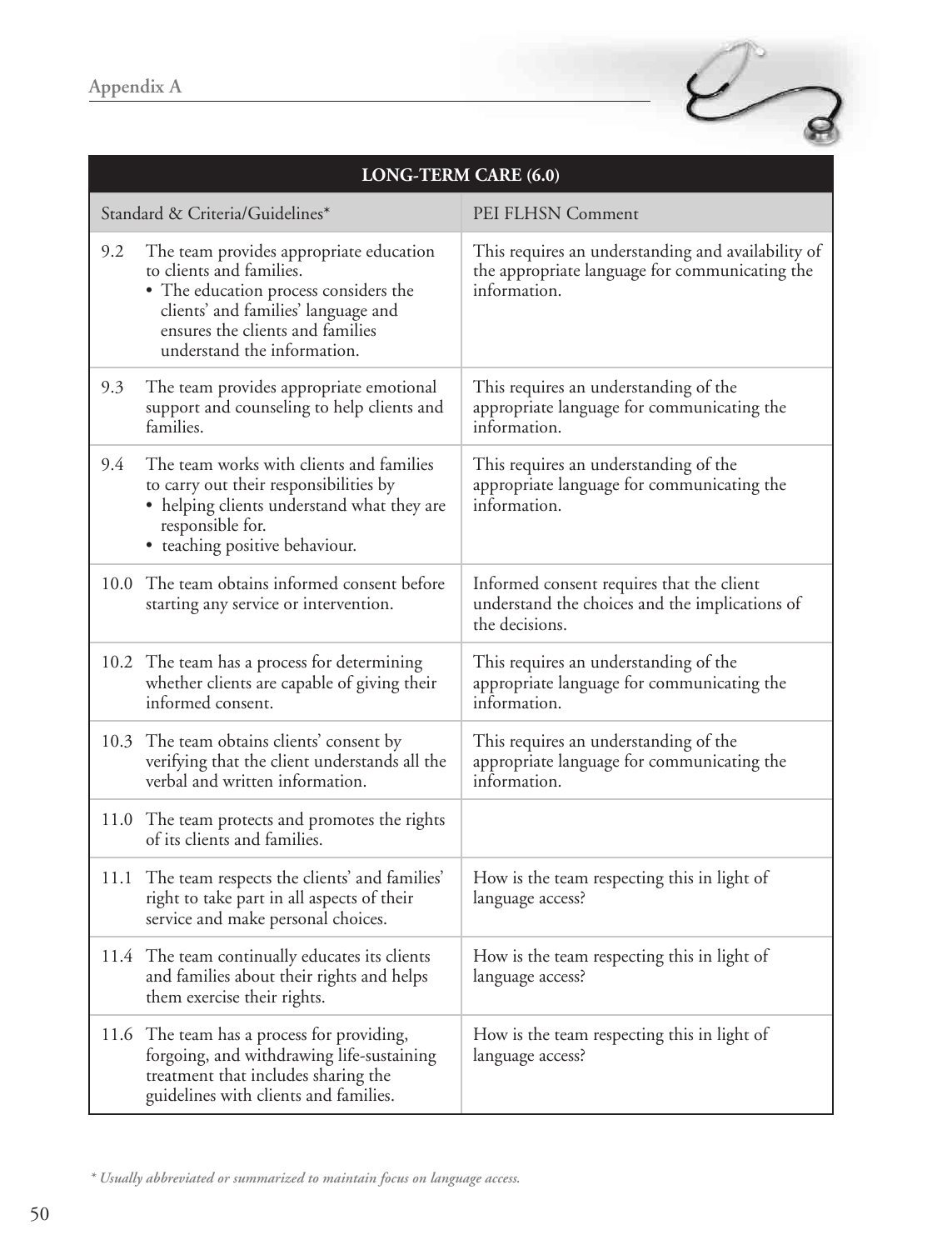

| LONG-TERM CARE (6.0) |                                                                                                                                                                                                                       |                                                                                                                      |
|----------------------|-----------------------------------------------------------------------------------------------------------------------------------------------------------------------------------------------------------------------|----------------------------------------------------------------------------------------------------------------------|
|                      | Standard & Criteria/Guidelines*                                                                                                                                                                                       | PEI FLHSN Comment                                                                                                    |
|                      | 11.7 The team has a process for handling<br>clients' and families' complaints that<br>includes explaining to clients how they can<br>file a complaint.                                                                | This requires an understanding of the<br>appropriate language for communicating the<br>information.                  |
|                      | 12.0 Setting goals and monitoring achievements                                                                                                                                                                        |                                                                                                                      |
|                      | The team has an appropriate and<br>integrated service plan for each client.                                                                                                                                           |                                                                                                                      |
|                      | 12.1 The team works with clients and families<br>to set the clients' goals and expected<br>results.                                                                                                                   | This requires an understanding of the<br>appropriate language for communicating the<br>information.                  |
|                      | 12.4 The team's clients achieve their set goals<br>and expected results.<br>• The team identifies and addresses any<br>barriers that are preventing clients from<br>reaching their set goals and expected<br>results. | Language barriers should be part of this<br>assessment.                                                              |
|                      | 13.0 Delivering services<br>The team delivers safe, efficient and<br>effective services.                                                                                                                              | Research indicates that language barriers can<br>undermine the safety, efficiency and effectiveness<br>of services.  |
|                      | 13.3 The team takes all reasonable steps to<br>keep clients safe from preventable adverse<br>events, injuries or infections by educating<br>clients and families on preventing risks.                                 | This requires an understanding and availability of<br>the appropriate language for communicating the<br>information. |
|                      | 14.0 The use of medications is safe, efficient,<br>effective, and promotes the best possible<br>quality of life.                                                                                                      |                                                                                                                      |
|                      | 14.2 The team gives its clients written and<br>verbal information about the medications<br>available                                                                                                                  | This requires an understanding and availability of<br>the appropriate language for communicating the<br>information  |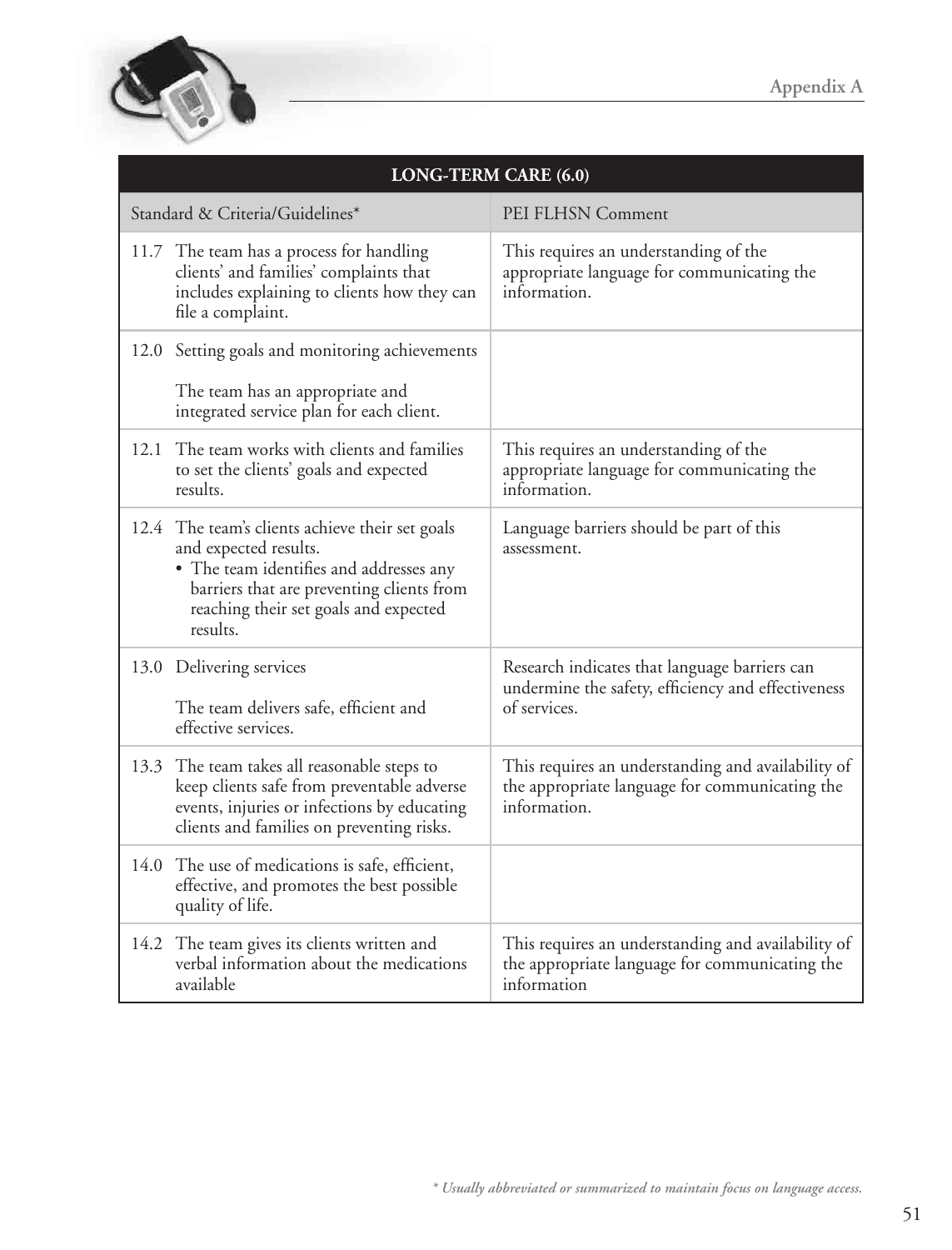

| <b>MATERNAL/CHILD (6.0)</b> |                                                                                                                                                                                                                                                                                                                                            |                                                                                                                                                                                                              |
|-----------------------------|--------------------------------------------------------------------------------------------------------------------------------------------------------------------------------------------------------------------------------------------------------------------------------------------------------------------------------------------|--------------------------------------------------------------------------------------------------------------------------------------------------------------------------------------------------------------|
|                             | Standard & Criteria/Guidelines*                                                                                                                                                                                                                                                                                                            | PEI FLHSN Comment                                                                                                                                                                                            |
| 1.0                         | Being a learning organization and<br>achieving positive outcomes.<br>The team continually plans and designs<br>its services to meet the current and future<br>needs of the populations it serves, and to<br>achieve the best possible outcomes.                                                                                            | This requires understanding of need for French<br>language resources, client needs for access to<br>appropriate language for service delivery, and<br>correlation between language barriers and<br>outcomes. |
| 2.0                         | The team uses research, evidence, and<br>best practice information to develop and<br>improve its services.                                                                                                                                                                                                                                 |                                                                                                                                                                                                              |
| 2.2                         | Inform clients about research activities<br>that relate to their service needs, and help<br>clients access these activities if they wish.                                                                                                                                                                                                  | This requires information to be available in<br>appropriate language.                                                                                                                                        |
| 3.0                         | The team monitors and improves the<br>quality of its services to achieve the best<br>possible outcomes.                                                                                                                                                                                                                                    |                                                                                                                                                                                                              |
| 3.2                         | When evaluating its services, the team<br>involves clients, families, and other<br>organizations.                                                                                                                                                                                                                                          | Involvement requires staff who can communicate<br>with clients.                                                                                                                                              |
| 4.0                         | Achieving wellness<br>The team, working with the community,<br>promotes health, prevents or detects health<br>problems early, and maximizes the well-<br>being of those it serves.                                                                                                                                                         | This requires an understanding of the<br>appropriate language for communicating the<br>information.                                                                                                          |
| 4.2                         | The team, with its partners, carries out<br>activities to reduce the risk and onset<br>of health problems, and maximizes the<br>well-being of the population it serves,<br>providing ongoing information and<br>education to clients, other providers, other<br>organizations, and the public about current<br>and emerging health issues. | Partnership requires effective communication.                                                                                                                                                                |
| 5.0                         | Being responsive<br>The team's services are integrated and<br>coordinated to ensure continuity of service<br>for the population it serves.                                                                                                                                                                                                 |                                                                                                                                                                                                              |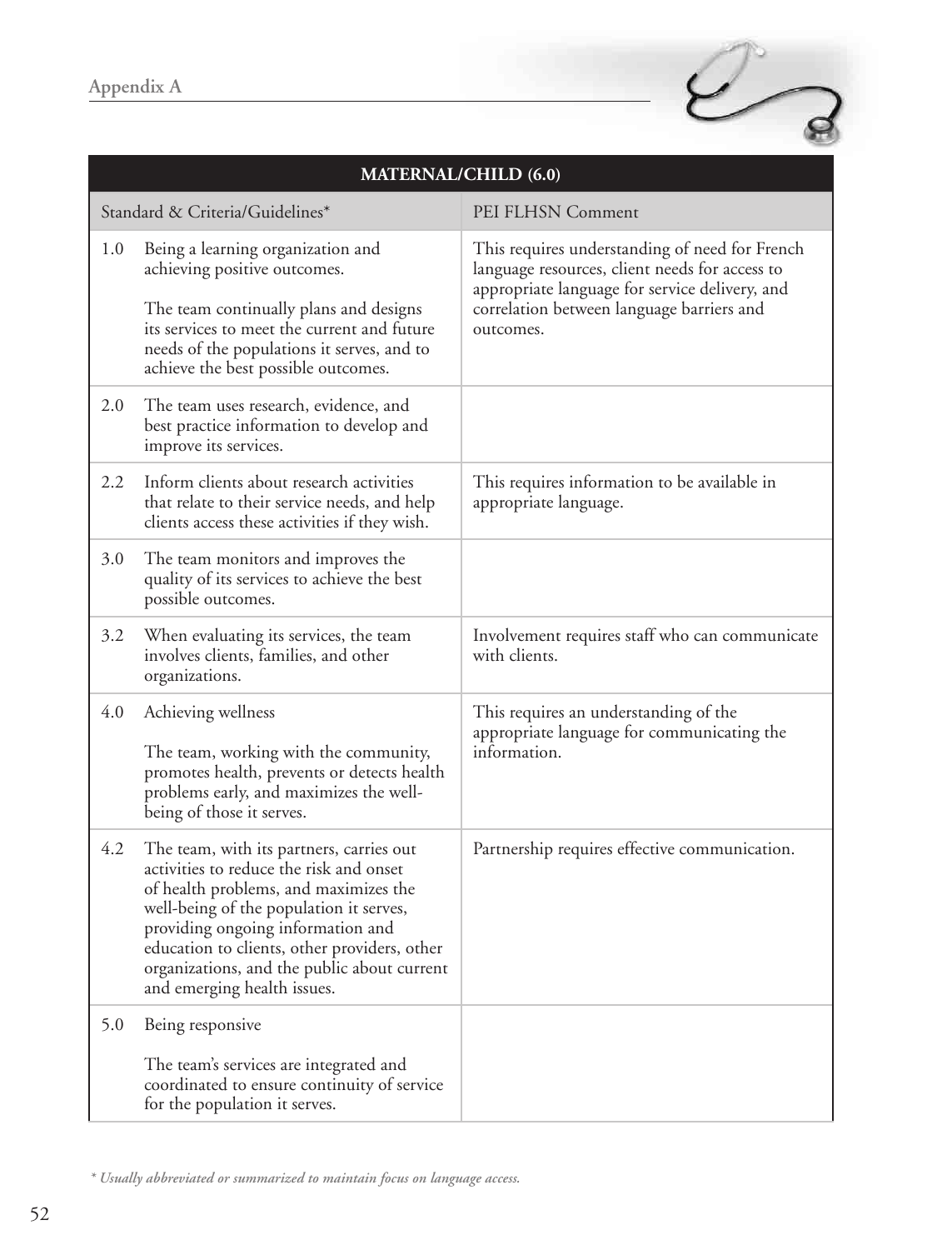

| <b>MATERNAL/CHILD (6.0)</b>     |                                                                                                                                                                                                                                                  |                                                                                                                                                                                                                    |
|---------------------------------|--------------------------------------------------------------------------------------------------------------------------------------------------------------------------------------------------------------------------------------------------|--------------------------------------------------------------------------------------------------------------------------------------------------------------------------------------------------------------------|
| Standard & Criteria/Guidelines* |                                                                                                                                                                                                                                                  | PEI FLHSN Comment                                                                                                                                                                                                  |
| 5.3                             | Team is aware of and uses complementary<br>services of other providers and<br>organizations; making it easier for clients<br>to move through the service system.                                                                                 | Is the organization using language resources<br>available from complementary providers and<br>organizations to address language barriers?                                                                          |
| 6.0                             | The clients' first contacts with the team<br>lead to the best decision about services.                                                                                                                                                           | Language barriers must be addressed. Research<br>indicates that language barriers inhibit or delay<br>first contact. Research also supports need for<br>clear communication in making appropriate care<br>choices. |
| 6.1                             | All potential clients, providers, and<br>referring organizations can access the team's<br>services.<br>• The team identifies and removes barriers<br>that prevent clients, families, providers,<br>and organizations from accessing<br>services. | This should include explicit assessment of<br>language barriers and how to remove them.                                                                                                                            |
| 6.3                             | The team gives potential clients, families,<br>providers, and organizations simple,<br>written information about the range of<br>services and their cost, effectiveness and<br>outcomes, and alternatives.                                       | To be useful this information must be provided<br>in appropriate language.                                                                                                                                         |
| 6.4                             | The team's process for deciding whether<br>to offer services to potential clients and<br>families includes<br>obtaining, with consent, the potential<br>client's history<br>identifying and addressing client's<br>immediate and urgent needs    | • Consent is meaningless if the client does not<br>understand what is being asked.<br>• Needs identification should include language<br>of service needs.                                                          |
| 6.6                             | When the team cannot meet the needs of<br>potential clients, providers, and referring<br>organizations, it explains the reasons why                                                                                                              | Such explanations need to be communicated in<br>appropriate language.                                                                                                                                              |
| 7.0                             | Addressing needs                                                                                                                                                                                                                                 |                                                                                                                                                                                                                    |
|                                 | The the team accurately and appropriately<br>assesses its clients                                                                                                                                                                                |                                                                                                                                                                                                                    |
| 7.1                             | The team determines the assessment<br>method, scope and intensity by considering<br>a number of factors including language.<br>• The assessment is carried out with<br>adequate resources.                                                       | Language is an essential part of the assessment<br>process.<br>· With adequate language and communication<br>resources.                                                                                            |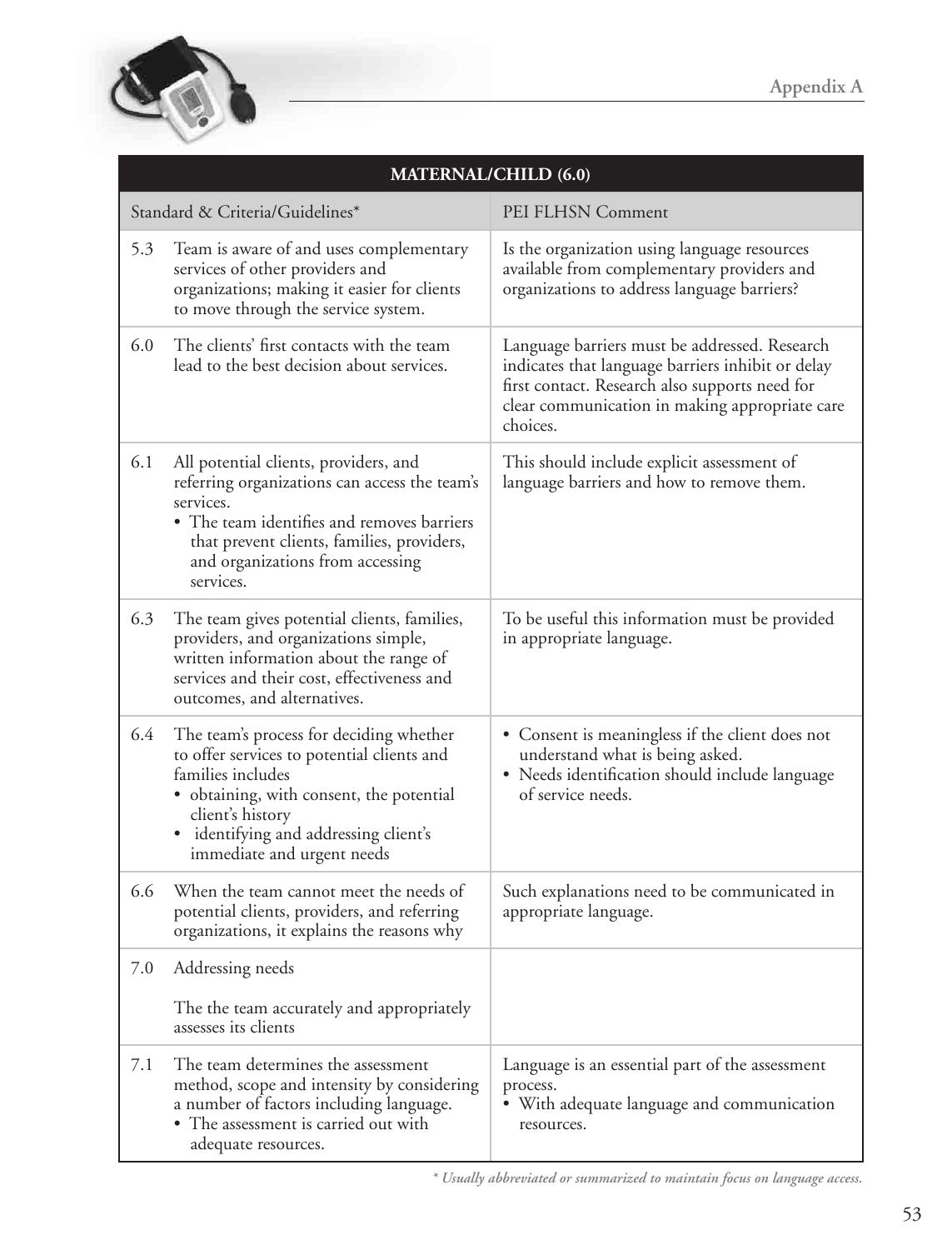

| <b>MATERNAL/CHILD (6.0)</b> |                                                                                                                                                                                                                                                                       |                                                                                                                                               |
|-----------------------------|-----------------------------------------------------------------------------------------------------------------------------------------------------------------------------------------------------------------------------------------------------------------------|-----------------------------------------------------------------------------------------------------------------------------------------------|
|                             | Standard & Criteria/Guidelines*                                                                                                                                                                                                                                       | PEI FLHSN Comment                                                                                                                             |
| 7.3                         | The team shares the assessment results with<br>clients and families in a clear and easy-to-<br>understand way.                                                                                                                                                        | This requires that language access be available.                                                                                              |
| 7.4                         | There is a process for assessing and<br>managing the client's pain.                                                                                                                                                                                                   | Research indicates that language barriers affect<br>management of pain.                                                                       |
| 9.0<br>9.1                  | <b>Empowering clients</b><br>The team regularly gives clients and<br>families timely, complete, and accurate<br>information.<br>• The information that the team gives to<br>its clients and families is available in the<br>language of the population groups served. | This step requires the information be<br>understood.<br>Clearly this requires French language services for<br>the French-speaking population. |
| 9.2                         | The team provides appropriate education<br>to clients and families.                                                                                                                                                                                                   | This requires an understanding and availability of<br>the appropriate language for communicating the<br>information.                          |
| 9.3                         | The team provides appropriate emotional<br>support and counseling to help clients and<br>families.                                                                                                                                                                    | This requires an understanding of the<br>appropriate language for communicating the<br>information.                                           |
| 9.4                         | The team works with clients and families<br>to carry out their responsibilities by:<br>helping clients understand what they are<br>responsible for.<br>• teaching positive behaviour.                                                                                 | This requires an understanding of the<br>appropriate language for communicating the<br>information.                                           |
| 10.0                        | The team obtains informed consent before<br>starting any service or intervention.                                                                                                                                                                                     | Informed consent requires that the client<br>understand the choices and the implications of<br>the decisions.                                 |
|                             | 10.2 The team has a process for determining<br>whether clients are capable of giving their<br>informed consent.                                                                                                                                                       | This requires an understanding of the<br>appropriate language for communicating the<br>information.                                           |
|                             | 10.3 The team obtains clients' consent by<br>verifying that the client understands all the<br>verbal and written information.                                                                                                                                         | This requires an understanding of the<br>appropriate language for communicating the<br>information.                                           |
|                             | 11.0 The team protects and promotes the rights<br>of its clients and families.                                                                                                                                                                                        |                                                                                                                                               |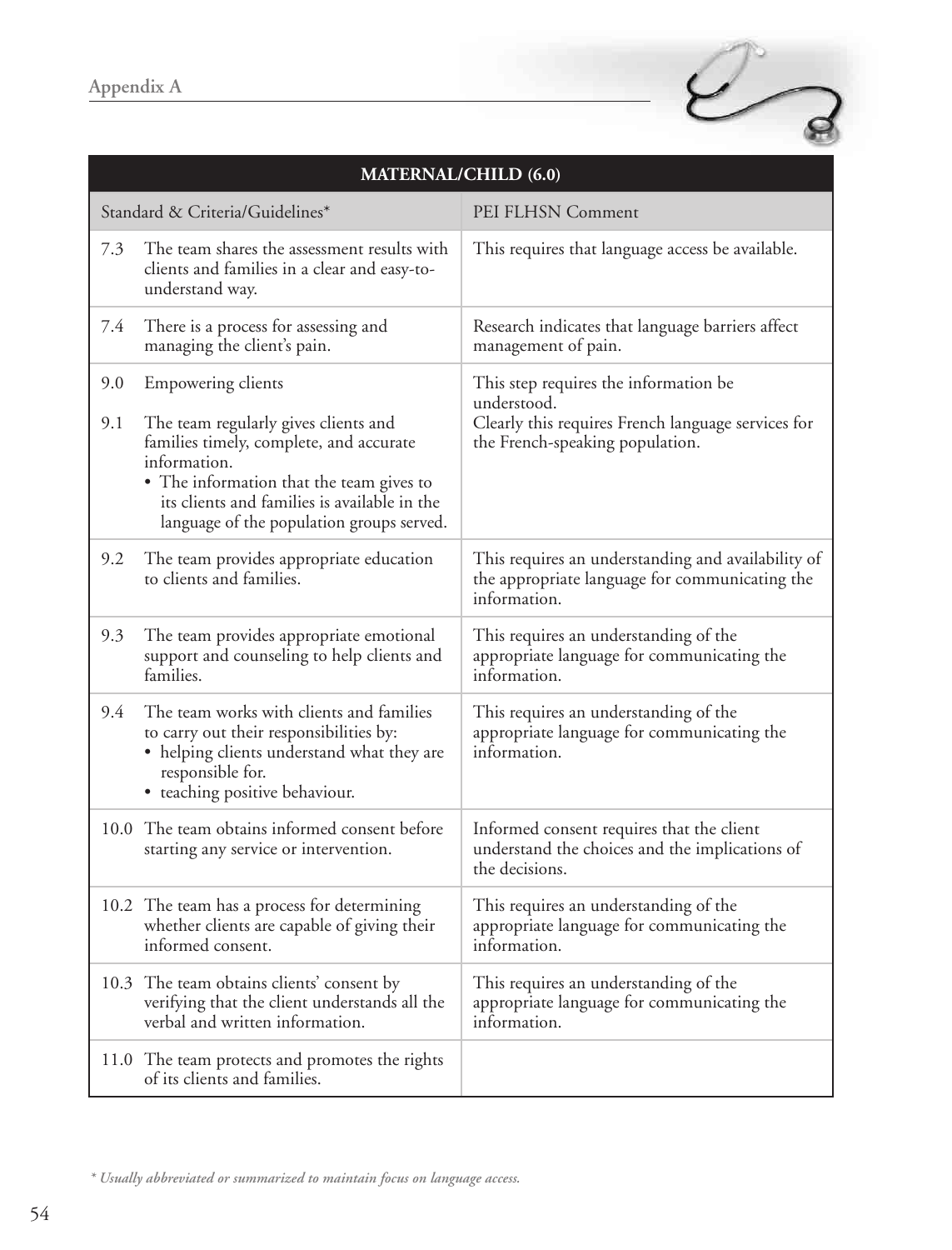

| <b>MATERNAL/CHILD (6.0)</b>                                                                                                                                                                                           |                                                                                                                      |  |
|-----------------------------------------------------------------------------------------------------------------------------------------------------------------------------------------------------------------------|----------------------------------------------------------------------------------------------------------------------|--|
| Standard & Criteria/Guidelines*                                                                                                                                                                                       | PEI FLHSN Comment                                                                                                    |  |
| 11.1 The team respects the clients' and families'<br>right to take part in all aspects of their<br>service and make personal choices.                                                                                 | How is the team respecting this in light of<br>language access?                                                      |  |
| 11.3 The team continually educates its clients<br>and families about their rights and helps<br>them exercise their rights.                                                                                            | How is the team respecting this in light of<br>language access?                                                      |  |
| 11.5 The team has a process for handling clients'<br>and families' complaints that includes<br>explaining to clients how they can file a<br>complaint.                                                                | This requires an understanding of the<br>appropriate language for communicating the<br>information.                  |  |
| 12.0 Setting goals and monitoring achievements<br>The team has an appropriate and<br>integrated service plan for each client.                                                                                         |                                                                                                                      |  |
| 12.1 The team works with clients and families<br>to set the clients' goals and expected<br>results.                                                                                                                   | This requires an understanding of the<br>appropriate language for communicating the<br>information.                  |  |
| 12.4 The team's clients achieve their set goals<br>and expected results.<br>• The team identifies and addresses any<br>barriers that are preventing clients from<br>reaching their set goals and expected<br>results. | Language barriers should be part of this<br>assessment.                                                              |  |
| 13.0 Delivering services<br>The team delivers safe, efficient and<br>effective services.                                                                                                                              | Research indicates that language barriers can<br>undermine the safety, efficiency and effectiveness<br>of services.  |  |
| 13.3 The team takes all reasonable steps to<br>keep clients safe from preventable adverse<br>events, injuries or infections by educating<br>clients and families on preventing risks.                                 | This requires an understanding and availability of<br>the appropriate language for communicating the<br>information. |  |
| 14.0 The team prevents, monitors, and<br>promptly responds to any adverse effects<br>resulting from medication use by clients.                                                                                        |                                                                                                                      |  |
| 14.2 The team gives its clients written and<br>verbal information about the medications<br>or other therapeutic technologies that are<br>available.                                                                   | This requires an understanding and availability of<br>the appropriate language for communicating the<br>information. |  |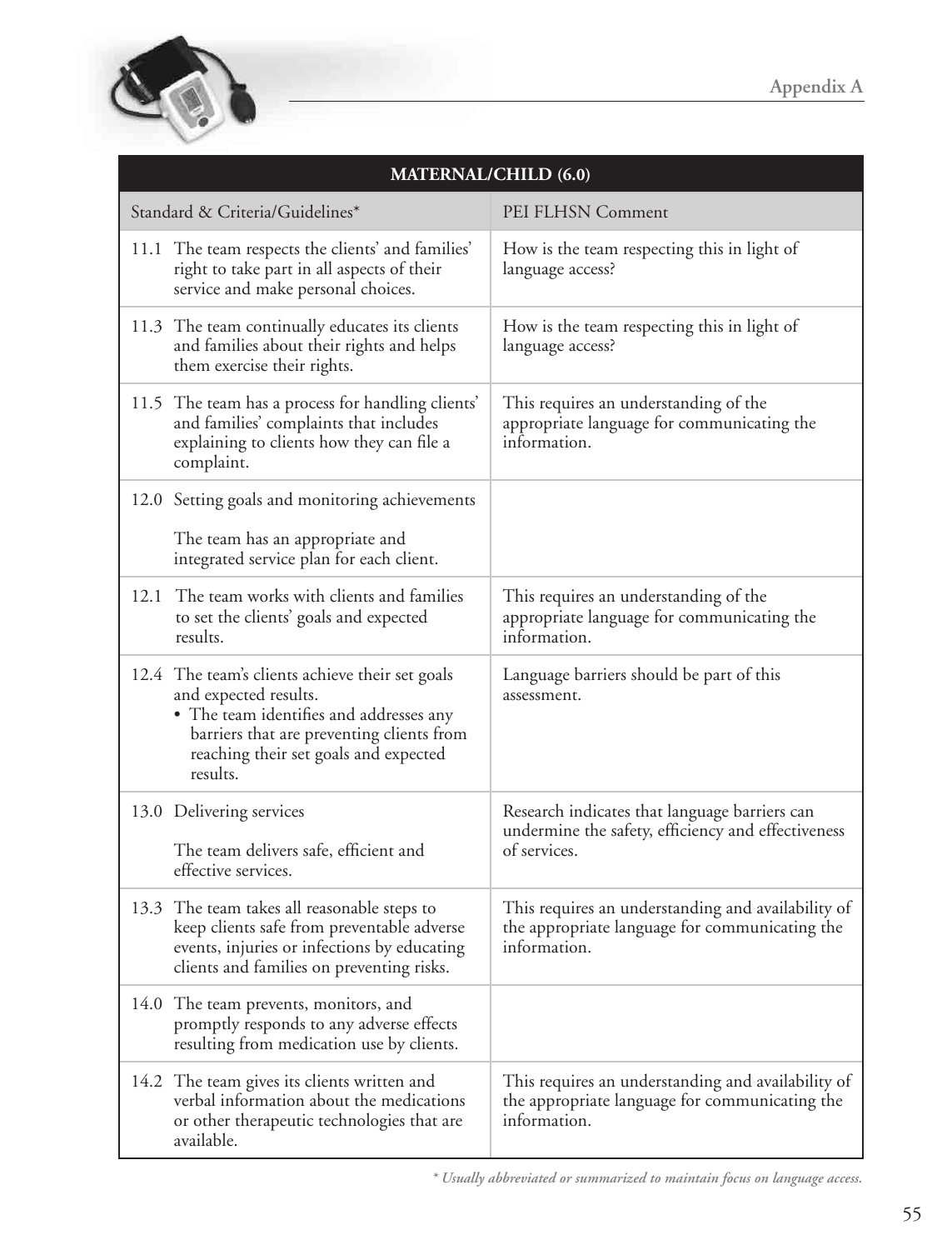

| <b>MENTAL HEALTH (6.0)</b> |                                                                                                                                                                                                                                                                                                                                            |                                                                                                                                                                                                              |
|----------------------------|--------------------------------------------------------------------------------------------------------------------------------------------------------------------------------------------------------------------------------------------------------------------------------------------------------------------------------------------|--------------------------------------------------------------------------------------------------------------------------------------------------------------------------------------------------------------|
|                            | Standard & Criteria/Guidelines*                                                                                                                                                                                                                                                                                                            | PEI FLHSN Comment                                                                                                                                                                                            |
| 1.0                        | Being a learning organization and<br>achieving positive outcomes.<br>The team continually plans and designs<br>its services to meet the current and future<br>needs of the populations it serves, and to<br>achieve the best possible outcomes.                                                                                            | This requires understanding of need for French<br>language resources, client needs for access to<br>appropriate language for service delivery, and<br>correlation between language barriers and<br>outcomes. |
| 2.0                        | The team uses research, evidence, and<br>best practice information to develop and<br>improve its services.                                                                                                                                                                                                                                 |                                                                                                                                                                                                              |
| 2.2                        | The team informs clients about research<br>activities that relate to their service needs,<br>and helps clients access these activities if<br>they wish.                                                                                                                                                                                    | This requires information to be available in<br>appropriate language.                                                                                                                                        |
| 3.0                        | The team monitors and improves the<br>quality of its services to achieve the best<br>possible outcomes.                                                                                                                                                                                                                                    |                                                                                                                                                                                                              |
| 3.2                        | When evaluating its services, the team<br>involves clients, families, and other<br>organizations.                                                                                                                                                                                                                                          | Involvement requires staff who can communicate<br>with clients.                                                                                                                                              |
| 4.0                        | Achieving wellness<br>The team, working with the community,<br>promotes health, prevents or detects health<br>problems early, and maximizes the well-<br>being of those it serves.                                                                                                                                                         | This requires an understanding of the<br>appropriate language for communicating the<br>information.                                                                                                          |
| 4.3                        | The team, with its partners, carries out<br>activities to reduce the risk and onset<br>of health problems, and maximizes the<br>well-being of the population it serves,<br>providing ongoing information and<br>education to clients, other providers, other<br>organizations, and the public about current<br>and emerging health issues. | Partnership requires effective communication.                                                                                                                                                                |
| 5.0                        | Being responsive<br>The team's services are integrated and<br>coordinated to ensure continuity of service<br>for the populations it serves.                                                                                                                                                                                                |                                                                                                                                                                                                              |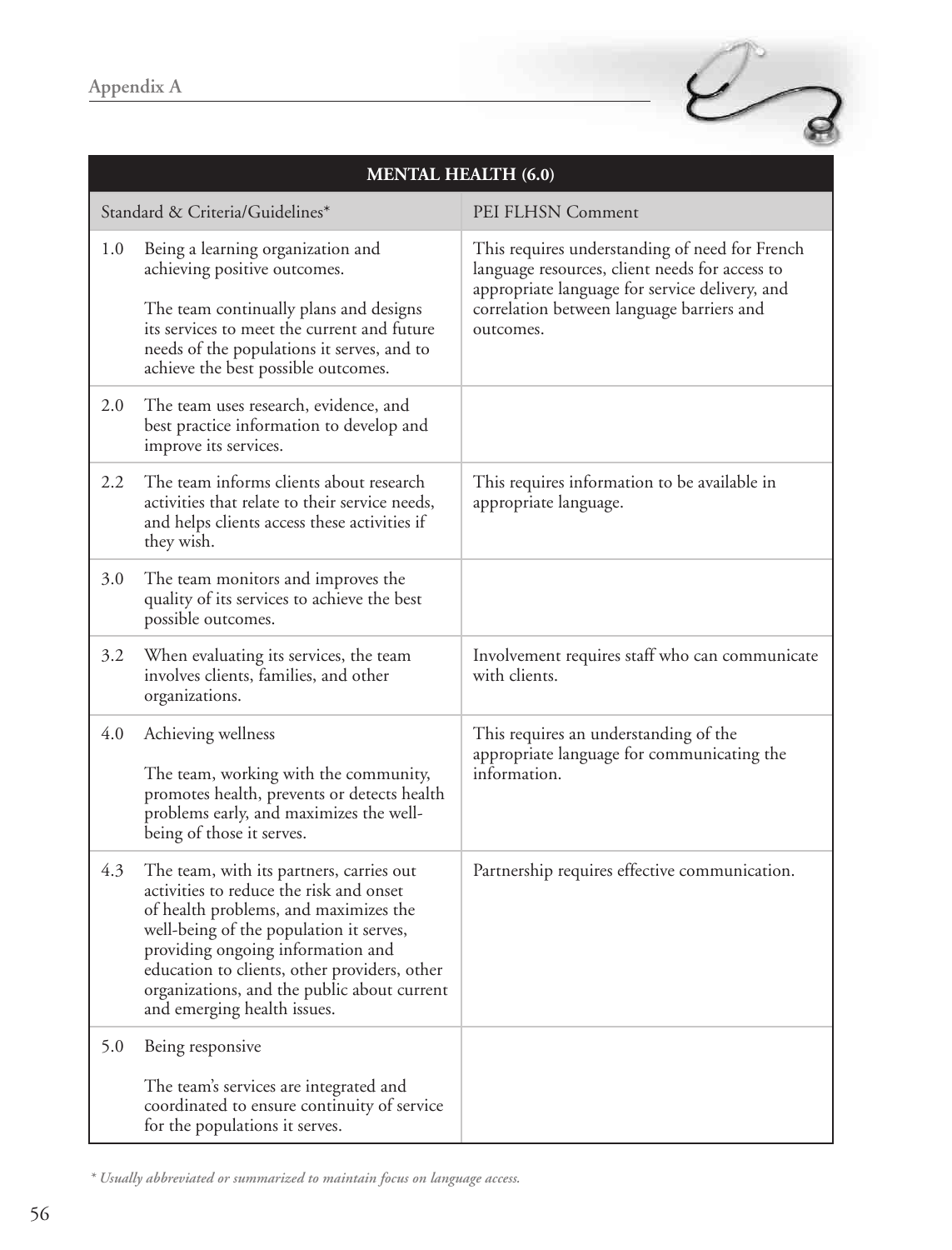

| <b>MENTAL HEALTH (6.0)</b> |                                                                                                                                                                                                                                                |                                                                                                                                                                                                                    |
|----------------------------|------------------------------------------------------------------------------------------------------------------------------------------------------------------------------------------------------------------------------------------------|--------------------------------------------------------------------------------------------------------------------------------------------------------------------------------------------------------------------|
|                            | Standard & Criteria/Guidelines*                                                                                                                                                                                                                | PEI FLHSN Comment                                                                                                                                                                                                  |
| 5.3                        | Team is aware of and uses complementary<br>services of other providers and<br>organizations; making it easier for clients<br>to move through the service system.                                                                               | Is the organization using language resources<br>available from complementary providers and<br>organizations to address language barriers?                                                                          |
| 6.0                        | The clients' first contacts with the team<br>lead to the best decision about services.                                                                                                                                                         | Language barriers must be addressed. Research<br>indicates that language barriers inhibit or delay<br>first contact. Research also supports need for<br>clear communication in making appropriate care<br>choices. |
| 6.1                        | All potential clients, providers, and<br>referring organizations can access the team's<br>services.<br>• The team identifies and removes barriers<br>that prevent clients, families, providers,<br>and organizations from accessing services.  | This should include explicit assessment of<br>language barriers and how to remove them.                                                                                                                            |
| 6.3                        | The team gives potential clients, families,<br>providers, and organizations simple,<br>written information about the range of<br>services and their cost, effectiveness and<br>outcomes, and alternatives.                                     | To be useful this information must be provided<br>in appropriate language.                                                                                                                                         |
| 6.4                        | Team's process for deciding whether to<br>offer services to potential clients and<br>families includes:<br>obtaining, with consent, the potential<br>client's history.<br>· identifying and addressing client's<br>immediate and urgent needs. | • Consent is meaningless if the client does not<br>understand what is being asked.<br>· Needs identification should include language of<br>service needs.                                                          |
| 6.6                        | When team cannot meet the needs of<br>potential clients, providers, and referring<br>organizations, it explains the reasons why.                                                                                                               | Such explanations need to be communicated in<br>appropriate language.                                                                                                                                              |
| 7.0                        | Addressing needs                                                                                                                                                                                                                               |                                                                                                                                                                                                                    |
|                            | The team accurately and appropriately<br>assesses its clients.                                                                                                                                                                                 |                                                                                                                                                                                                                    |
| 7.1                        | The team determines the assessment<br>method, scope and intensity by considering<br>a number of factors including language.<br>• The assessment is carried out with<br>adequate resources.                                                     | Language is an essential part of the assessment<br>process.<br>• With adequate language and communication<br>resources.                                                                                            |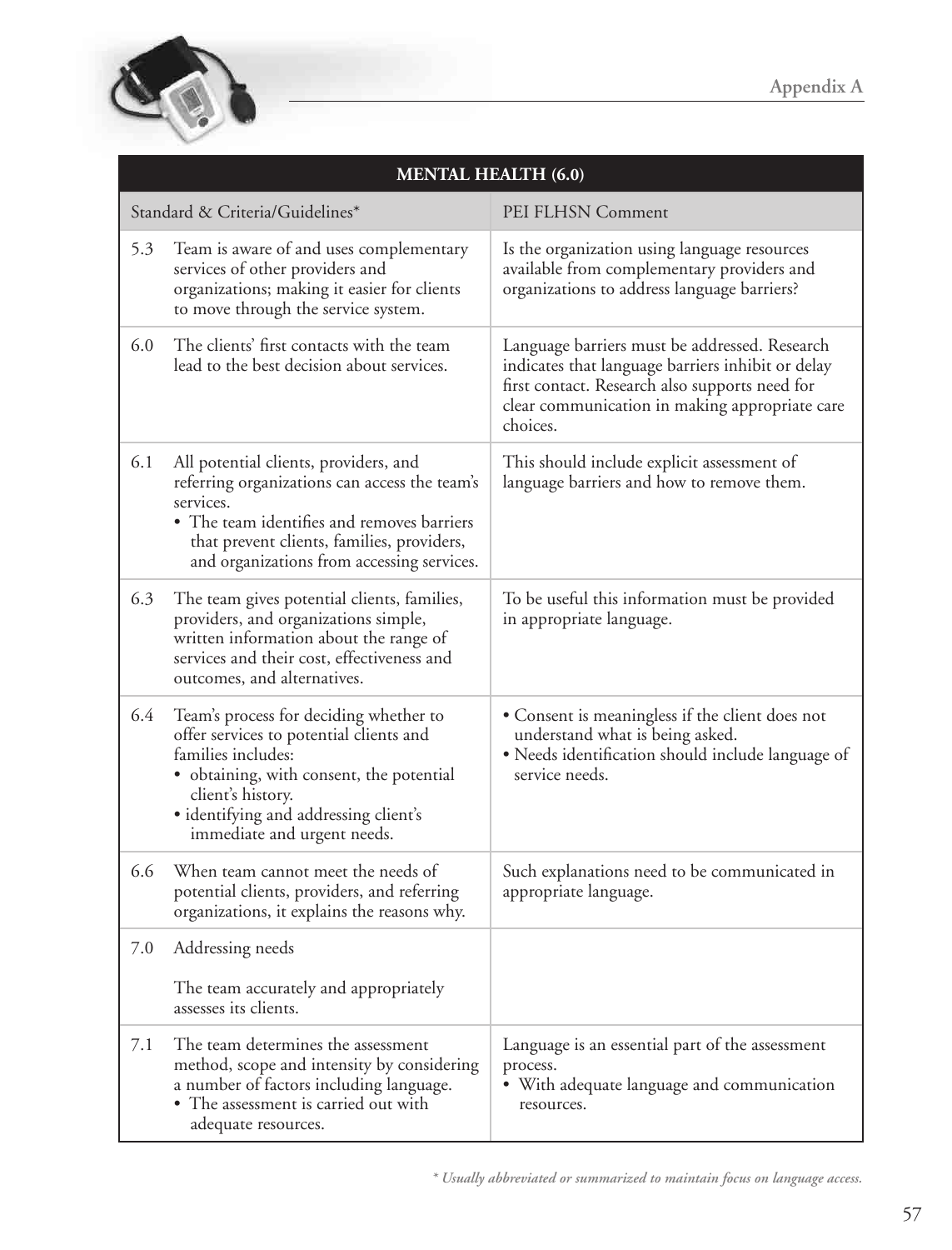

| <b>MENTAL HEALTH (6.0)</b> |                                                                                                                                                                                                                                                                       |                                                                                                                      |
|----------------------------|-----------------------------------------------------------------------------------------------------------------------------------------------------------------------------------------------------------------------------------------------------------------------|----------------------------------------------------------------------------------------------------------------------|
|                            | Standard & Criteria/Guidelines*                                                                                                                                                                                                                                       | PEI FLHSN Comment                                                                                                    |
| 7.2                        | Assessment of clients' strengths, abilities,<br>needs, and foreseeable risks, includes<br>clients' ability to communicate and care for<br>themselves.                                                                                                                 | On a larger scale, the ability to communicate is<br>an essential part of the assessment process.                     |
| 7.3                        | The team shares the assessment results with<br>clients and families in a clear and easy-to-<br>understand way.                                                                                                                                                        | This requires that language access be available.                                                                     |
| 9.0<br>9.1                 | <b>Empowering clients</b><br>The team regularly gives clients and<br>families timely, complete, and accurate<br>information.<br>• The information that the team gives to<br>its clients and families is available in the<br>language of the population groups served. | This step requires the information be<br>understood.                                                                 |
| 9.2                        | The team provides appropriate education<br>to clients and families.                                                                                                                                                                                                   | This requires an understanding and availability of<br>the appropriate language for communicating the<br>information. |
| 9.3                        | The team provides appropriate emotional<br>support and counseling to help clients and<br>families.                                                                                                                                                                    | This requires an understanding of the<br>appropriate language for communicating the<br>information.                  |
| 9.4                        | The team works with clients and families<br>to carry out their responsibilities by:<br>• helping clients understand what they are<br>responsible for.<br>• teaching positive behaviour.                                                                               | This requires an understanding of the<br>appropriate language for communicating the<br>information.                  |
|                            | 10.0 The team obtains informed consent before<br>starting any service or intervention.                                                                                                                                                                                | Informed consent requires that the client<br>understand the choices and the implications of<br>the decisions.        |
|                            | 10.2 The team has a process for determining<br>whether clients are capable of giving their<br>informed consent.                                                                                                                                                       | This requires an understanding of the<br>appropriate language for communicating the<br>information.                  |
|                            | 10.3 The team obtains clients' consent by<br>verifying that the client understands all the<br>verbal and written information.                                                                                                                                         | This requires an understanding of the<br>appropriate language for communicating the<br>information.                  |
|                            | 11.0 The team protects and promotes the rights<br>of its clients and families.                                                                                                                                                                                        |                                                                                                                      |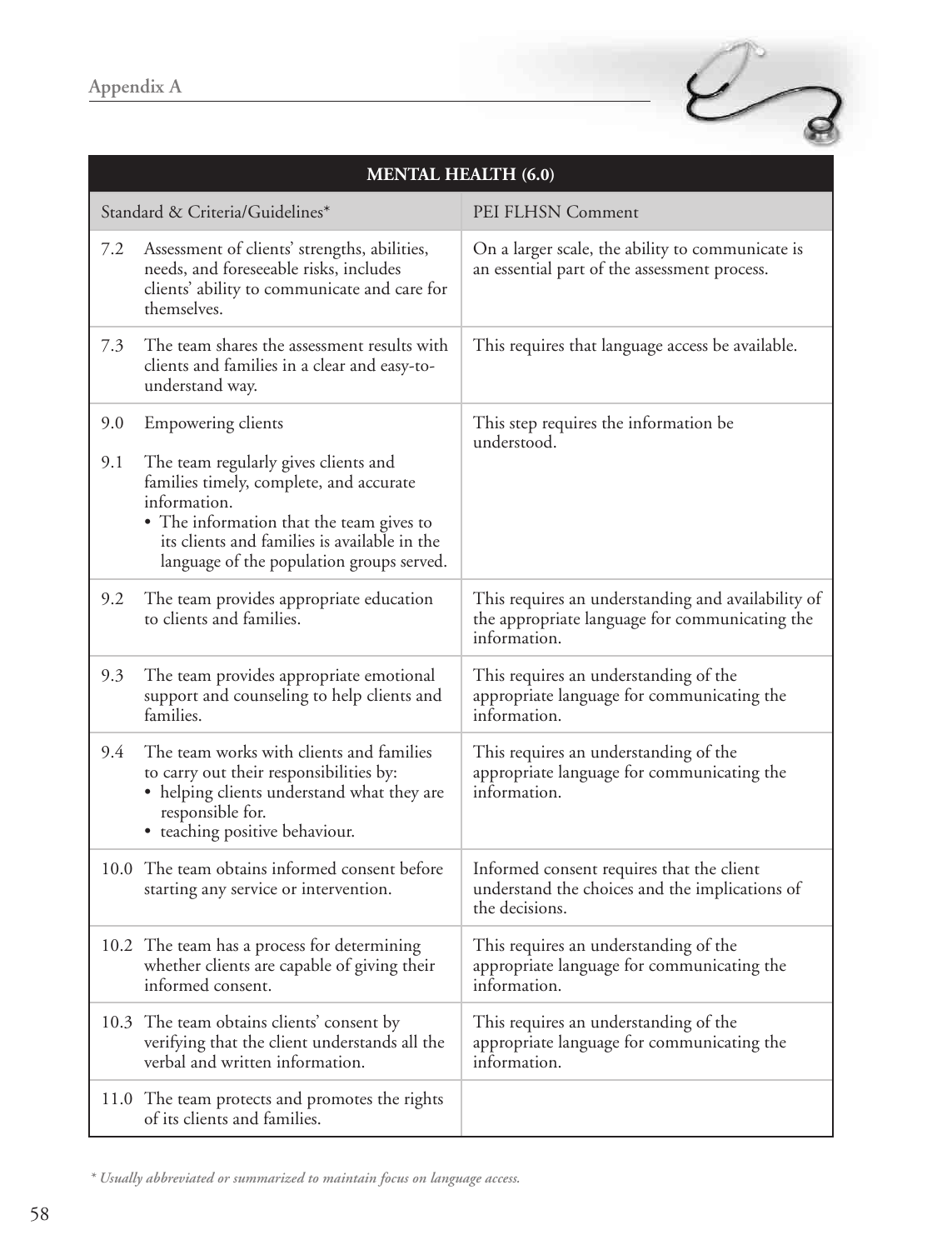

| <b>MENTAL HEALTH (6.0)</b>                                                                                                                                                                                            |                                                                                                                     |  |
|-----------------------------------------------------------------------------------------------------------------------------------------------------------------------------------------------------------------------|---------------------------------------------------------------------------------------------------------------------|--|
| Standard & Criteria/Guidelines*                                                                                                                                                                                       | PEI FLHSN Comment                                                                                                   |  |
| 11.1 The team respects the clients' and families'<br>right to take part in all aspects of their<br>service and make personal choices.                                                                                 | How is the team respecting this in light of<br>language access?                                                     |  |
| 11.3 The team continually educates its clients<br>and families about their rights and helps<br>them exercise their rights.                                                                                            | How is the team respecting this in light of<br>language access?                                                     |  |
| 11.5 The team has a process for handling clients'<br>and families' complaints that includes<br>explaining to clients how they can file a<br>complaint.                                                                | This requires an understanding of the<br>appropriate language for communicating the<br>information.                 |  |
| 12.0 Setting goals and monitoring achievements                                                                                                                                                                        |                                                                                                                     |  |
| The team has an appropriate and<br>integrated service plan for each client.                                                                                                                                           |                                                                                                                     |  |
| 12.1 The team works with clients and families<br>to set the clients' goals and expected results.                                                                                                                      | This requires an understanding of the<br>appropriate language for communicating the<br>information.                 |  |
| 12.4 The team's clients achieve their set goals<br>and expected results.<br>• The team identifies and addresses any<br>barriers that are preventing clients from<br>reaching their set goals and expected<br>results. | Language barriers should be part of this<br>assessment.                                                             |  |
| 13.0 Delivering Services<br>The team delivers safe, efficient, and<br>effective services.                                                                                                                             | Research indicates that language barriers can<br>undermine the safety, efficiency and effectiveness<br>of services. |  |
| 13.3 The team takes all reasonable steps to<br>keep clients safe from preventable adverse<br>events, injuries or infections by educating<br>clients and families on preventing risks.                                 | This requires an understanding of the<br>appropriate language for communicating the<br>information.                 |  |
| 14.0 The use of medications and other<br>therapeutic technologies is safe, efficient,<br>effective, and promotes the best possible<br>quality of life.                                                                |                                                                                                                     |  |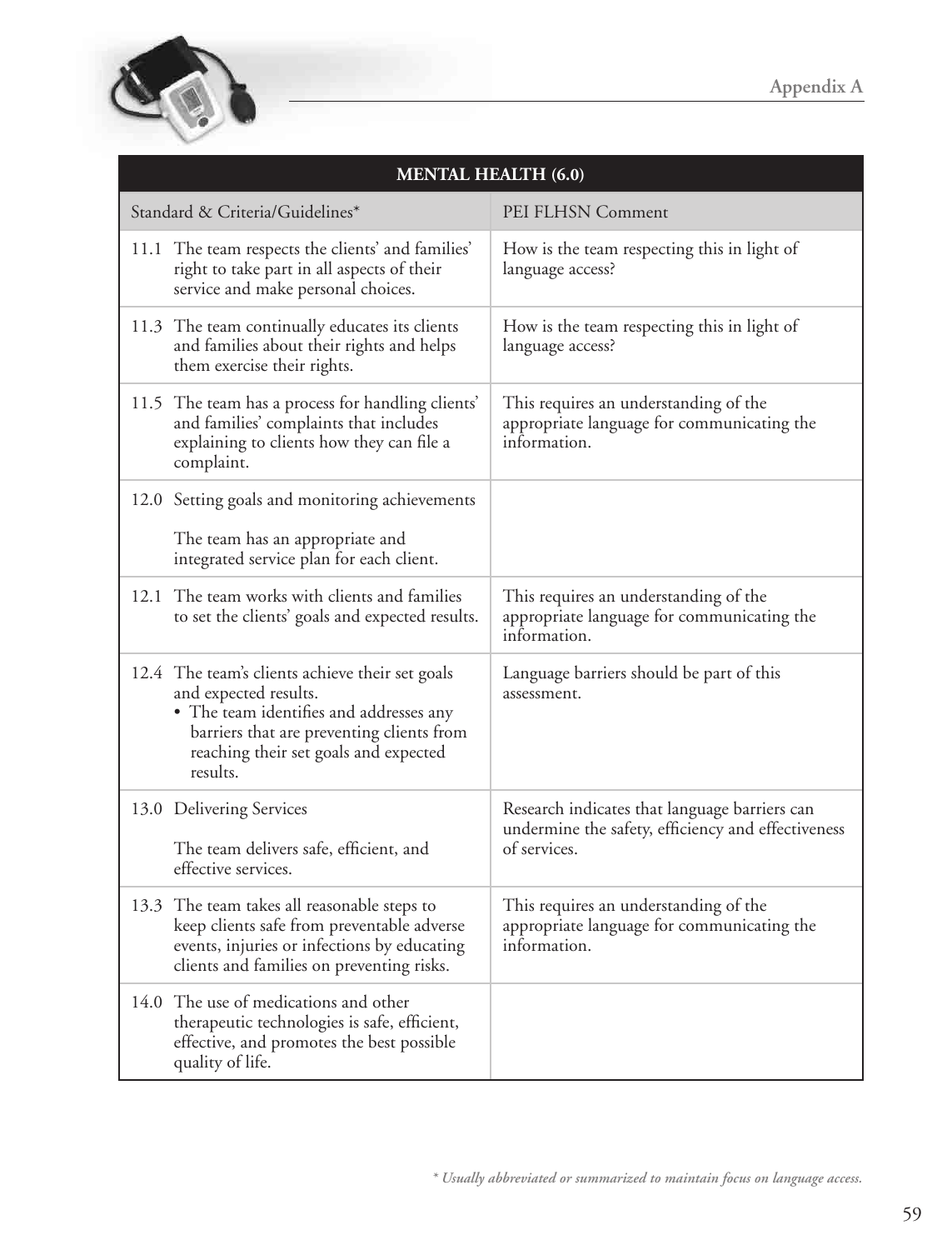

| <b>MENTAL HEALTH (6.0)</b>                                                                                                                          |                                                                                                     |  |
|-----------------------------------------------------------------------------------------------------------------------------------------------------|-----------------------------------------------------------------------------------------------------|--|
| Standard & Criteria/Guidelines*                                                                                                                     | PEI FLHSN Comment                                                                                   |  |
| 14.2 The team gives its clients written and<br>verbal information about the medications<br>or other therapeutic technologies that are<br>available. | This requires an understanding of the<br>appropriate language for communicating the<br>information. |  |

|     | <b>REHABILITATION (6.0)</b>                                                                                                                                                                                                                     |                                                                                                                                                                                                              |  |
|-----|-------------------------------------------------------------------------------------------------------------------------------------------------------------------------------------------------------------------------------------------------|--------------------------------------------------------------------------------------------------------------------------------------------------------------------------------------------------------------|--|
|     | Standard & Criteria/Guidelines*                                                                                                                                                                                                                 | PEI FLHSN Comment                                                                                                                                                                                            |  |
| 1.0 | Being a learning organization and<br>achieving positive outcomes.<br>The team continually plans and designs<br>its services to meet the current and future<br>needs of the populations it serves, and to<br>achieve the best possible outcomes. | This requires understanding of need for French<br>language resources, client needs for access to<br>appropriate language for service delivery, and<br>correlation between language barriers and<br>outcomes. |  |
| 2.0 | The team uses research, evidence, and<br>best practice information to develop and<br>improve its services.                                                                                                                                      |                                                                                                                                                                                                              |  |
| 2.2 | The team informs clients about research<br>activities that relate to their service needs,<br>and helps clients access these activities if<br>they wish.                                                                                         | This requires information to be available in<br>appropriate language.                                                                                                                                        |  |
| 3.0 | The team monitors and improves the<br>quality of its services to achieve the best<br>possible outcomes.                                                                                                                                         |                                                                                                                                                                                                              |  |
| 3.2 | When evaluating its services, the team<br>involves clients, families, and other<br>organizations.                                                                                                                                               | Involvement requires staff who can communicate<br>with clients.                                                                                                                                              |  |
| 4.0 | Achieving wellness<br>The team, working with the community,<br>promotes health, prevents or detects health<br>problems early, and maximizes the well-<br>being of those it serves.                                                              | This requires an understanding of the<br>appropriate language for communicating the<br>information.                                                                                                          |  |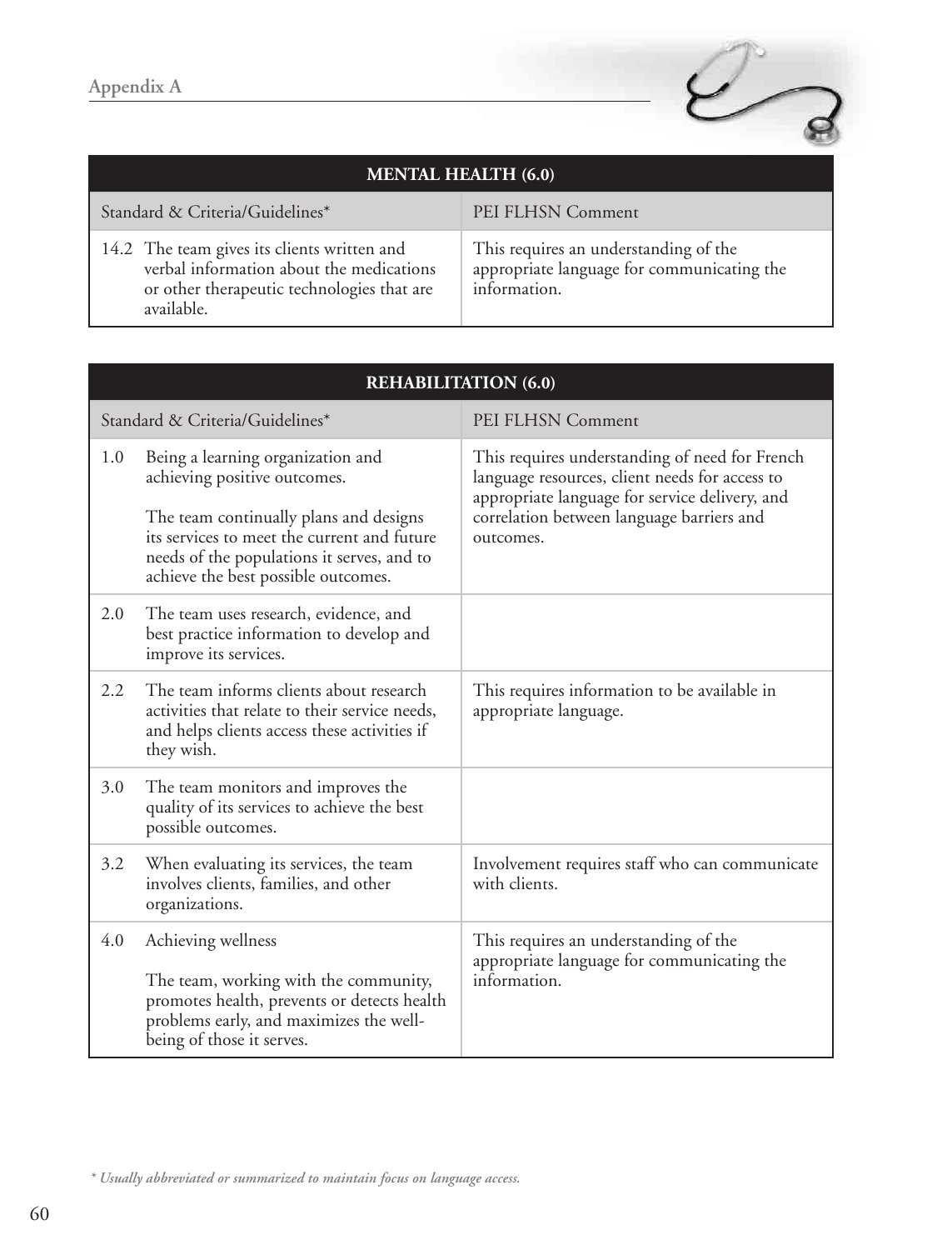

|     | <b>REHABILITATION (6.0)</b>                                                                                                                                                                                                                                                                                                                |                                                                                                                                                                                                                    |  |
|-----|--------------------------------------------------------------------------------------------------------------------------------------------------------------------------------------------------------------------------------------------------------------------------------------------------------------------------------------------|--------------------------------------------------------------------------------------------------------------------------------------------------------------------------------------------------------------------|--|
|     | Standard & Criteria/Guidelines*                                                                                                                                                                                                                                                                                                            | PEI FLHSN Comment                                                                                                                                                                                                  |  |
| 4.2 | The team, with its partners, carries out<br>activities to reduce the risk and onset<br>of health problems, and maximizes the<br>well-being of the population it serves,<br>providing ongoing information and<br>education to clients, other providers, other<br>organizations, and the public about current<br>and emerging health issues. | Partnership requires effective communication.                                                                                                                                                                      |  |
| 5.0 | Being responsive                                                                                                                                                                                                                                                                                                                           |                                                                                                                                                                                                                    |  |
|     | The team's services are integrated and<br>coordinated to ensure continuity of service<br>for the populations it serves.                                                                                                                                                                                                                    |                                                                                                                                                                                                                    |  |
| 5.3 | Team is aware of and uses complementary<br>services of other providers and<br>organizations; making it easier for clients<br>to move through the service system.                                                                                                                                                                           | Is the organization using language resources<br>available from complementary providers and<br>organizations to address language barriers?                                                                          |  |
| 6.0 | The clients' first contacts with the team<br>lead to the best decision about services.                                                                                                                                                                                                                                                     | Language barriers must be addressed. Research<br>indicates that language barriers inhibit or delay<br>first contact. Research also supports need for<br>clear communication in making appropriate care<br>choices. |  |
| 6.1 | All potential clients, providers, and<br>referring organizations can access the<br>team's services.<br>• The team identifies and removes barriers<br>that prevent clients, families, providers,<br>and organizations from accessing services.                                                                                              | This should include explicit assessment of<br>language barriers and how to remove them.                                                                                                                            |  |
| 6.3 | The team gives potential clients, families,<br>providers, and organizations simple,<br>written information about the range of<br>services and their cost, effectiveness and<br>outcomes, and alternatives.                                                                                                                                 | To be useful this information must be provided<br>in appropriate language.                                                                                                                                         |  |
| 6.4 | The team's process for deciding whether<br>to offer services to potential clients and<br>families includes:<br>• obtaining, with consent, the potential<br>client's history.<br>• identifying and addressing client's<br>immediate and urgent needs.                                                                                       | • Consent is meaningless if the client does not<br>understand what is being asked.<br>• Needs identification should include language of<br>service needs.                                                          |  |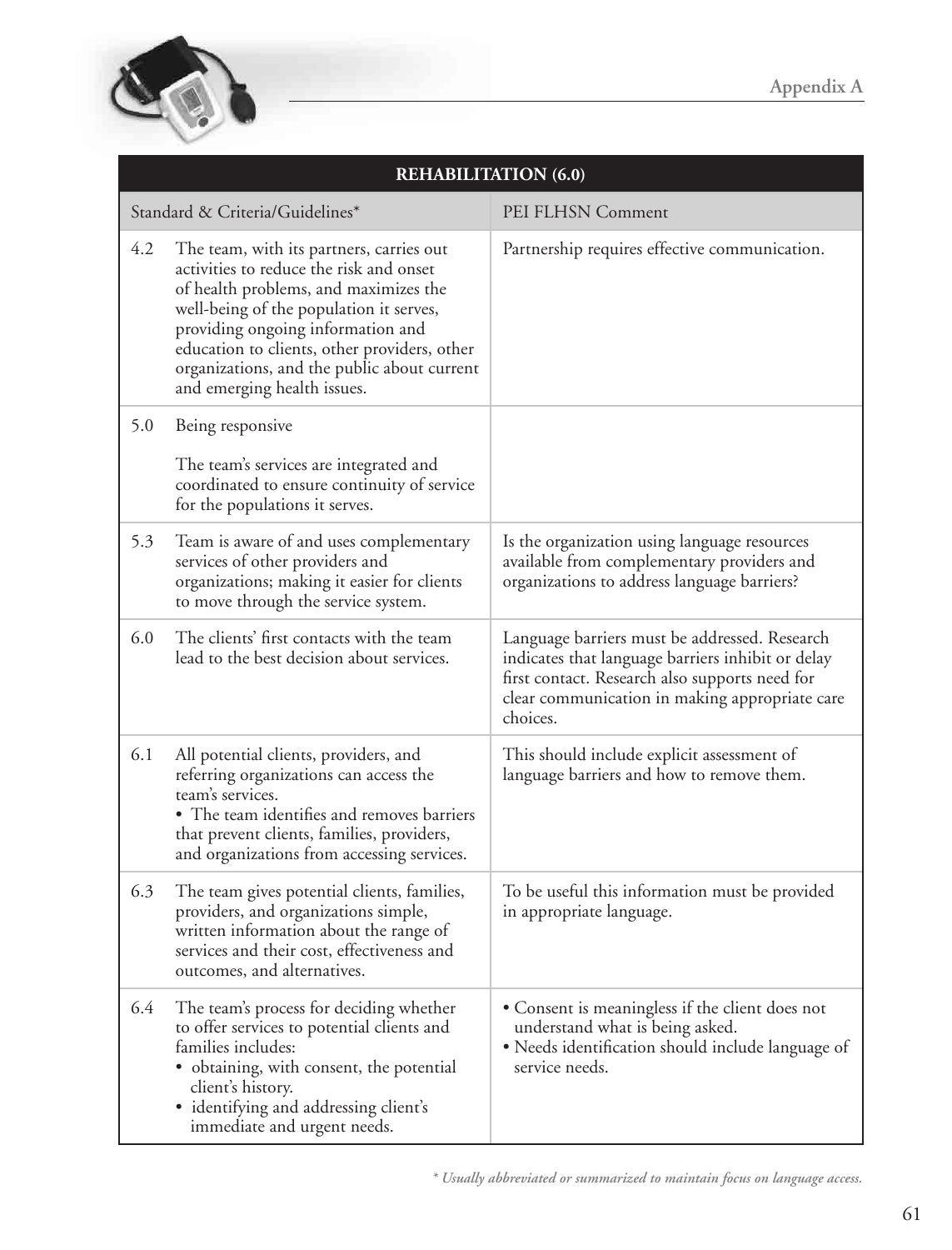

|      | <b>REHABILITATION (6.0)</b>                                                                                                                                                                                                                  |                                                                                                                         |  |
|------|----------------------------------------------------------------------------------------------------------------------------------------------------------------------------------------------------------------------------------------------|-------------------------------------------------------------------------------------------------------------------------|--|
|      | Standard & Criteria/Guidelines*                                                                                                                                                                                                              | PEI FLHSN Comment                                                                                                       |  |
| 6.6  | When the team cannot meet the needs of<br>potential clients, providers, and referring<br>organizations, it explains the reasons why                                                                                                          | Such explanations need to be communicated in<br>appropriate language.                                                   |  |
| 7.0  | Addressing needs                                                                                                                                                                                                                             |                                                                                                                         |  |
|      | The team accurately and appropriately<br>assesses its clients.                                                                                                                                                                               |                                                                                                                         |  |
| 7.1  | The team determines the assessment<br>method, scope and intensity by<br>considering a number of factors including<br>language.<br>• The assessment is carried out with<br>adequate resources.                                                | Language is an essential part of the assessment<br>process.<br>• With adequate language and communication<br>resources. |  |
| 7.3  | The team shares the assessment results<br>with clients and families in a clear and<br>easy-to-understand way.                                                                                                                                | This requires that language access be available.                                                                        |  |
| 7.4  | There is a process for assessing and<br>managing the client's pain.                                                                                                                                                                          | Research indicates that language barriers affect<br>management of pain.                                                 |  |
| 9.0  | Empowering clients                                                                                                                                                                                                                           | This step requires the information be<br>understood.                                                                    |  |
| 9.1  | The team regularly gives its clients and<br>families timely, complete, and accurate<br>information.<br>• The information that the team gives to<br>its clients and families is available in the<br>language of the population groups served. |                                                                                                                         |  |
| 9.2  | The team provides appropriate health<br>education, emotional support and<br>counseling to help clients.                                                                                                                                      | This requires an understanding and availability of<br>the appropriate language for communicating the<br>information.    |  |
| 9.3  | The team works with clients and families<br>to carry out their responsibilities by:<br>• helping clients understand what they are<br>responsible for.<br>• teaching positive behaviour.                                                      | This requires an understanding of the<br>appropriate language for communicating the<br>information.                     |  |
| 10.0 | The team obtains informed consent before<br>starting any service or intervention.                                                                                                                                                            | Informed consent requires that the client<br>understand the choices and the implications of<br>the decisions.           |  |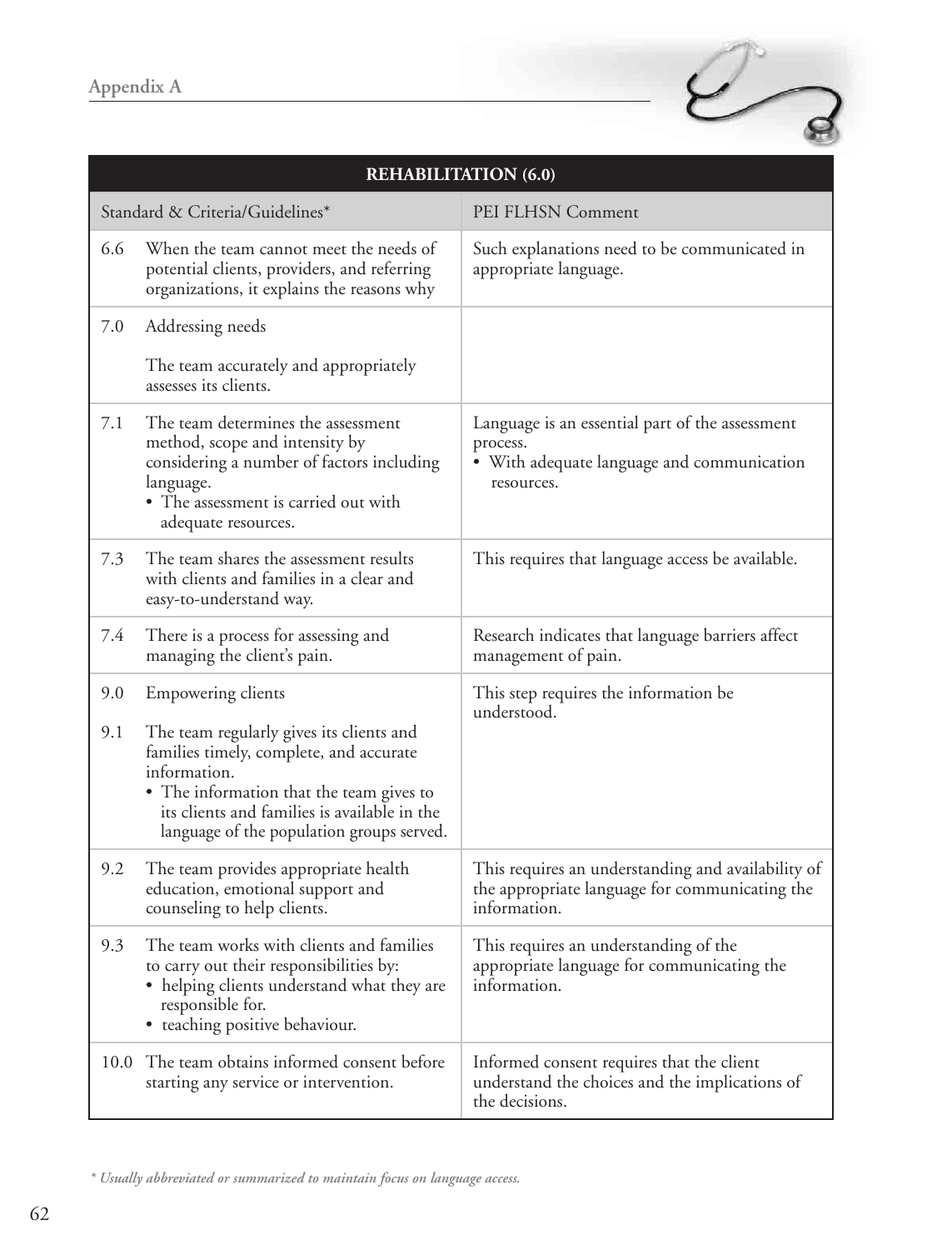

| <b>REHABILITATION (6.0)</b>                                                                                                                                                                                           |                                                                                                                      |  |
|-----------------------------------------------------------------------------------------------------------------------------------------------------------------------------------------------------------------------|----------------------------------------------------------------------------------------------------------------------|--|
| Standard & Criteria/Guidelines*                                                                                                                                                                                       | PEI FLHSN Comment                                                                                                    |  |
| 10.2 The team has a process for determining<br>whether clients are capable of giving their<br>informed consent.                                                                                                       | This requires an understanding of the<br>appropriate language for communicating the<br>information.                  |  |
| 10.3 The team obtains clients' consent by<br>verifying that the client understands all the<br>verbal and written information.                                                                                         | This requires an understanding of the<br>appropriate language for communicating the<br>information.                  |  |
| 11.0 The team protects and promotes the rights<br>of its clients and families.                                                                                                                                        |                                                                                                                      |  |
| 11.1 The team respects the clients' and families'<br>right to take part in all aspects of their<br>service and make personal choices.                                                                                 | How is the team respecting this in light of<br>language access?                                                      |  |
| 11.3 The team continually educates its clients<br>and families abouth thier rights and helps<br>them exercise their rights.                                                                                           | How is the team respecting this in light of<br>language access?                                                      |  |
| 11.5 The team has a process for handling<br>clients' and families' complaints that<br>includes explaining to clients how they can<br>file a complaint.                                                                | This requires an understanding and availability of<br>the appropriate language for communicating the<br>information. |  |
| 12.0 Setting goals and monitoring achievements<br>The team has an appropriate and<br>integrated service plan for each client.                                                                                         |                                                                                                                      |  |
| 12.1 The team works with clients and families<br>to set the clients' goals and expected results.                                                                                                                      | This requires an understanding of the<br>appropriate language for communicating the<br>information.                  |  |
| 12.4 The team's clients achieve their set goals<br>and expected results.<br>• The team identifies and addresses any<br>barriers that are preventing clients from<br>reaching their set goals and expected<br>results. | Language barriers should be part of this<br>assessment.                                                              |  |
| 13.0 Delivering services<br>The team delivers safe, efficient, and<br>effective services.                                                                                                                             | Research indicates that language barriers can<br>undermine the safety, efficiency and effectiveness<br>of services.  |  |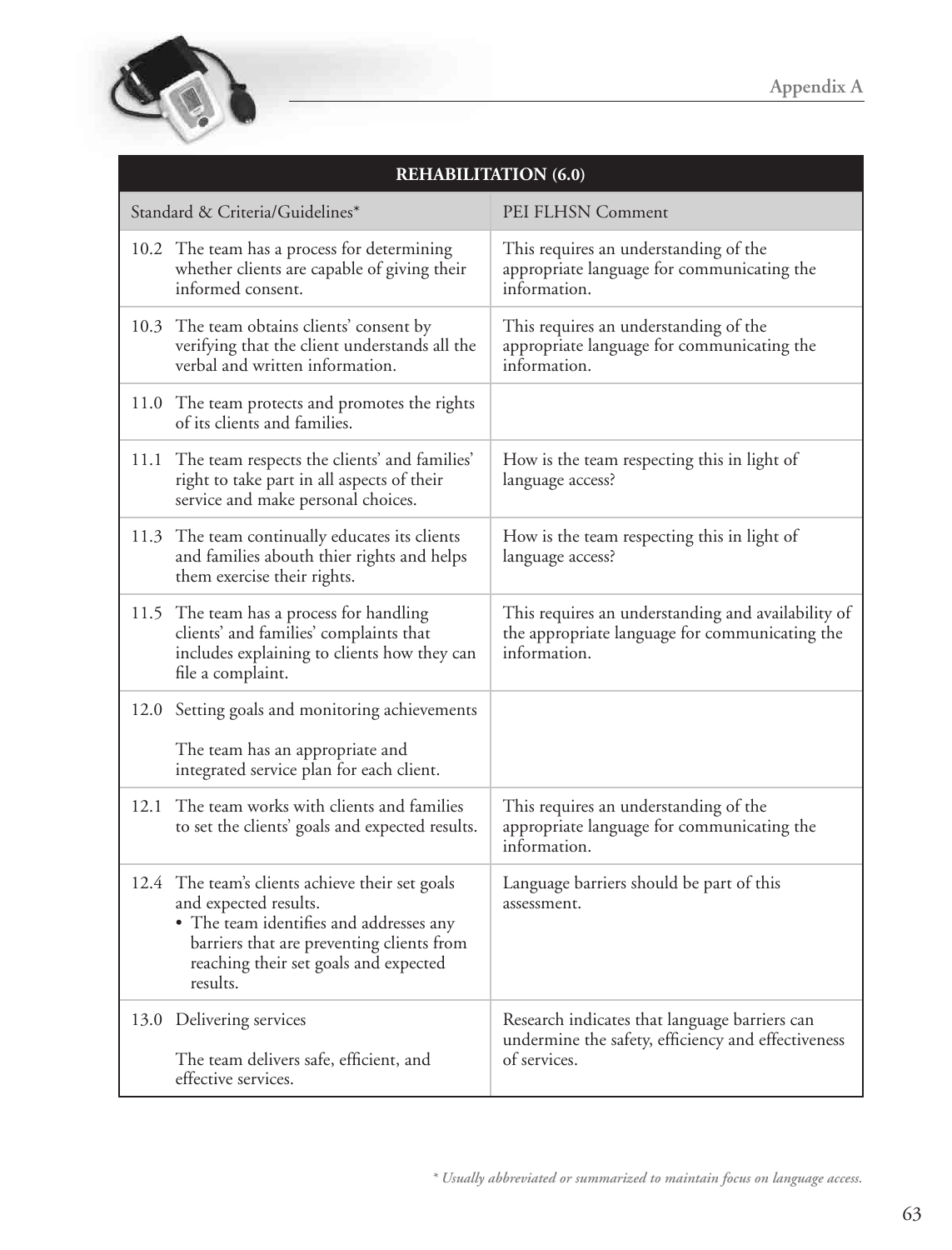

| <b>REHABILITATION (6.0)</b>     |                                                                                                                                                                                       |                                                                                                                      |
|---------------------------------|---------------------------------------------------------------------------------------------------------------------------------------------------------------------------------------|----------------------------------------------------------------------------------------------------------------------|
| Standard & Criteria/Guidelines* |                                                                                                                                                                                       | PEI FLHSN Comment                                                                                                    |
|                                 | 13.4 The team takes all reasonable steps to<br>keep clients safe from preventable adverse<br>events, injuries or infections by educating<br>clients and families on preventing risks. | This requires an understanding and availability of<br>the appropriate language for communicating the<br>information. |
|                                 | 14.0 The use of medications is safe, efficient<br>and effective, and promotes the best<br>possible quality of life.                                                                   |                                                                                                                      |
|                                 | 14.2 The team gives its clients written and<br>verbal information about how to use<br>medication safely and properly.                                                                 | This requires an understanding and availability of<br>the appropriate language for communicating the<br>information. |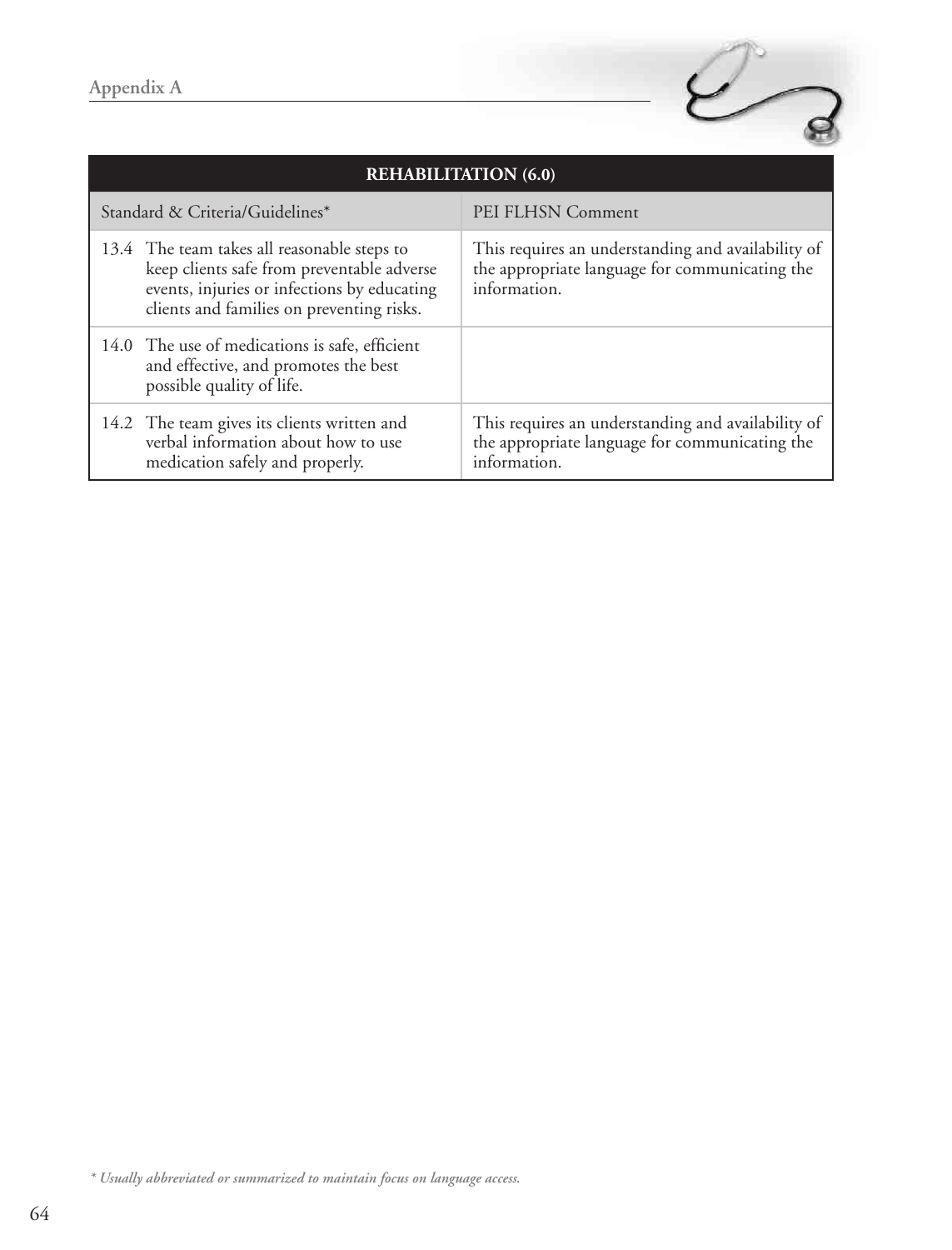

## **APPENDIX B**

## **Language Access Resources & Tools**

## **Studies & Reports**

Andrulis, D., Goodman, N., & Pryor, C. (2002, April). *What a Difference an Interpreter can Make: Health Care Experiences of Uninsured with Limited English Proficiency.* The Access Project. Boston, MA.

Bowen, S. (2001). *Language Barriers in Access to Health Care*, Health Canada.

CRICO/RMF. (2006). *What Works: Effective Practices for Office-based Care*. See Language Interpretation (Section 6) of their website: **http://www.rmf.harvard.edu/**

Ethical Force Program. (2006). *An Ethical Force Program Consensus Report. Improving Communication – Improving Care. How health care organizations can ensure effective, patient-centered communication with people from diverse populations*. American Medical Association.

Triad Research Inc. (2002). *Final Evaluation Report, Evaluation of the Language and Culture Facilitation Pilot Project for Seniors Residing at the Jewish Senior Apartment Complex and Seniors in the Community Who Speak Russian and Yiddish*, Calgary.

Weiss, L., Bauer, T., Hill, C., Fuld, J., & Bergman, J. (2006, May) *Language as a Barrier to Health Care for New York City Children in Immigrant Families: Haitian, Russian and Latino Perspectives*, Division of Health Policy and the New York Forum for Child Health, **www.nyam.org/library/docs/LanguageBarrierReportMay2006.pdf**

Wilson-Stronks, A. & Galvez, E. (2006). *Hospitals, Language, and Culture: A snapshot of the nation. Exploring cultural and linguistic services in the nation's hospitals.* The Joint-Commission. Oakbrook Terrace, IL.

## **Resource Guides**

Hardt, E. (2001). *Research Issues on Medical Interpretation: Bibliography*. The National Council on Interpreting in Health Care, **www.ncihc.org**

Jacobs, E., Agger-Gupta, N., Chen, A. Hm, Piotrowski, A., & Hardt, E.J. (2003). *Language Barriers in Health Care Settings*: An annotated Bibliography of the Research Literature. The California Endowment, **www.calendow.org**

Sampson, A. (2006). *Language Services Resource Guide for Health Care Providers*, National Health Law Program.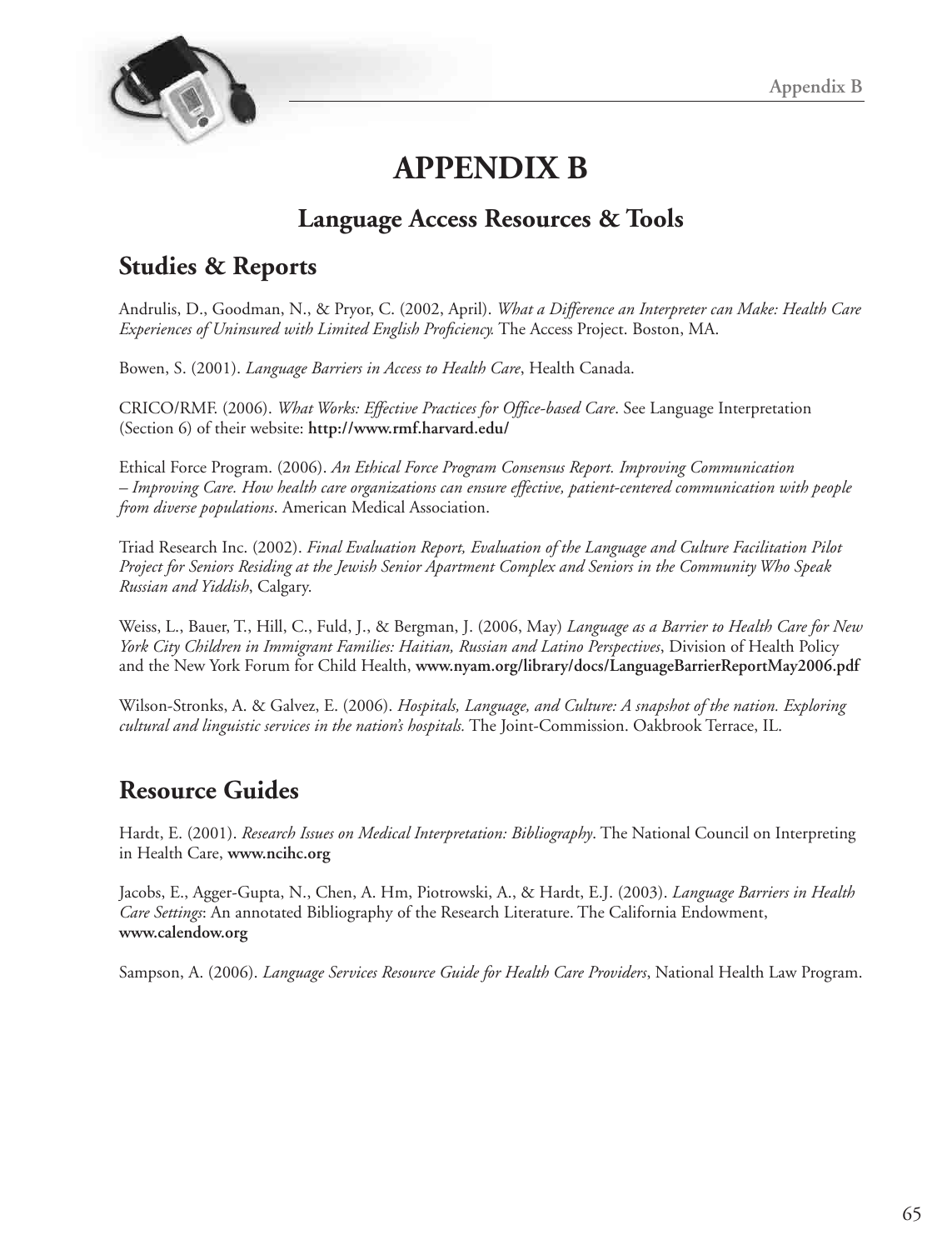

## **Sample Policies, Standards & Toolkits**

*Improving Communication – Improving Care, Ethical Force Program Consenus Report*, American Medical Association, Content Area 5b. Language

Office of Minority Health, *National Standards on Culturally and Linguitically Appropriate Services (CLAS*), **www.omhrc.gov/templates/browse.aspx?lvl=2&1v1ID=15** 

Paras, M. (2005). *Straight Talk: Model Hospital Policies and Procedures on Language Access,* California Health Care Safety Net Institute.

Roat, C.E. (2005). *Addressing Language Access Issues in Your Practice: A Toolkit for Physicians and Their Staff Members,* California Academy of Family Physicians.

Winnipeg Regional Health Authority, Policies on French Language Services **http://www.wrha.mb.ca/about/policy.php** 

## **Patient Information Pamphlets**

American Hospital Association Award Winning Point-to-Talk Booklets **www.massgeneral.org/interpreters/pointtalk.asp** 

## **Web Sites & Portals**

**http://cchsa.ca/Default.aspx** – Canadian Council on Health Services Accreditation website offers information on the standards, and ROPs

**http://www.patientsafetyinstitute.ca/index.html** – Canadian Patient Safety Institute website

**www.calendow.org/reference/publications/cultural\_competence.stm** Offers manuals and workbooks. While the emphasis is on cultural competencies, language barriers are also included.

**www.jointcommission.org/HLC/compiled\_list.htm** Includes addresses for toolkits, guidelines and standards, and training resources – while the focus is on addressing needs of Spanish population, there is great potential for cross-over

**www.hablamosjuntos.org/mission.default.mission.asp** Hablamos Juntos offers resources regarding language policy and practice in health care. While the focus is on the needs of Spanish-speaking population, there is great potential for cross-over